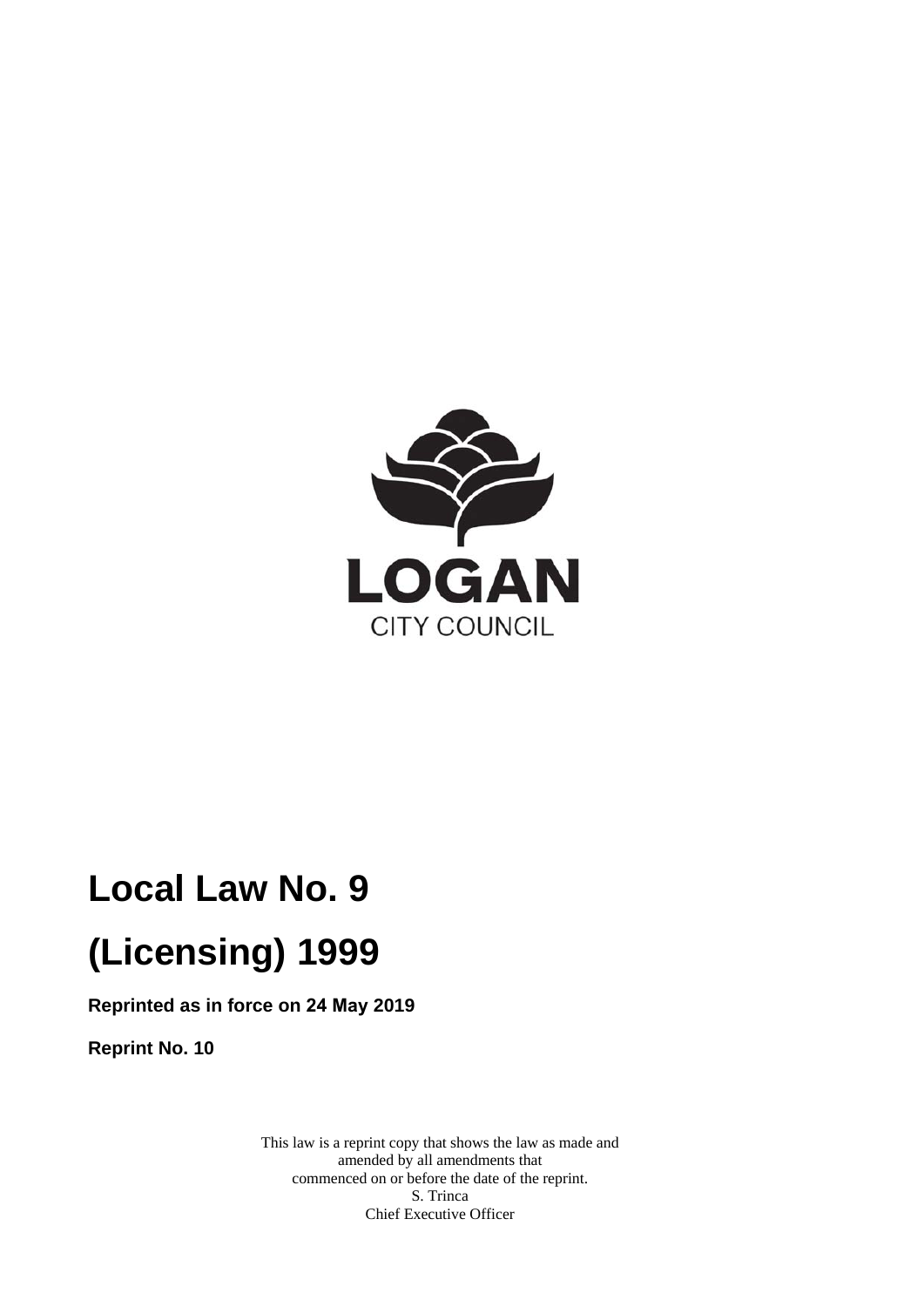

## Local Law No. 9 (Licensing) 1999

## Contents

## Page

| Part 1            |                |                                                                              |  |
|-------------------|----------------|------------------------------------------------------------------------------|--|
|                   | 1              |                                                                              |  |
|                   | $\overline{2}$ |                                                                              |  |
|                   | 3              |                                                                              |  |
|                   | 4              |                                                                              |  |
| Part 2            |                |                                                                              |  |
|                   | 5              |                                                                              |  |
|                   | 6              |                                                                              |  |
|                   | 7              |                                                                              |  |
|                   | 8              |                                                                              |  |
|                   | 9              |                                                                              |  |
|                   | 10             |                                                                              |  |
|                   | 11             |                                                                              |  |
|                   | 12             |                                                                              |  |
|                   | 13             |                                                                              |  |
| Part <sub>3</sub> |                |                                                                              |  |
|                   | 14             |                                                                              |  |
|                   | 15             |                                                                              |  |
|                   | 16             |                                                                              |  |
|                   | 17             |                                                                              |  |
|                   | 18             |                                                                              |  |
| Part 4            |                |                                                                              |  |
|                   | 19             | Executive officers must ensure the corporation complies with the local law20 |  |
|                   | 20             |                                                                              |  |
|                   | 21             |                                                                              |  |
|                   | 22             |                                                                              |  |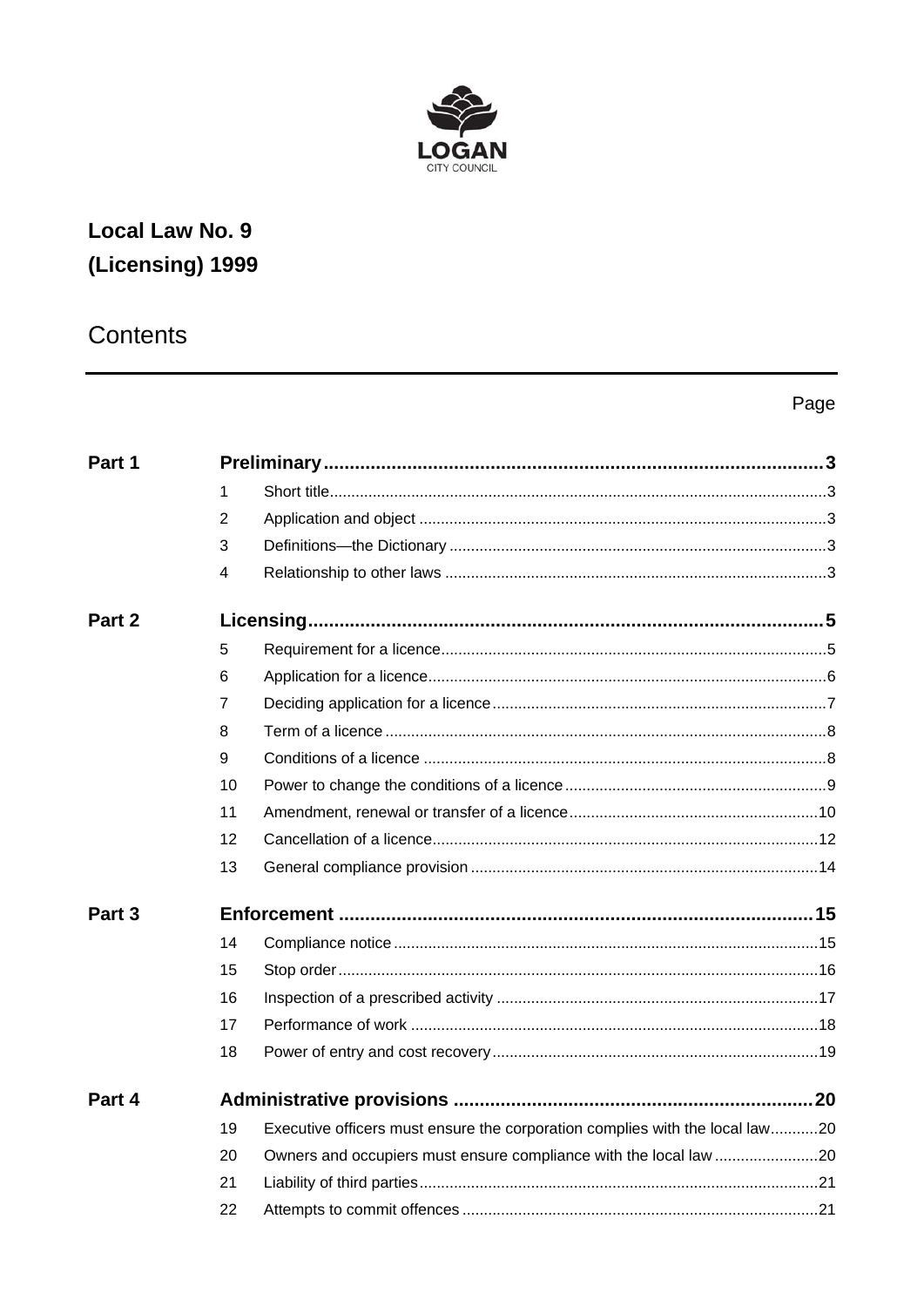2<br>Logan City Council<br>Local Law No. 9<br>(Licensing) 1999

|                   | 23             |  |     |
|-------------------|----------------|--|-----|
| Part 5            |                |  | .22 |
|                   | 24             |  |     |
| <b>Schedule 1</b> |                |  |     |
|                   |                |  |     |
|                   | $\overline{2}$ |  |     |
|                   | 3              |  |     |
| <b>Schedule 2</b> |                |  | .29 |
| <b>Endnotes</b>   |                |  | .33 |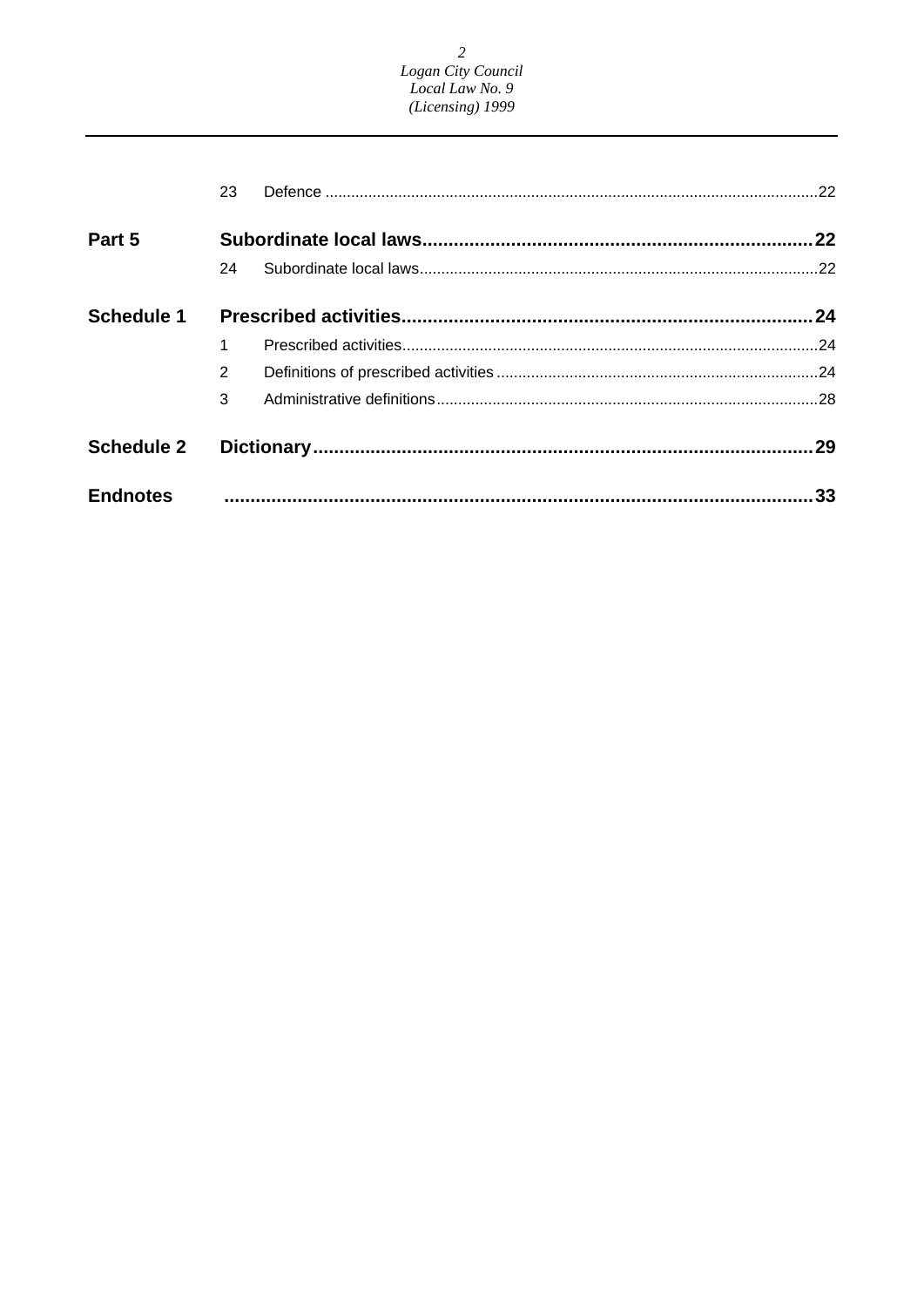## <span id="page-3-0"></span>**Part 1** Preliminary

### **1 Short title**

This local law may be cited as *Local Law No. 9 (Licensing) 1999*.

### **2 Application and object**

- (1) This local law and any subordinate local law made under this local law apply to the whole of the Logan City Council local government area.
- (2) The objects of this local law are to ensure that—
	- (a) a prescribed activity does not result in—
		- (i) harm to human health or safety or personal injury; or
		- (ii) property damage or a loss of amenity; or
		- (iii) environmental harm or environmental nuisance; and
	- (b) the operation of a prescribed activity complies with the Local Government Acts that regulate the prescribed activity by subjecting the prescribed activity to an inspection, monitoring and enforcement regime.

### **3 Definitions—the Dictionary**

The dictionary in Schedule 2 (Dictionary) of this local law defines particular words used in this local law.

### **4 Relationship to other laws**

- (1) This local law does not apply to—
	- (a) the operation of a prescribed activity on a State-controlled road unless the chief executive of the department which administers Chapter 6 (Road Transport Infrastructure) of the *Transport Infrastructure Act 1994* has given written approval to the local government to license the operation of the prescribed activity on State-controlled roads within the local government area; or
	- (b) the operation of a prescribed activity which is authorised or required to be operated in the performance of an express duty or power under legislation (including subordinate legislation); or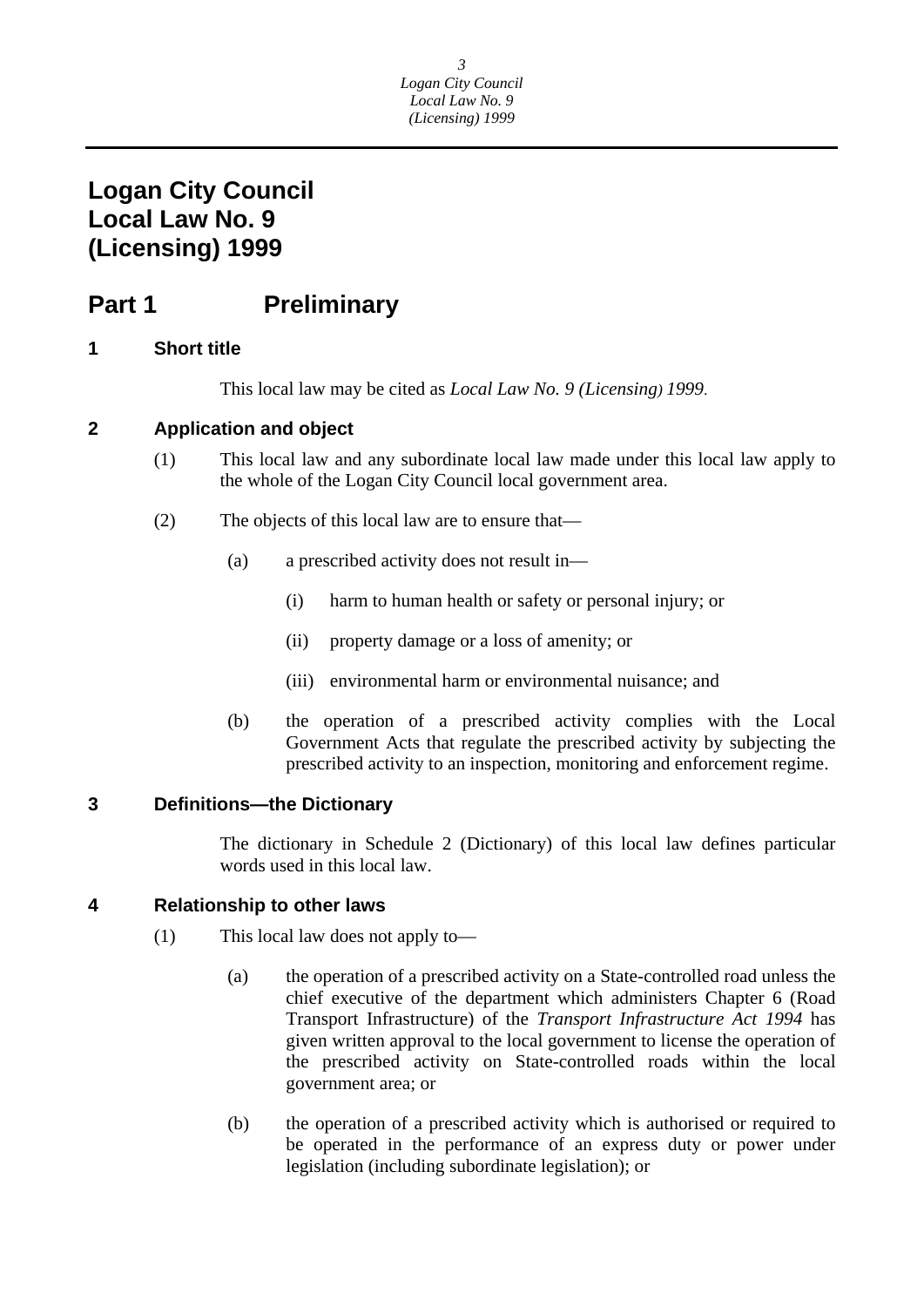#### *Example—*

 to light fires under the *Fire and Emergency Services Act 1990.*  If incineration was a prescribed activity this section would exempt officers of the Queensland Fire and Emergency Service and other authorised persons from being licensed as they have the power

- (c) a person operating a prescribed activity where that person is required to be licensed, registered or approved in respect of the operation of that prescribed activity pursuant to—
	- (i) the Environmental Protection Act 1994; or
	- (ii) the Residential Services (Accreditation) Act 2002; or
	- (iii) the Public Health (Infection Control for Personal Appearance Services) Act 2003; or
	- (iv) the Child Protection Act 1999; or
	- (v) the Disability Services Act 2006.

 *Example of paragraph (c)—* 

This would exempt the operation of a prescribed activity that is registered by the State government under the *Environmental Protection Act 1994*.

- (2) The powers given by this local law must be exercised in a way that is not inconsistent with all Acts (including subordinate legislation) including—
	- (a) the *Environmental Protection Act 1994*; and
	- (b) the *Fire and Emergency Services Act 1990*; and
	- (c) the *Stock Route Management Act 2002*; and
	- (d) the *Transport Operations (Roads Use Management) Act 1995*; and
	- (e) the *Land Act 1994*; and
	- (f) the *Plumbing and Drainage Act 2002*; and
	- (g) the *Building Act 1975*; and
	- (h) the *Planning Act 2016*; and
	- (i) the *Residential Services (Accreditation) Act 2002*; and
	- (j) the *Food Act 2006*; and
	- (k) the *Work Health and Safety Act 2011*; and
	- (l) the *Coroners Act 2003*; and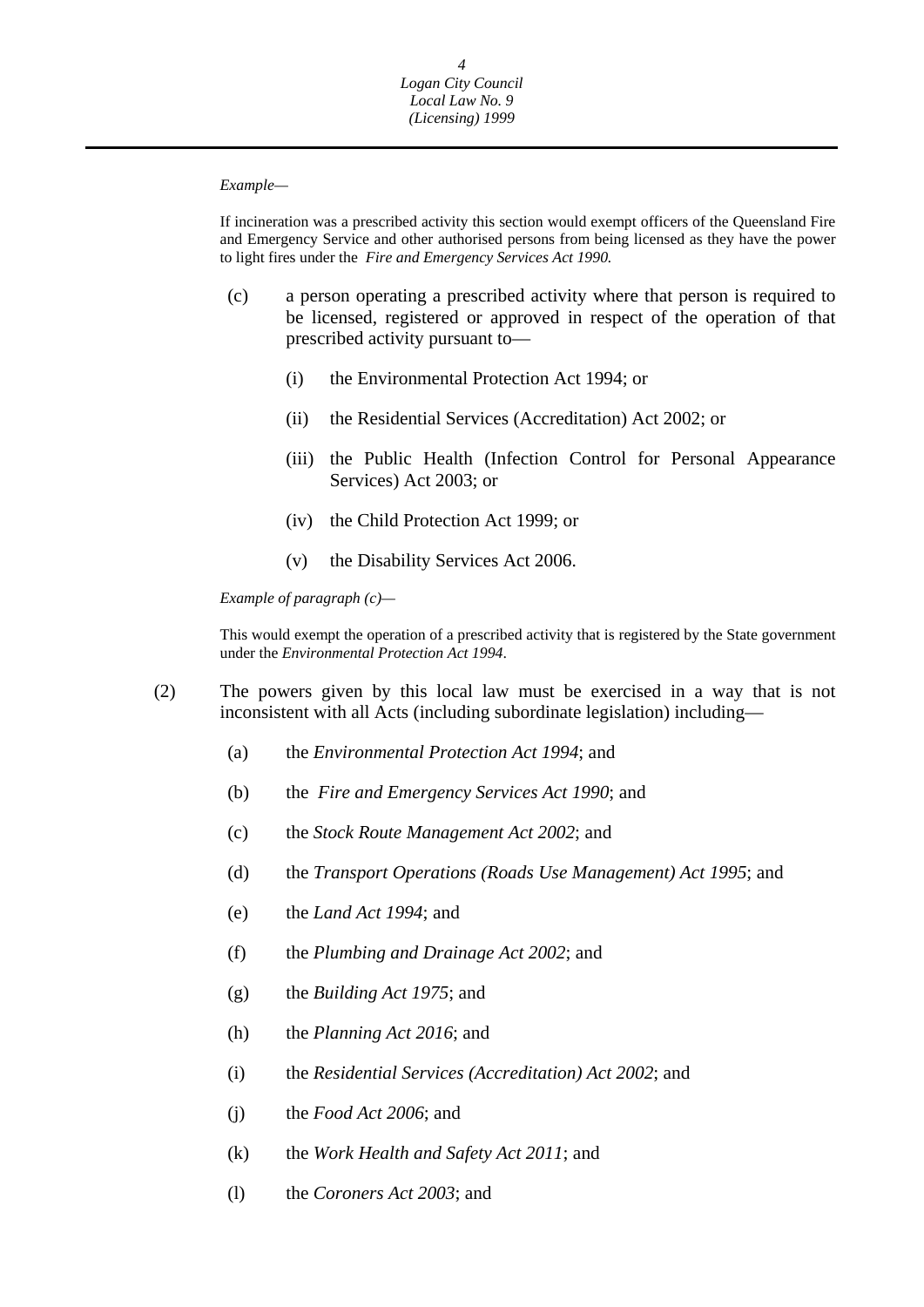- <span id="page-5-0"></span>(m) the *Transport Infrastructure Act 1994*; and
- (n) the *Food Production (Safety) Act 2000*; and
- (o) the *Retirement Villages Act 1999*; and
- (p) the *Public Health Act 2005*; and
- (q) the *Public Health (Infection Control for Personal Appearance Services) Act 2003*.
- (3) To remove any doubt, this local law—
	- (a) does not apply to the carrying out of development as defined in the *Planning Act 2016*; and
	- (b) does apply to the operation of a prescribed activity being the ongoing use of premises subsequent to the carrying out of development in respect of premises as defined in the *Planning Act 2016*.

## **Part 2 Licensing**

#### **5 Requirement for a licence**

- (1) A person must not—
	- (a) operate a prescribed activity on premises within the local government area unless authorised by a licence granted under section 7(2) (Deciding application for a licence) of this local law; or
	- (b) change the manner of operation of a prescribed activity on premises within the local government area unless authorised by a licence granted under section 7(2) (Deciding application for a licence) of this local law.

Maximum penalty for subsection (1)—50 penalty units.

- (2) A person must not—
	- (a) exhibit a sign which indicates that a prescribed activity which does not comply with this local law does comply with this local law; or
	- (b) in any manner or by any means indicate that a prescribed activity which does not comply with this local law does comply with this local law.

Maximum penalty for subsection (2)—50 penalty units.

(3) Notwithstanding section 5(1) (Requirement for a licence) of this local law a licence is not required under this local law if a subordinate local law specifies that a licence is not required in respect of the operation of the prescribed activity.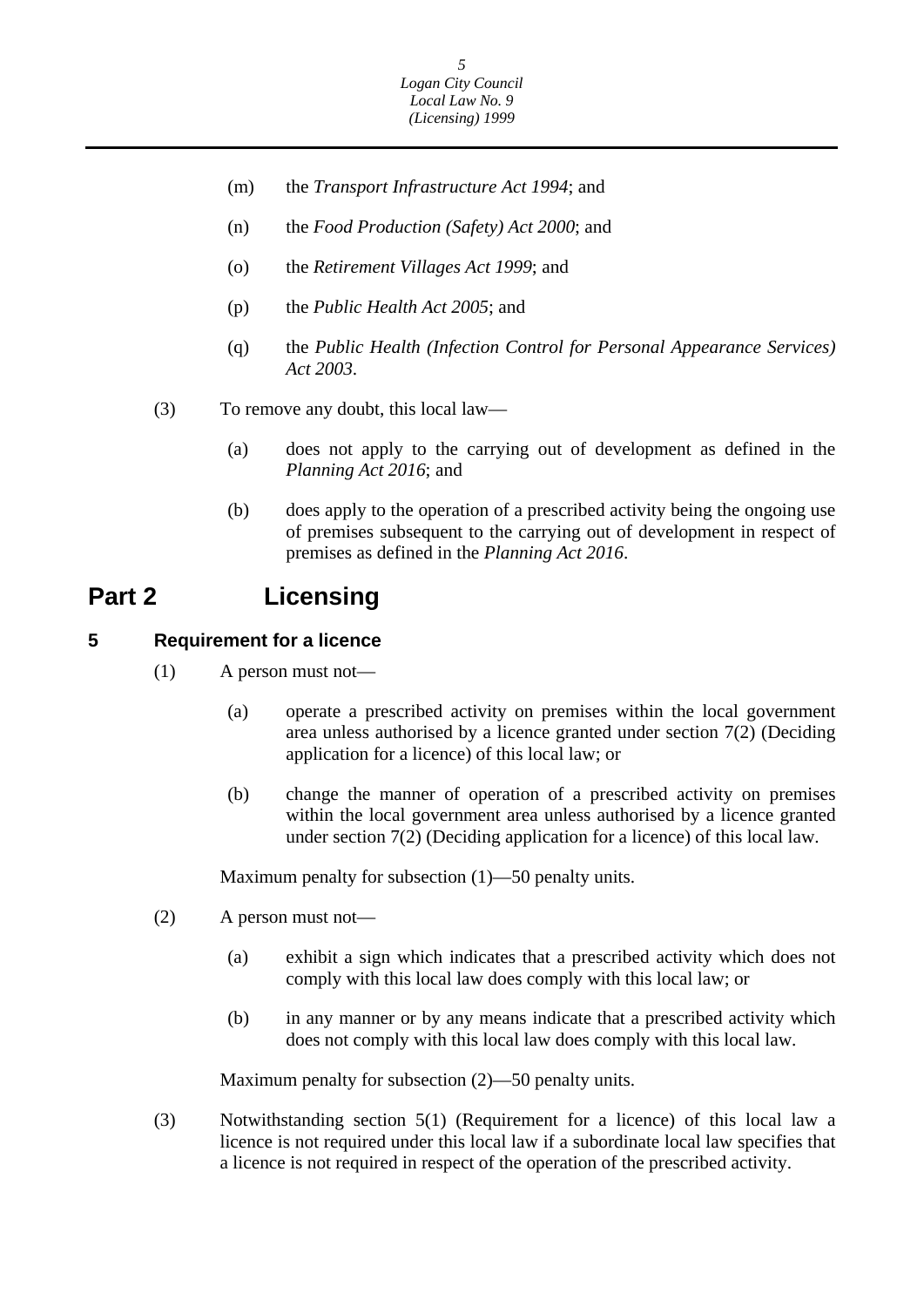- <span id="page-6-0"></span>(4) If, pursuant to section 5(3) (Requirement for a licence) of this local law a licence is not required in respect of the operation of a prescribed activity, the local government may, by subordinate local law, nonetheless require that the prescribed activity cannot be carried out unless—
	- (a) exemption criteria identified in a subordinate local law are complied with; or
	- (b) if exemption criteria cannot be complied with, the written approval of the local government has been obtained.
- (5) If, pursuant to section 5(4) (Requirement for a licence) of this local law, the local government requires that a prescribed activity cannot be carried out unless—
	- (a) exemption criteria are complied with; or
	- (b) if exemption criteria cannot be complied with, the written approval of the local government has been obtained;

a person must not—

- (c) operate a prescribed activity on premises within the local government area unless—
	- (i) exemption criteria are complied with; or
	- (ii) if exemption criteria cannot be complied with, the written approval of the local government has been obtained; or
- (d) change the manner of operation of a prescribed activity on premises within the local government area unless—
	- (i) exemption criteria are complied with; or
	- (ii) if exemption criteria cannot be complied with, the written approval of the local government has been obtained.

Maximum penalty for subsection (5)—50 penalty units.

#### **Application for a licence 6**

- (1) An application for a licence must be—
	- (a) made by the person who will be operating the prescribed activity; and
	- (b) made in the prescribed form; and
	- (c) accompanied by—
		- (i) the prescribed fee; and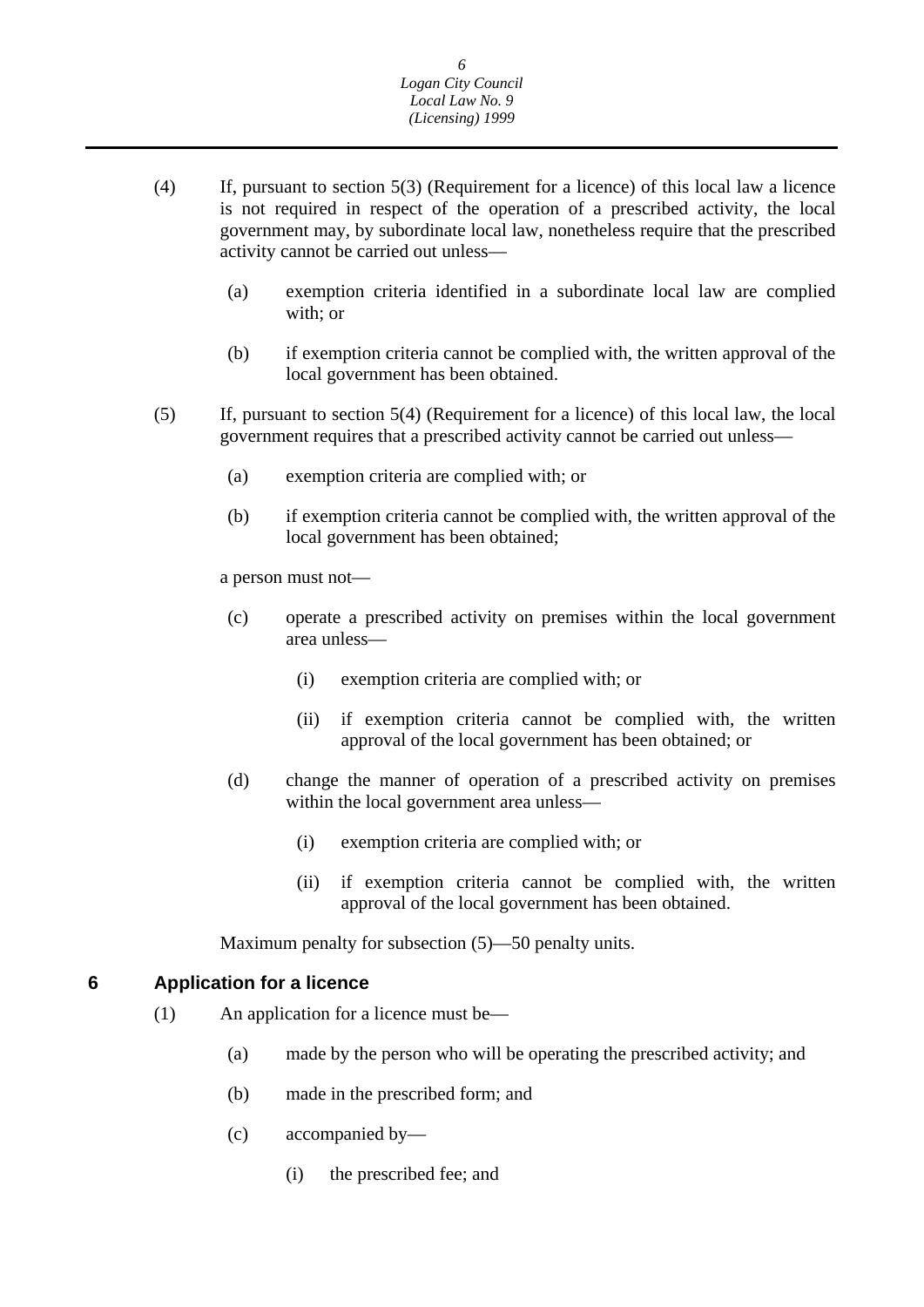- <span id="page-7-0"></span>(ii) evidence that all approvals under the Local Government Acts required for the operation of the prescribed activity have been obtained; and
- (iii) full details of the prescribed activity; and
- (iv) such other information and materials as are requested by the local government or specified in a subordinate local law.
- (2) If an applicant for a licence is not the owner of the premises on which the prescribed activity is to be operated, the application must be accompanied by the written consent of the owner.
- (3) The local government may waive the requirements of section 6 (Application for a licence) of this local law—
	- (a) in an emergency; or
	- (b) if there are special reasons for dispensing with the requirements; or

*Example—* 

Where a development permit exists for the prescribed activity.

(c) in the circumstances specified in a subordinate local law.

**7 Deciding application for a licence** 

- (1) The local government must—
	- (a) consider an application for a licence; and
	- (b) subject to section 7(2) (Deciding application for a licence) of this local law, decide whether to grant or refuse the application.
- (2) The local government must grant a licence if satisfied that the operation of the prescribed activity—
	- (a) will not result in harm to human health or safety or personal injury; and
	- (b) will not result in property damage or a loss of amenity; and
	- (c) will not result in environmental harm or environmental nuisance; and
	- (d) will not result in a nuisance; and
	- (e) complies with the provisions of the Local Government Acts that regulate the operation of the prescribed activity; and
	- (f) complies with the assessment criteria; and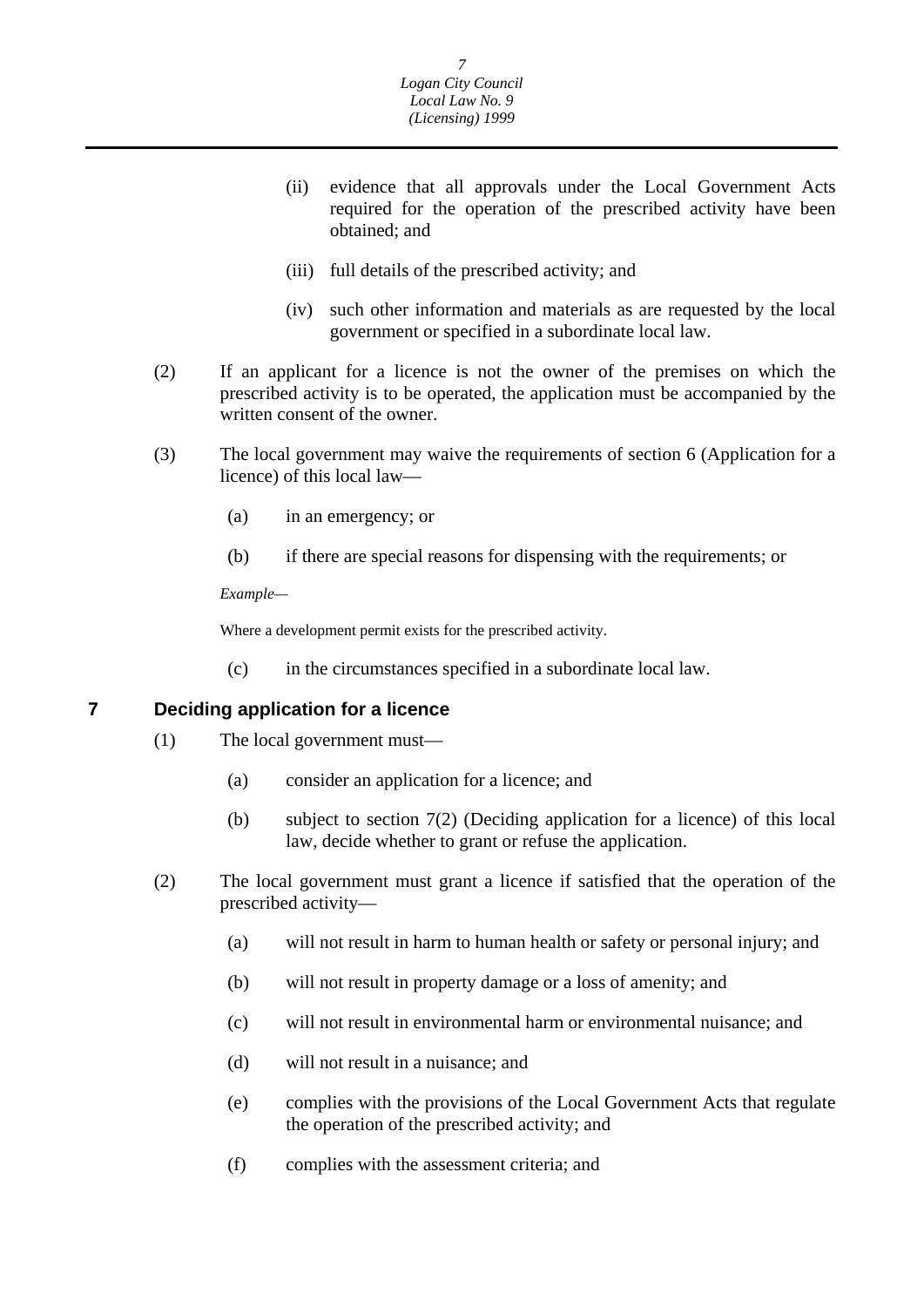- (g) complies with the prescribed criteria.
- <span id="page-8-0"></span>(3) Before the local government decides an application for a licence, an authorised person may—
	- (a) inspect any premises, vehicle, equipment, animal, plant or thing to be involved in the operation of the prescribed activity; and
	- (b) measure, weigh, sample, test, photograph, videotape or otherwise examine anything that may be inspected.
- (4) A licence cannot be granted in respect of a prescribed activity—
	- (a) on a State-controlled road unless the chief executive of the department which administers Chapter 6 (Road Transport Infrastructure) of the *Transport Infrastructure Act 1994* has given written approval pursuant to section 4(1)(a) (Relationship to other laws) of this local law; or
	- (b) that involves the erection of a permanent building or structure on a road or the making of structural changes to a road.
- (5) For the purposes of determining whether the matters specified in section 7(2) (Deciding application for a licence) of this local law have been satisfied the local government may have regard to the results of any periodic inspection, testing or monitoring program undertaken in respect of the operation of the prescribed activity.

#### **8 Term of a licence**

- (1) A licence granted by the local government is for a term extending from the date of issue until the thirtieth day of the following June unless otherwise specified in the licence or a subordinate local law.
- (2) A licence expires at the end of the day specified in section 8(1) (Term of a licence) of this local law.

#### **9 Conditions of a licence**

- (1) A licence may be granted by the local government on conditions the local government considers appropriate.
- (2) The conditions of a licence may require—
	- (a) the holder of the licence to take specified measures to—
		- (i) prevent harm to the human health or safety of persons who may be involved in or affected by the operation of the prescribed activity; and
		- (ii) prevent personal injury, property damage or a loss of amenity resulting from the operation of the prescribed activity; and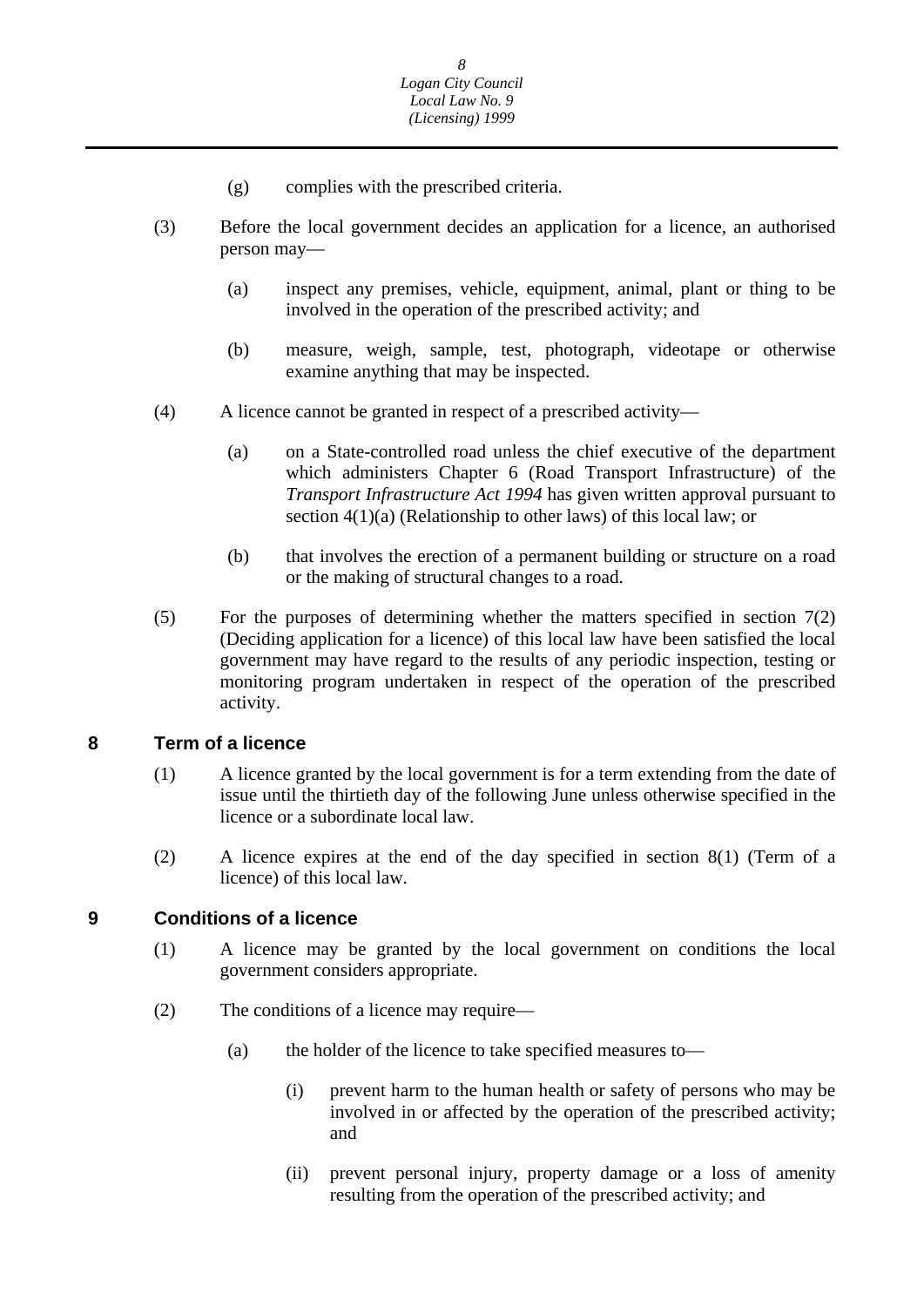- <span id="page-9-0"></span>(iii) ensure that the operation of the prescribed activity does not cause a nuisance, environmental harm or environmental nuisance; and
- (iv) otherwise ensure that the operation of the prescribed activity complies with the assessment criteria and the prescribed criteria; and
- (b) the holder of the licence to notify the local government within a period specified in the licence that the holder of the licence is no longer operating the prescribed activity or is operating other than in accordance with the licence; and
- (c) the certification by a person specified by the local government of a vehicle, equipment, animal or other thing involved in the operation of the prescribed activity; and
- (d) the giving of a security to secure compliance with the licence and the provisions of this local law; and
- (e) specify insurance the holder of the licence must take out and maintain against claims for personal injury and property damage resulting from the operation of the prescribed activity; and
- (f) records to be kept at a place and for a time specified in the licence or a subordinate local law; and
- (g) the holder of the licence to prepare, provide, undertake or comply with a periodic inspection, monitoring or management program in respect of the operation of the prescribed activity.
- (3) The local government may specify in a subordinate local law the conditions that must be imposed in a licence or that will ordinarily be imposed in a licence.

#### **10 Power to change the conditions of a licence**

 $\overline{a}$ 

- (1) The local government may change a condition of a licence where<sup>1</sup>—
	- (a) the holder of the licence agrees to the proposed change; or
	- (b) the change is urgently necessary to prevent—
		- (i) harm to human health or safety or personal injury; or
		- (ii) property damage or a loss of amenity; or
		- (iii) environmental harm or environmental nuisance; or

<sup>&</sup>lt;sup>1</sup> A change to the conditions of a licence includes a change by omission, substitution or addition (see section 36 (Meaning of commonly used words and expressions) of the *Acts Interpretation Act 1954*).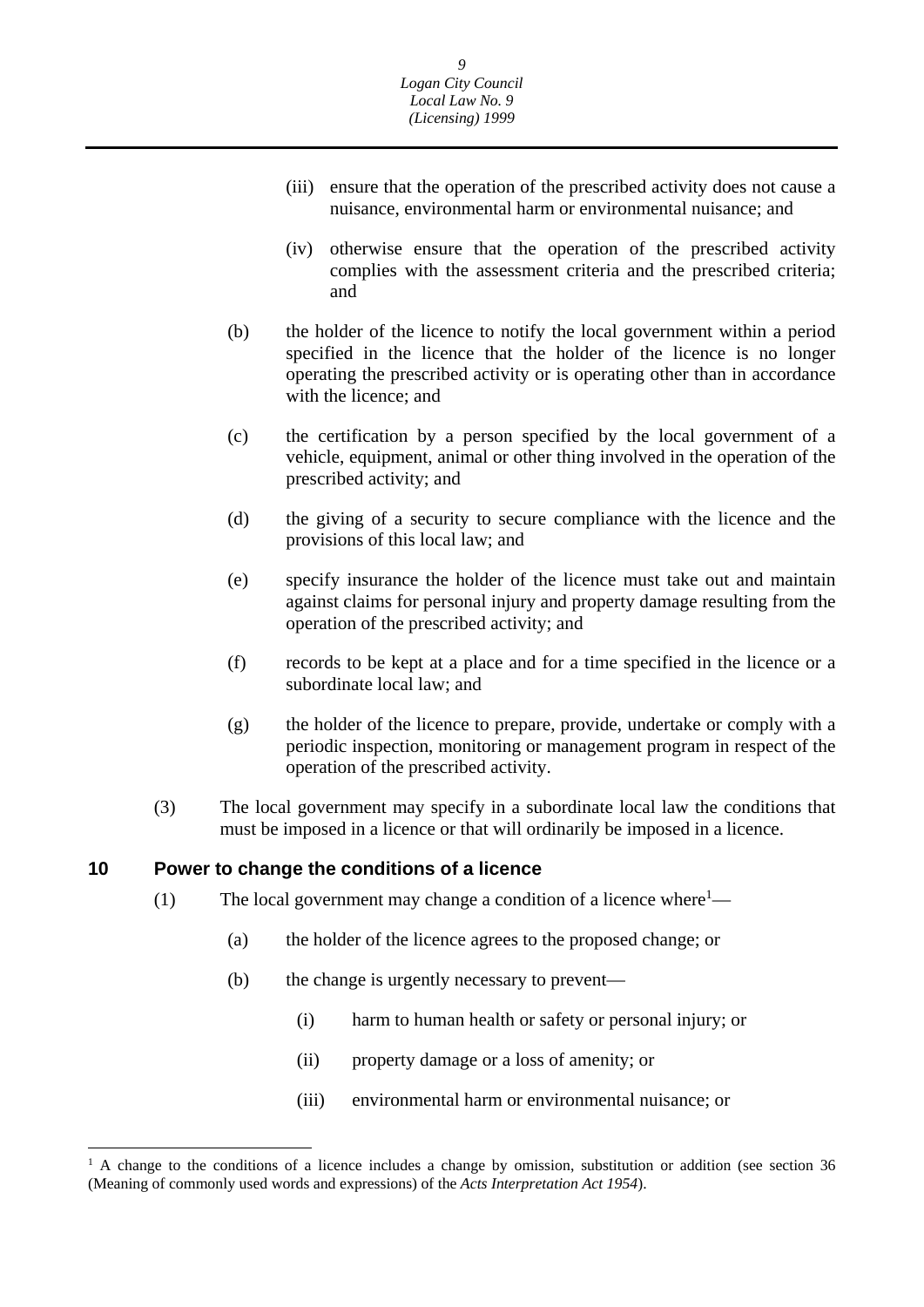- (iv) a nuisance; or
- <span id="page-10-0"></span>(c) the change is necessary to ensure that the operation of the prescribed activity complies with the prescribed criteria.
- (2) If the local government is satisfied it is necessary to change a condition of a licence, the local government must—
	- (a) give the holder of the licence a written notice stating—
		- (i) the proposed change and the reasons for the change; and
		- (ii) that the holder of the licence may make written representations to the local government about the proposed change; and
		- (iii) the time (at least 15 business days after the notice is given to the holder of the licence) within which the written representations may be made; and
	- (b) consider any written representation made by the holder of the licence within the time stated in the notice.
- (3) After considering any written representation made by the holder of the licence, the local government must give to the holder of the licence—
	- (a) if the local government is not satisfied the change is necessary a written notice stating that it has decided not to change the condition; or
	- (b) if the local government is satisfied that the change is necessary a written notice stating that it has decided to change the condition including details of the changed condition.
- (4) The changed condition takes effect from the day the notice was given to the holder of the licence.

#### **11 Amendment, renewal or transfer of a licence**

- (1) The holder of a licence may make application to the local government to—
	- (a) amend the licence; or
	- (b) renew the licence; or
	- (c) transfer the licence to another person.
- (2) An application to amend, renew or transfer a licence must be—
	- (a) made by the holder of the licence; and
	- (b) made in the prescribed form; and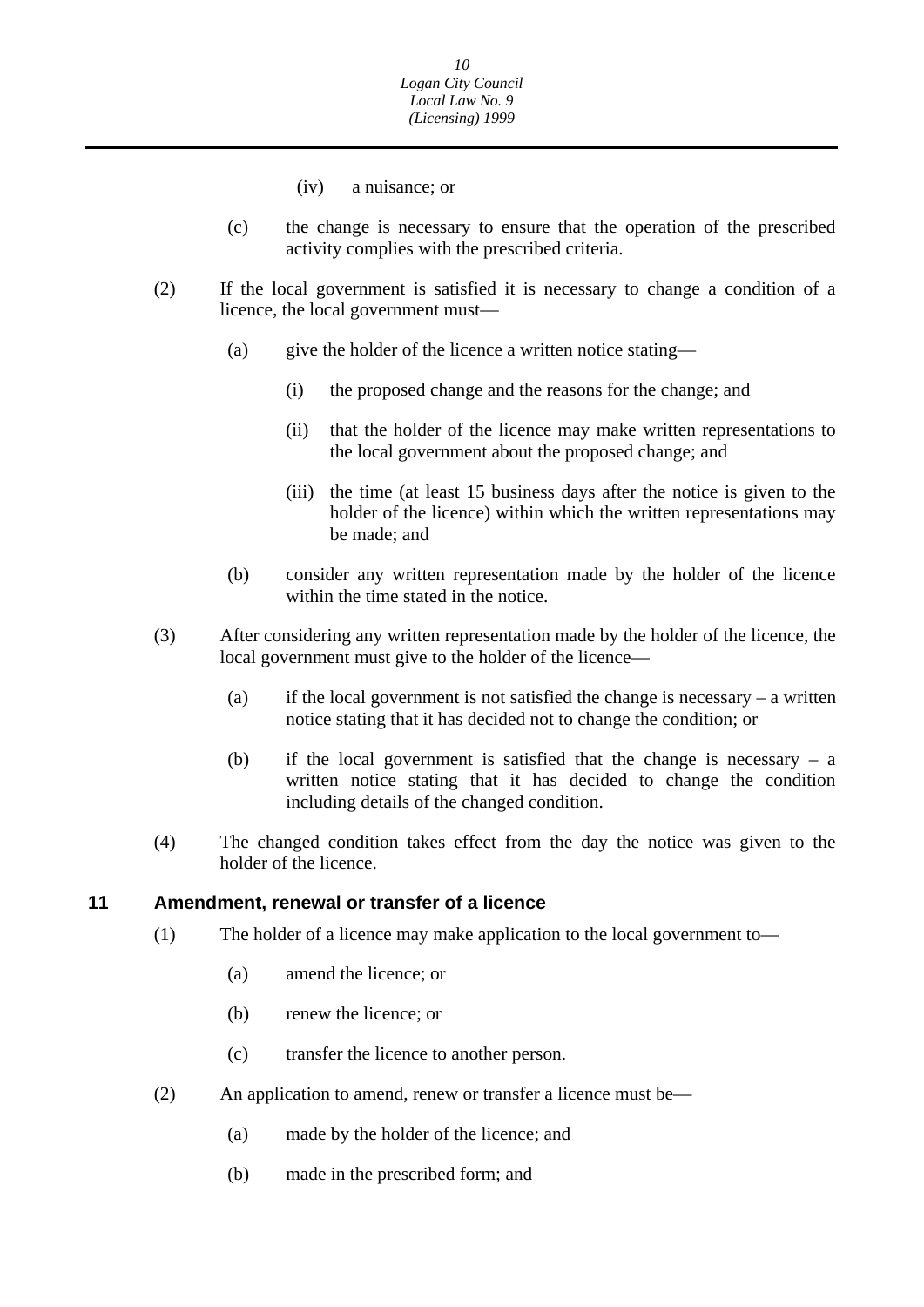- (c) accompanied by the prescribed fee and such other information as is requested by the local government; and
- (d) accompanied by, in the case of a transfer of the licence—
	- (i) the written consent of the person to whom the licence will be transferred; and
	- (ii) the written consent of the owner of the premises on which the prescribed activity is or is to be operated.
- (3) The local government may renew or transfer a licence—
	- (a) where the operation of the prescribed activity complies with the conditions of the licence and the provisions of this local law; and
	- (b) subject to such conditions the local government considers appropriate.
- (4) The local government may amend a licence—
	- (a) where the operation of the prescribed activity complies with the matters specified in section 7(2) (Deciding application for a licence) of this local law; and
	- (b) subject to such conditions the local government considers appropriate.
- (5) Subject to section 11(6) (Amendment, renewal or transfer of a licence) of this local law, if an application to renew a licence is made pursuant to section  $11(1)(b)$ (Amendment, renewal or transfer of a licence) of this local law, the licence is taken to continue in force from the day that it would, apart from this section, have expired until the day the application is decided pursuant to section 11(3) (Amendment, renewal or transfer of a licence) of this local law.
- (6) Section 11(5) (Amendment, renewal or transfer of a licence) of this local law does not apply where a licence has been cancelled pursuant to section 12 (Cancellation of a licence) of this local law.
- (7) Subject to section 11(8) (Amendment, renewal or transfer of a licence), a person who is not the holder of a licence may make an application to the local government to transfer the licence to another person where—
	- (a) the person has lawfully purchased the rights to operate the prescribed activity;
	- (b) the person provides with the application—
		- (i) information that sufficiently proves that the rights to operate the prescribed activity have been lawfully purchased by and transferred to the person;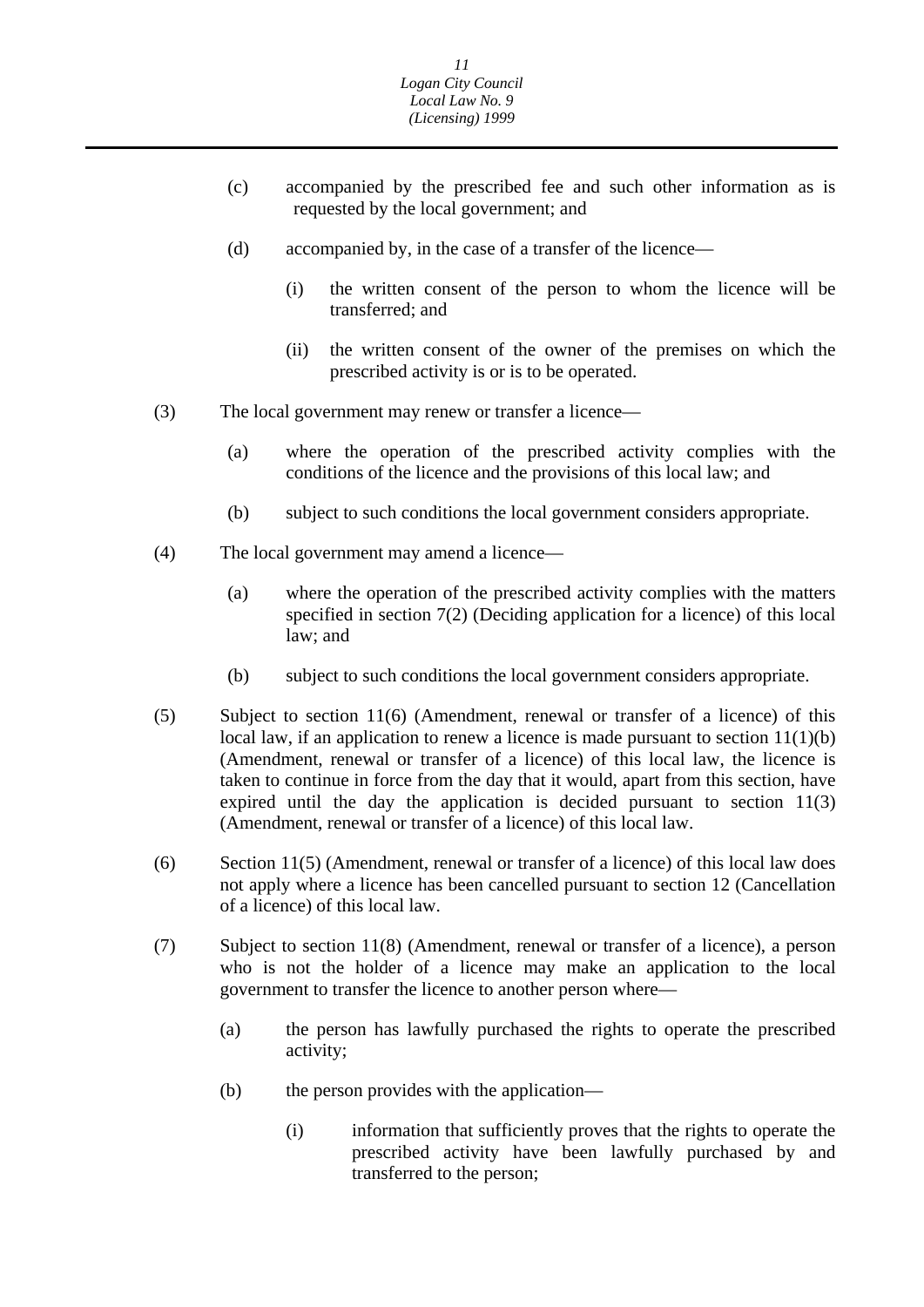- <span id="page-12-0"></span>(ii) a declaration under the *Oaths Act 1867* with details of the reasons why the holder of the licence is not making the transfer application; and
- (c) the person complies with all of the requirements of section 11(2) (Amendment, renewal or transfer of a licence), except for section  $11(2)(a)$ .
- (8) A transfer application by a person other than the licence holder may be refused to be accepted or considered by the local government until one or more of the following occurs—
	- (a) the local government is satisfied the rights to operate the prescribed activity have been lawfully purchased by and transferred to the person;
	- (b) the person provides the local government with all the information the local government requests to prove the rights to operate the prescribed activity have been lawfully purchased by and transferred to the person;
	- (c) the local government is satisfied the holder of the licence should not be required to make the transfer application; and
	- (d) the person agrees to indemnify the local government for any and all damages or claims that result from transferring the licence to another person.

#### **12 Cancellation of a licence**

- (1) The local government may cancel a licence where—
	- (a) the holder of the licence agrees to the cancellation; or
	- (b) the cancellation is urgently necessary to prevent—
		- (i) harm to human health or safety or personal injury; or
		- (ii) property damage or a loss of amenity; or
		- (iii) environmental harm or environmental nuisance; or
		- (iv) a nuisance; or
	- (c) the holder of the licence contravenes—
		- (i) this local law; or
		- (ii) a condition of a licence; or
		- (iii) a requirement of a compliance notice or a stop order; or
	- (d) the operation of the prescribed activity does not comply with—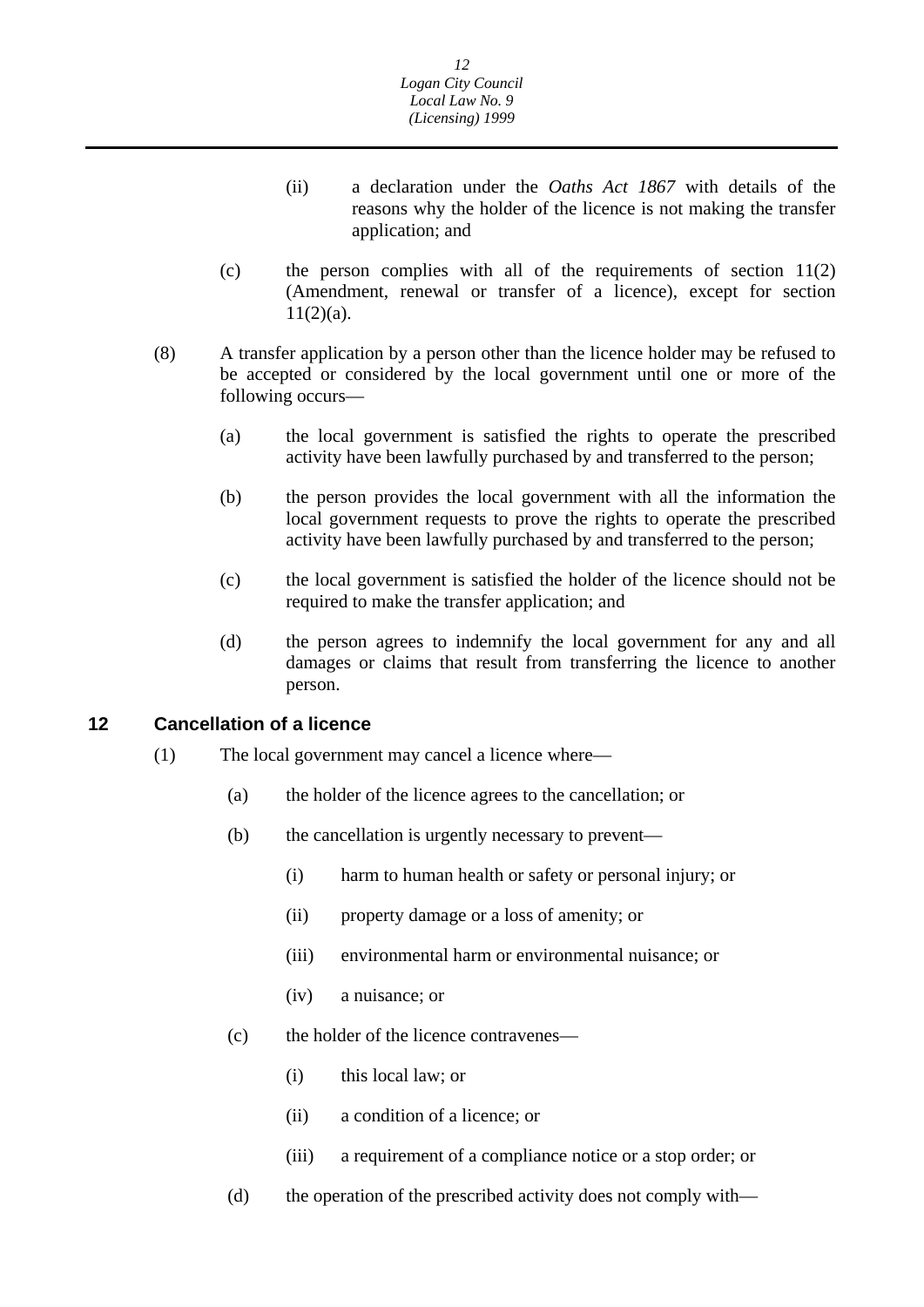- (i) the provisions of the Local Government Acts that regulate the operation of the prescribed activity; or
- (ii) the prescribed criteria; or
- (e) the licence was granted on the basis of false, misleading or incomplete information; or
- (f) changes in circumstances, as specified by a subordinate local law, since the licence was granted make the continued operation of the licence inappropriate; or
- (g) the holder of the licence has ceased operating the prescribed activity.
- (2) If the local government is satisfied it is necessary to cancel a licence, the local government must—
	- (a) give the holder of the licence a written notice stating—
		- (i) the reasons for the proposed cancellation; and
		- (ii) that the holder of the licence may make written representations to the local government about the proposed cancellation; and
		- (iii) the time (at least 15 business days after the notice is given to the holder of the licence) within which written representations may be made; and
	- (b) consider any written representations made by the holder of the licence within the time stated in the notice.
- (3) After considering any written representation made by the holder of the licence the local government must give to the holder of the licence—
	- (a) if the local government is not satisfied that the cancellation is necessary a written notice stating it has decided not to cancel the licence; or
	- (b) if the local government is satisfied that the cancellation is necessary  $a$ written notice stating it has decided to cancel the licence.
- (4) Before the local government cancels a licence under section 12(3) (Cancellation of a licence) of this local law, the local government must consider the impact of the cancellation of the licence on those persons who would be effected by the prescribed activity ceasing to be operated.

*Example—* 

The local government must consider the impact on disabled persons who reside in rental accommodation where the licence in respect of the prescribed activity is cancelled.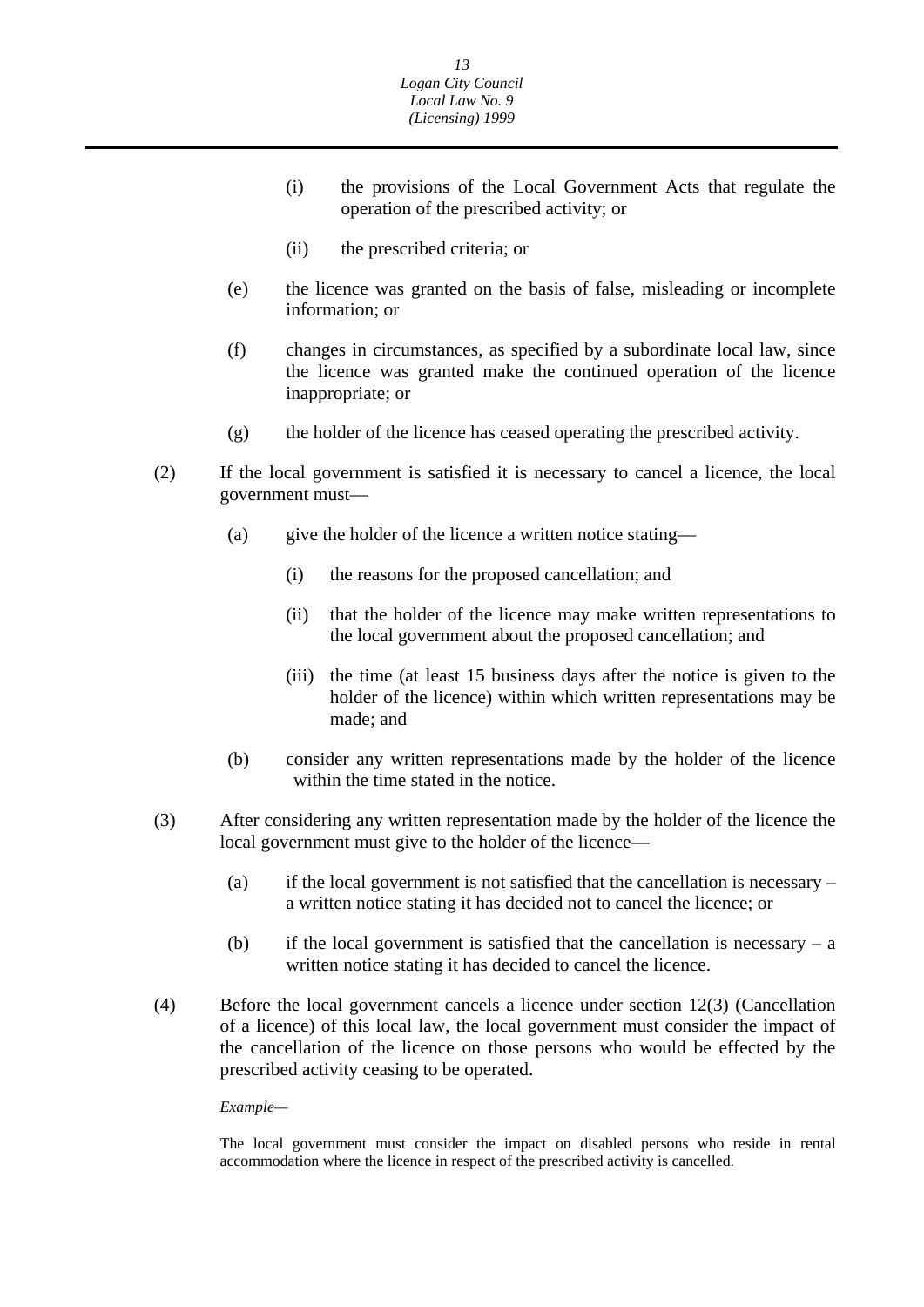- <span id="page-14-0"></span>(5) The cancellation of the licence takes effect from the day the written notice was given to the holder of the licence.
- (6) Where the local government has cancelled a licence, the holder of the licence must cease to operate the prescribed activity.

Maximum penalty for subsection (6)—50 penalty units.

#### **13 General compliance provision**

(1) The holder of a licence for the prescribed activity of heavy vehicle parking must ensure that the conditions of the licence are complied with.

Maximum penalty for subsection (1)—

- (a) for first offence—10 penalty units.
- (b) for second offence—30 penalty units.
- (c) for third offence—50 penalty units.
- (2) The holder of a licence, for any other prescribed activity, must ensure that the conditions of the licence are complied with.

Maximum penalty for subsection (2)—50 penalty units.

- (3) The holder of a licence for the prescribed activity of heavy vehicle parking and any person acting under the licence must ensure that the operation of the heavy vehicle parking—
	- (a) does not result in harm to human health or safety or personal injury; and
	- (b) does not result in property damage or a loss of amenity; and
	- (c) does not result in environmental harm or environmental nuisance; and
	- (d) does not result in a nuisance; and
	- (e) complies with the prescribed criteria.

Maximum penalty for subsection (3)—

- (f) for first offence—10 penalty units.
- $(g)$  for second offence—30 penalty units.
- (h) for third offence—50 penalty units.
- (4) The holder of a licence, for any other prescribed activity, and any person acting under the licence, must ensure that the operation of the prescribed activity—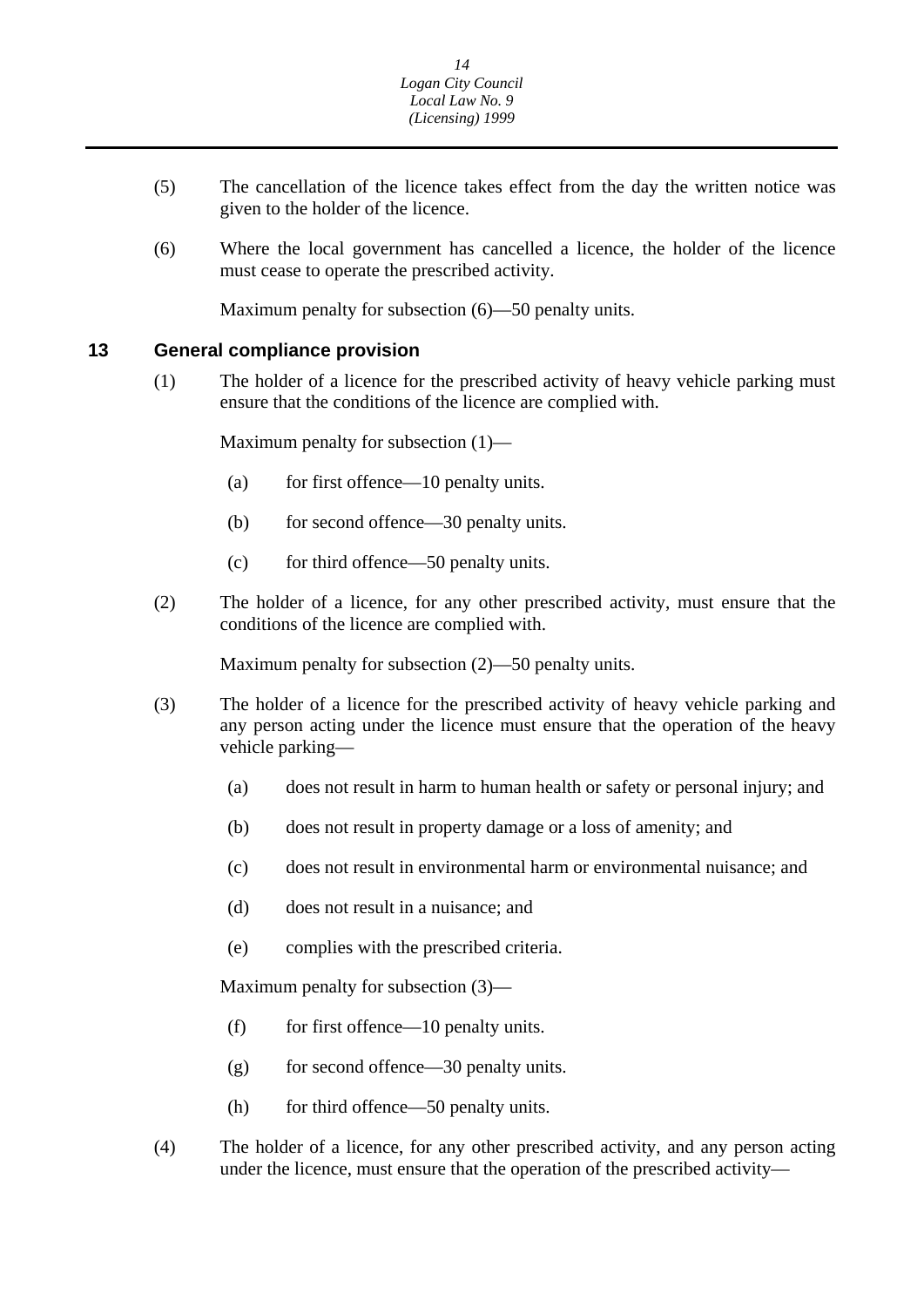- <span id="page-15-0"></span>(a) does not result in harm to human health or safety or personal injury; and
- (b) does not result in property damage or a loss of amenity; and
- (c) does not result in environmental harm or environmental nuisance; and
- (d) does not result in a nuisance; and
- (e) complies with the prescribed criteria.

Maximum penalty for subsection (4)—50 penalty units.

(5) Offence not to comply with Prescribed Criteria

A person must not operate or change the manner of operation of an exempt prescribed activity within the local government area unless the activity complies with the relevant prescribed criteria.

Maximum penalty for subsection (5)—50 penalty units.

### **Part 3 Enforcement**

#### **14 Compliance notice**

- (1) The local government may give a compliance notice to—
	- (a) a person who contravenes this local law; and
	- (b) any person involved in the contravention of this local law pursuant to section 21 (Liability of third parties) of this local law; and
	- (c) the owner or occupier of the premises on which the prescribed activity is operated.
- (2) A compliance notice may require the person to whom it is given to—
	- (a) stop the contravention, if the contravention is of a continuing or recurrent nature; and
	- (b) perform work or otherwise take specified action to remedy the contravention (including the making of an application for a licence) for or within a time specified in the compliance notice, whether or not the contravention is of a continuing or recurrent nature; and
	- (c) perform work or otherwise take specified action for or within a time specified in the compliance notice to ensure compliance with the criteria specified in section 13 (General compliance provision) of this local law.
- (3) A person to whom the compliance notice is given must comply with the compliance notice.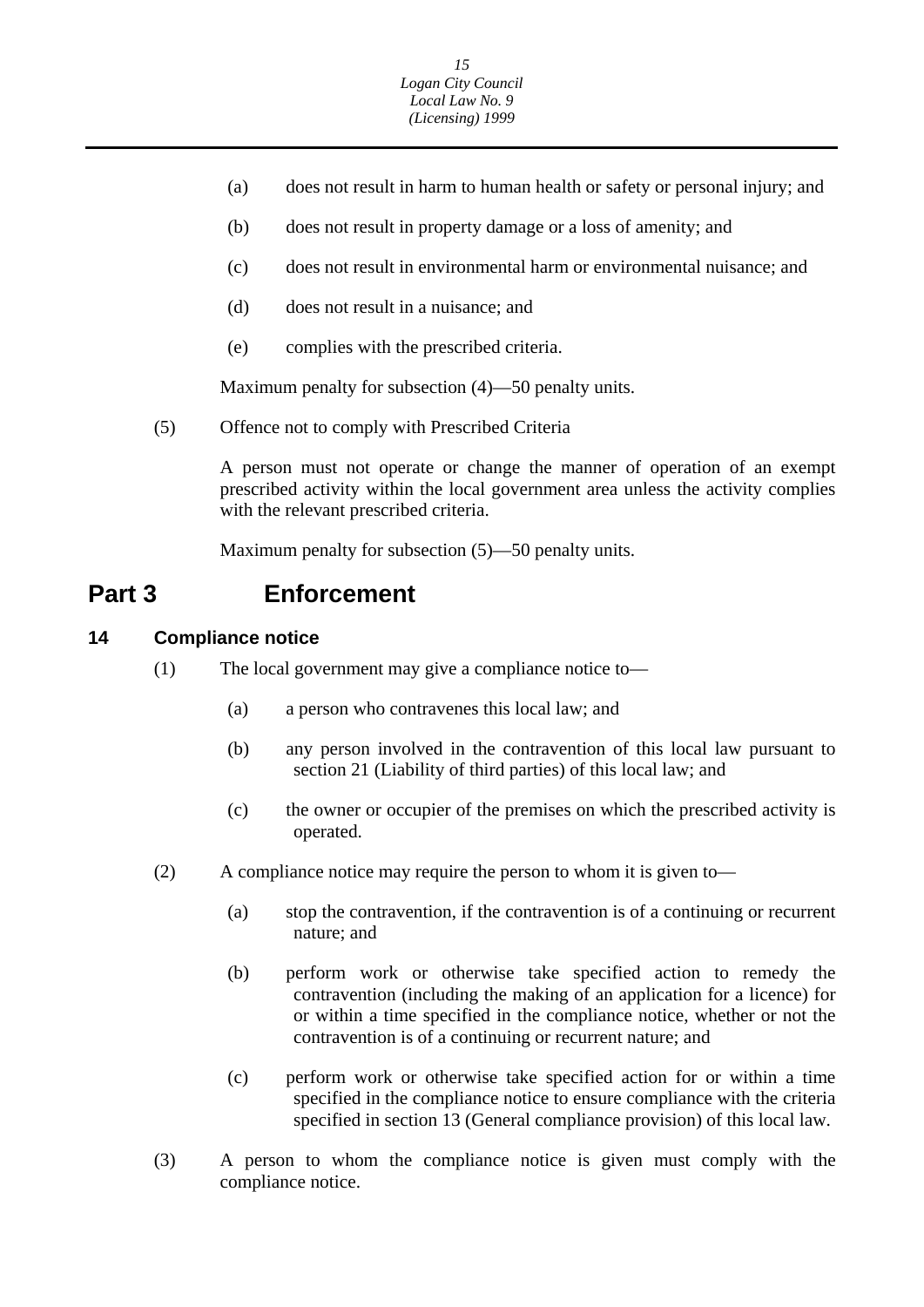Maximum penalty for subsection (3)—50 penalty units.

#### <span id="page-16-0"></span>**15 Stop order**

- (1) The local government may, by notice to the person operating a prescribed activity, require the person to cease to operate the prescribed activity within the time allowed in the notice where—
	- (a) a compliance notice is not complied with within the time allowed for compliance in the compliance notice; or
	- (b) the person does not hold a licence from the local government; or
	- (c) the operation of the prescribed activity is in the authorised person's opinion likely to give rise to—
		- (i) harm to human health or safety or personal injury; or
		- (ii) property damage or a loss of amenity; or
		- (iii) environmental harm or environmental nuisance; or
		- (iv) a nuisance; or
	- (d) the operation of the prescribed activity does not comply with—
		- (i) the provisions of the Local Government Acts that regulate the operation of prescribed activity; or
		- (ii) the prescribed criteria.
- (2) Before an authorised person gives a notice under section 15(1) (Stop order) of this local law, the authorised person must consider the impact of the stop order on those persons who would be affected by the prescribed activity ceasing to be operated.

*Example—* 

An authorised person must consider the impact on disabled persons who reside at rental accommodation which is to be the subject of a stop order.

- (3) Subject to section 15(4) (Stop order) of this local law, the person to whom a stop order is given must—
	- (a) cease to operate the prescribed activity; and
	- (b) comply with the stop order.

Maximum penalty for subsection (3)—200 penalty units.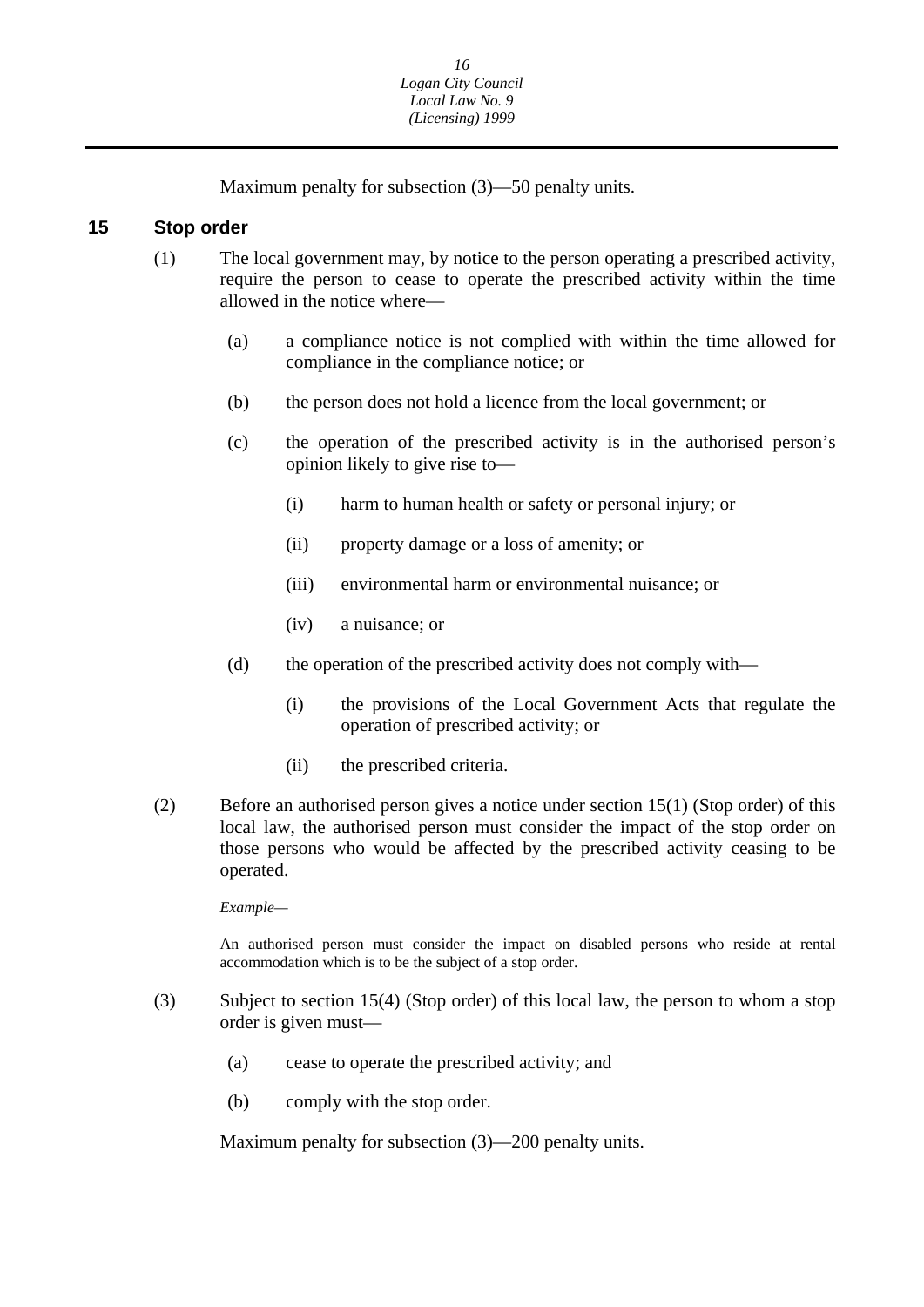- <span id="page-17-0"></span>(4) The stop order ceases where the person to whom a stop order is given has complied with to the satisfaction of an authorised person—
	- (a) the requirements of this local law; and
	- (b) the prescribed criteria relevant to the prescribed activity; and
	- (c) the conditions of any relevant licence; and
	- (d) the requirements of any relevant compliance notice; and
	- (e) the requirements of the stop order.

#### **16 Inspection of a prescribed activity**

- (1) An authorised person may inspect the operation of a prescribed activity and any premises, vehicle, equipment, animal, plant or thing involved in the operation of the prescribed activity to establish whether there is compliance with  $2$ —
	- (a) the requirements of this local law; and
	- (b) the prescribed criteria; and
	- (c) the conditions of the licence; and
	- (d) the requirements of a compliance notice; and
	- (e) the requirements of a stop order.
- (2) An authorised person may direct the person operating the prescribed activity to produce for inspection<sup>3</sup>—
	- (a) the licence granted by the local government; and
	- (b) any records that are required to be kept as a condition of the licence, or as a requirement of the prescribed criteria or as specified in a subordinate local law, and may take copies of or extracts from those records; and
	- (c) any vehicle, equipment, animal, plant or thing involved in the operation of the prescribed activity; and
	- (d) any inspection, monitoring or management programs required to be kept as a condition of the licence or as a requirement of the prescribed criteria or as specified in a subordinate local law.
- (3) An authorised person may measure, weigh, sample, test, photograph, videotape or otherwise examine anything that may be inspected pursuant to section 16 (Inspection of a prescribed activity) of this local law<sup>4</sup>.

 $\overline{a}$ 

<sup>&</sup>lt;sup>2</sup> See the powers contained in Chapter 5, Part 2, Division 1 of the *Local Government Act 2009*.

<sup>&</sup>lt;sup>3</sup> See the powers contained in Chapter 5, Part 2, Division 1 of the *Local Government Act 2009*.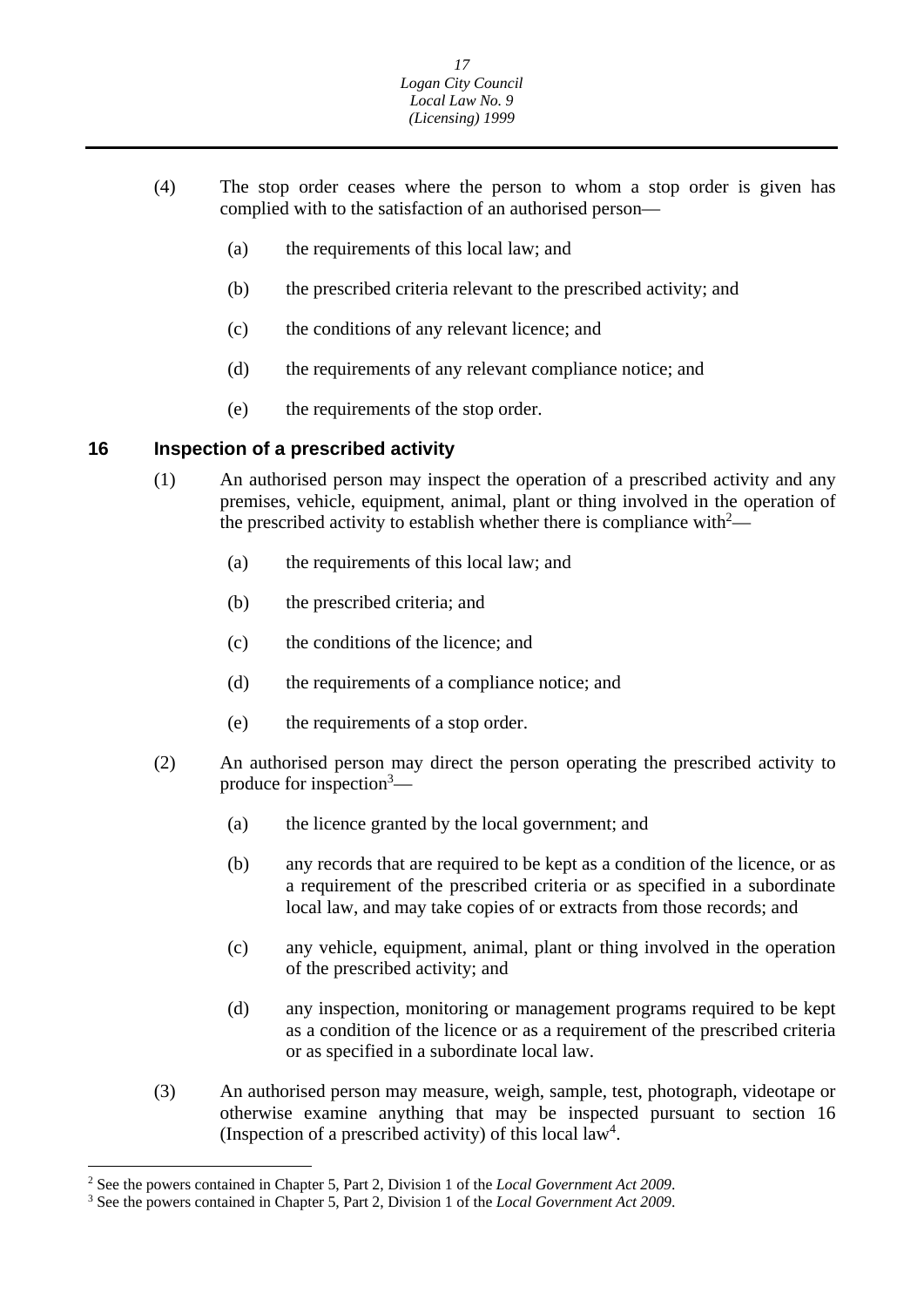- <span id="page-18-0"></span>(4) The person operating the prescribed activity must comply with—
	- (a) a direction of an authorised person pursuant to section 16(2) (Inspection of a prescribed activity) of this local law; and
	- (b) the terms of a periodic inspection, monitoring or management program in respect of the operation of the prescribed activity specified in a subordinate local law.

Maximum penalty for subsection (4)—50 penalty units.

#### **17 Performance of work**

- (1) A person who commits an offence under this local law must make good any damage caused directly or indirectly by the commission of the offence.
- (2) The local government may perform work where a person has failed to perform work required to be performed by<sup>5</sup>—
	- (a) section 17(1) (Performance of work) of this local law; or
	- (b) a compliance notice or stop order issued under this local law; or
	- (c) a condition of a licence; or
	- (d) any other provision of this local law.
- (3) The local government may in the course of performing work remove from the premises any structure, vehicle, equipment, animal, plant or thing involved in the operation of the prescribed activity where the local government is satisfied there is a risk of  $\overline{C}$ 
	- (a) harm to human health or safety or personal injury; or
	- (b) property damage or a loss of amenity; or
	- (c) environmental harm or environmental nuisance; or
	- (d) a nuisance.

 $\overline{a}$ 

(4) The local government must dispose of any material of any nature removed by it pursuant to section 17(3) (Performance of work) of this local law in accordance with the provisions for the disposal of confiscated goods under *Local Law No. 2 (Administration) 2010*.

<sup>4</sup> See the powers contained in Chapter 5, Part 2, Division 1 of the *Local Government Act 2009*.

 5 The exercise of this power is subject to Chapter 5, Part 2, Division 2 of the *Local Government Act 2009*.

 6 The exercise of this power is subject to Chapter 5, Part 2, Division 2 of the *Local Government Act 2009*.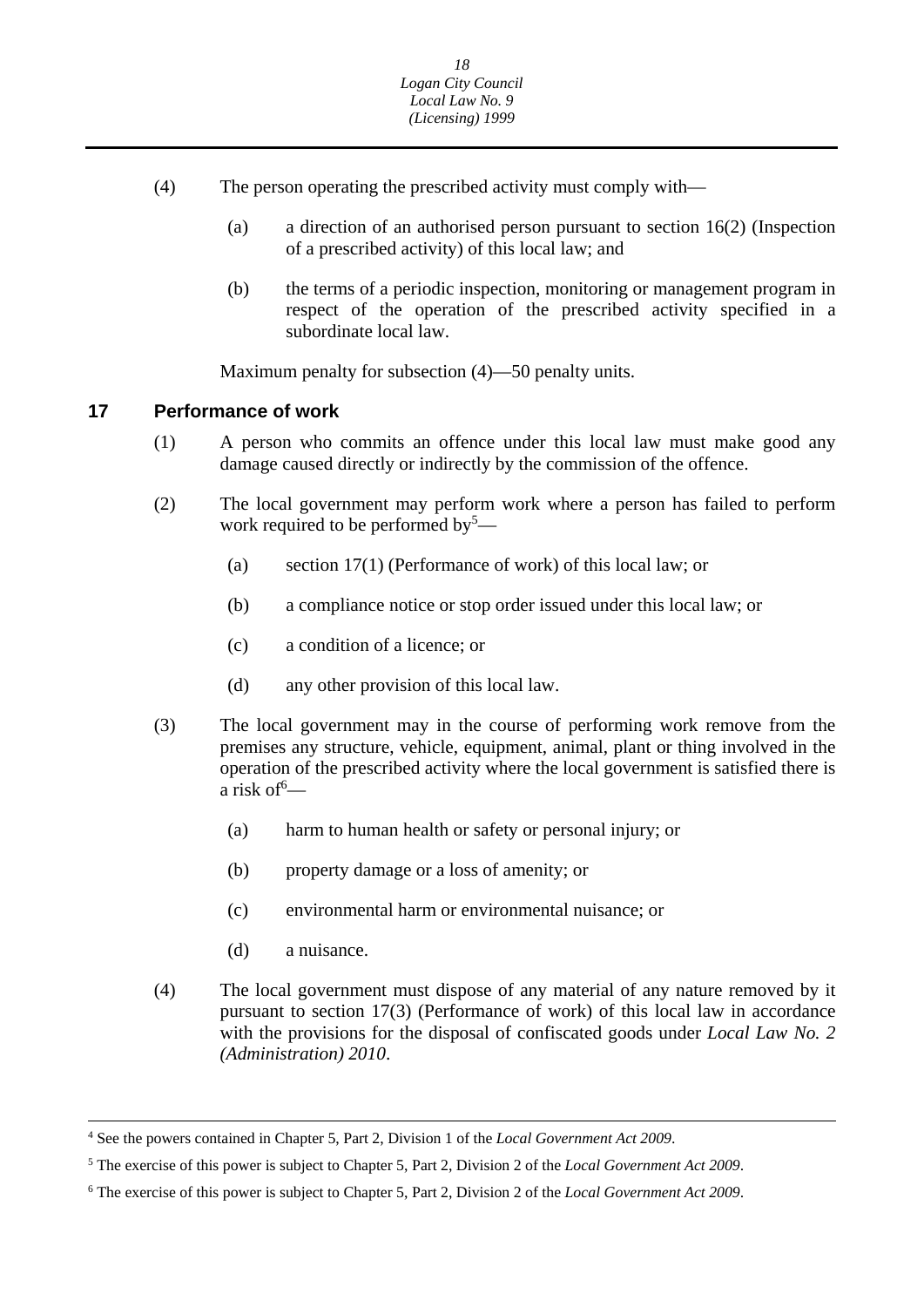- <span id="page-19-0"></span>(5) An authorised person may perform the work that the local government is empowered to undertake pursuant to section 17 (Performance of work) of this local law.
- (6) The Court may order a person found guilty of an offence under this local law to—
	- (a) perform work required to be performed by—
		- (i) section 17(1) (Performance of work) of this local law; or
		- (ii) a compliance notice or stop order issued under this local law; or
		- (iii) a condition of a licence; or
		- (iv) a provision of this local law; and
	- (b) pay to the local government all costs incurred by the local government in performing the work pursuant to section 17 (Performance of work) of this local law.

#### **18 Power of entry and cost recovery**

- (1) If the work to be carried out by the local government is on land of which the local government is not the owner or occupier, the local government may enter the land to perform the work<sup>7</sup>—
	- (a) if the person who has failed to perform the work is the owner or occupier of the land; or
	- (b) if the entry is necessary for the exercise of the local government's jurisdiction.
- (2) If the person who failed to perform the work is the owner of the land, the amount properly and reasonably incurred by the local government to perform the work is recoverable (together with any interest) under Chapter 5, Part 2, Division 2 of the *Local Government Act 2009*.

<sup>7</sup> See the powers contained in Chapter 5, Part 2, Division 2 of the *Local Government Act 2009*.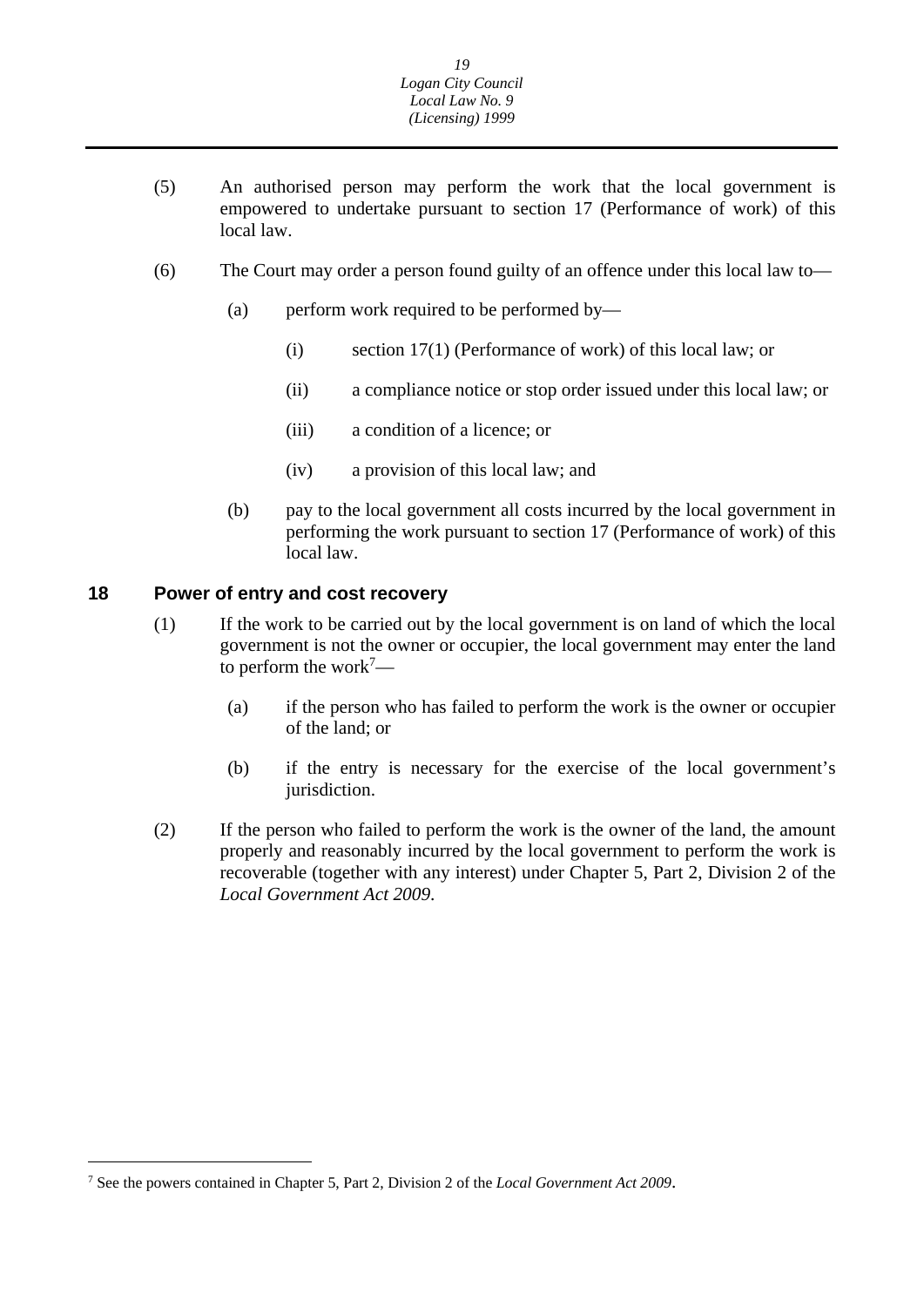<span id="page-20-0"></span>(3) If the person who failed to perform the work is not the owner of the land, the amount properly and reasonably incurred by the local government is recoverable as a debt from the person in default together with interest on the same basis as applies to an owner of the land under Chapter 5, Part 2, Division 2 of the *Local Government Act 2009*.

## **Part 4 Administrative provisions**

### **19 Executive officers must ensure the corporation complies with the local law**

- (1) The executive officers of a corporation must ensure the corporation complies with this local law.
- (2) If a corporation commits an offence against a provision of this local law, each of the corporation's executive officers also commit an offence, namely, the offence of failing to ensure that the corporation complies with the provision.

Maximum penalty for subsection (2)—the penalty for the contravention of the provision by an individual.

- (3) Evidence that the corporation has been convicted of an offence against a provision of this local law is evidence that each of the executive officers committed the offence of failing to ensure that the corporation complied with the provision.
- (4) However, it is a defence for an executive officer to prove—
	- (a) if the officer was in a position to influence the conduct of the corporation in relation to the offence – the officer exercised reasonable diligence to ensure the corporation complied with the provision; or
	- (b) the officer was not in a position to influence the conduct of the corporation in relation to the offence.
- (5) This section applies so as not to limit or affect in any way the liability of a corporation to be proceeded against and punished for an offence committed by the corporation in contravention of this local law.

#### **20 Owners and occupiers must ensure compliance with the local law**

- (1) The owner and occupier of premises must ensure that a person who is operating a prescribed activity on the premises complies with this local law.
- (2) If a person who is operating a prescribed activity on the premises commits an offence against a provision of this local law, the owner and the occupier of the premises also commit an offence, namely, the offence of failing to ensure that the person who is operating the prescribed activity on the premises complies with the provision.

Maximum penalty for subsection (2)—the penalty for the contravention of the provision.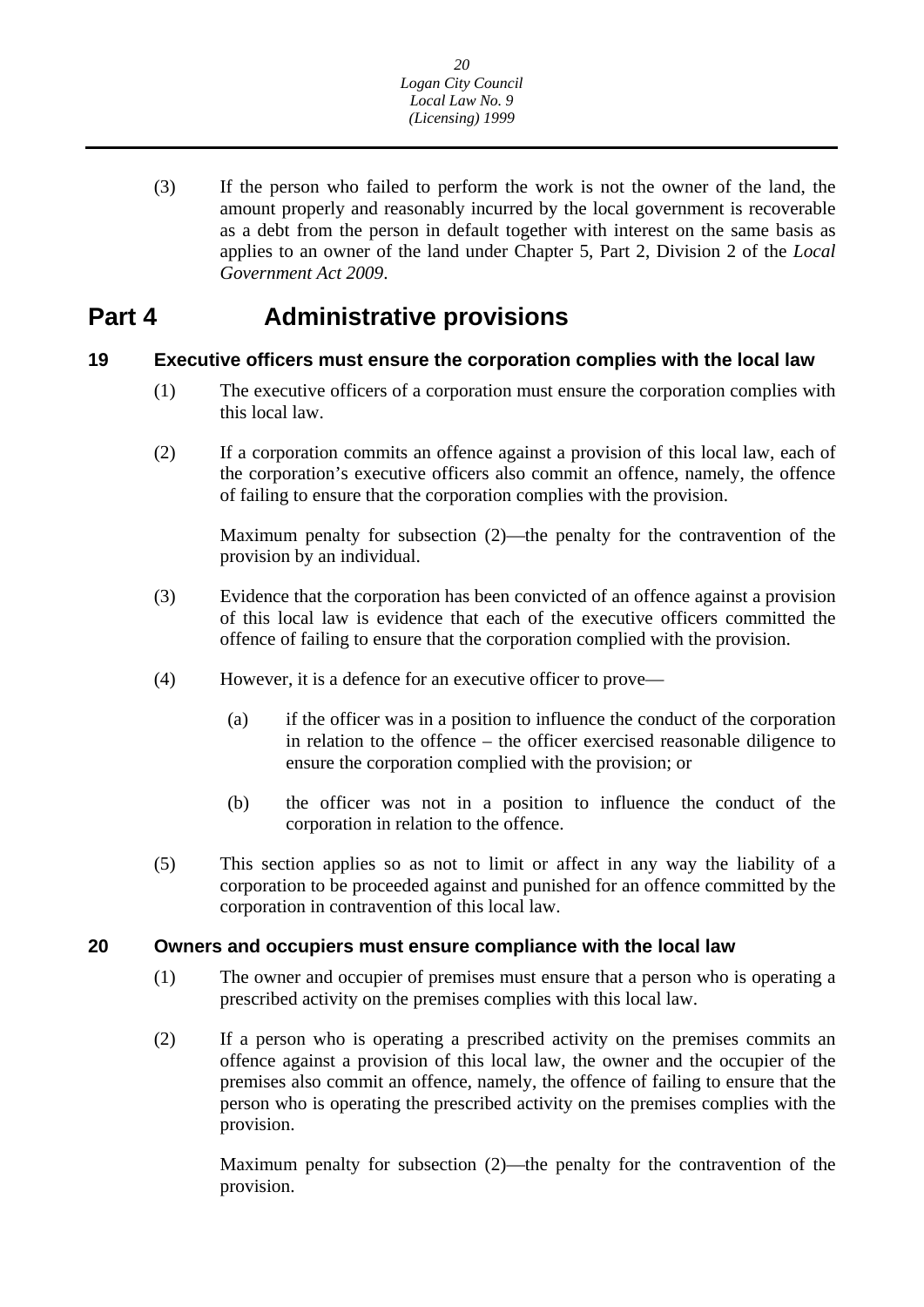- <span id="page-21-0"></span>(3) Evidence that the person who is operating the prescribed activity on the premises has been convicted of an offence against a provision of this local law is evidence that the owner and the occupier of the premises committed the offence of failing to ensure that the person who is operating the prescribed activity on the premises complied with the provision.
- (4) However it is a defence for an owner or occupier to prove that—
	- (a) the owner or occupier exercised reasonable diligence to ensure that the person operating the prescribed activity on the premises complied with the provision; or
	- (b) the non compliance with a provision of this local law occurred without that person's knowledge or consent.

### **21 Liability of third parties**

(1) Any person involved in a contravention of this local law commits an offence.

Maximum penalty for subsection (1)—the penalty for which any person who committed the contravention would be liable.

- (2) For the purposes of section 21(1) (Liability of third parties) of this local law, a person involved in a contravention of this local law is any person who—
	- (a) has aided, abetted, counselled or procured the contravention; or
	- (b) has induced, whether by threats or promises or otherwise, the contravention; or
	- (c) has been in any way, directly or indirectly, knowingly concerned in, or party to, the contravention; or
	- (d) has conspired with others to effect the contravention; or
	- (e) has knowingly benefited from or knowingly was capable of benefiting from the contravention.

#### **22 Attempts to commit offences**

(1) A person who attempts to commit an offence under this local law commits an offence.

Maximum penalty for subsection (1)—half the maximum penalty for committing the offence.

(2) The provisions of the Criminal Code (relevant to attempts to commit offences) apply to the attempt.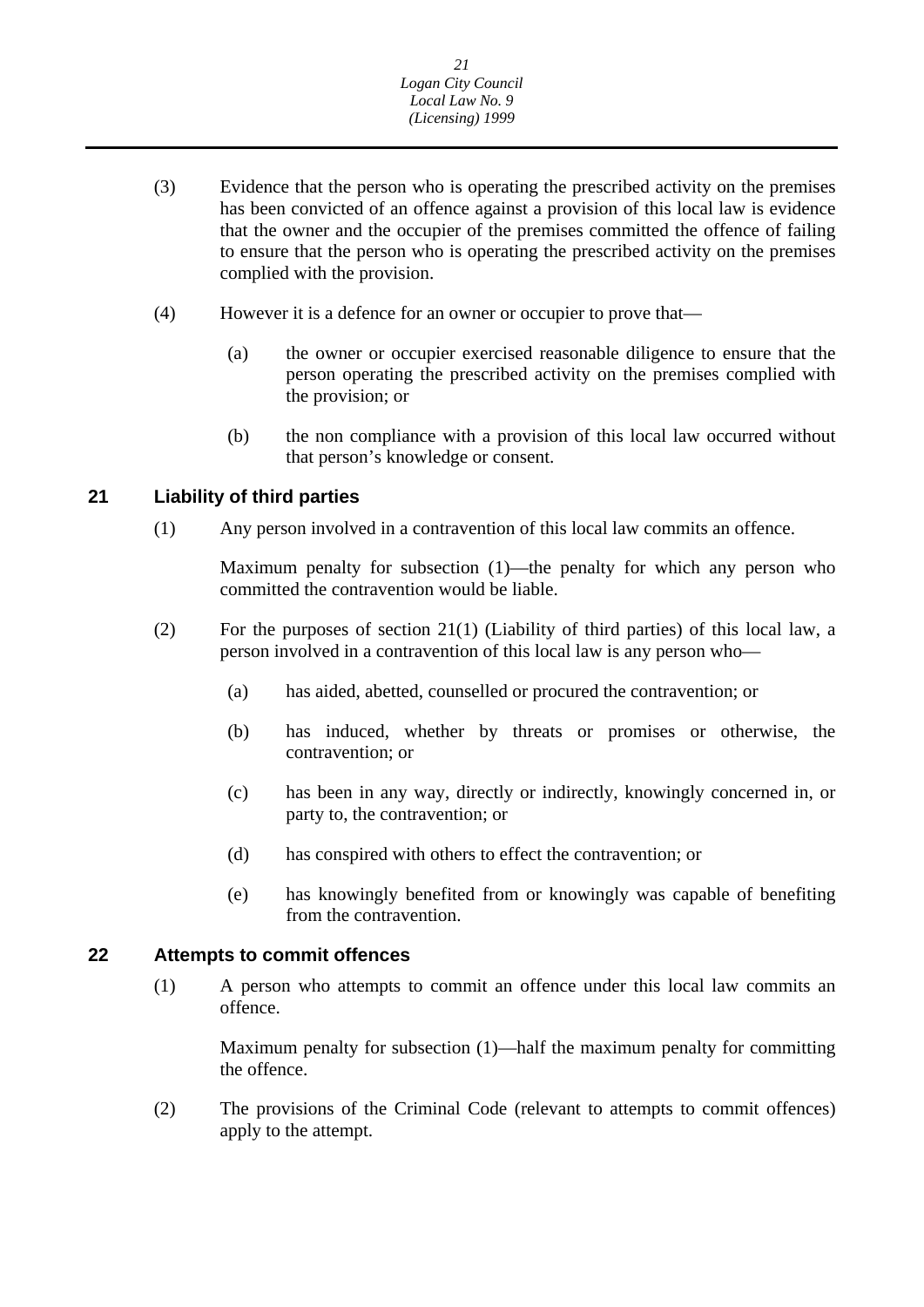#### <span id="page-22-0"></span>**23 Defence**

It is a defence to any breach of or non-compliance with a provision contained in this local law if a person has a lawful excuse or defence.

*Example—* 

 It is a defence to any breach or non-compliance of any provision contained in a local law if a person was not criminally responsible in accordance with Chapter 5 (Criminal Responsibility) of the *Criminal Code*.

## **Part 5 Subordinate local laws**

#### **24 Subordinate local laws**

The local government may, in a subordinate local law, specify—

- (a) the assessment criteria for deciding an application for a licence for the operation of a prescribed activity pursuant to Schedule 2 (Dictionary) of this local law; and
- (b) an activity as a prescribed activity pursuant to Schedule 2 (Dictionary) of this local law; and
- (c) the prescribed criteria with which the operation of a prescribed activity must comply pursuant to Schedule 2 (Dictionary) of this local law; and
- (d) any exemption criteria for the purposes of section 5(4) (Requirement for a licence) of this local law; and
- (e) as a local government road a public place pursuant to Schedule 2 (Dictionary) of this local law; and
- (f) a thing as a vehicle pursuant to Schedule 2 (Dictionary) of this local law; and
- (g) a thing as a structure pursuant to Schedule 2 (Dictionary) of this local law; and
- (h) a prescribed activity in respect of the operation of which a person is not required to hold a licence pursuant to section 5(3) (Requirement for a licence) of this local law; and
- (i) the information that must accompany an application for a licence pursuant to section  $6(1)(c)(iv)$  (Application for a licence) of this local law; and
- (j) the circumstances in which the local government may waive the requirements of section 6 (Application for a licence) of this local law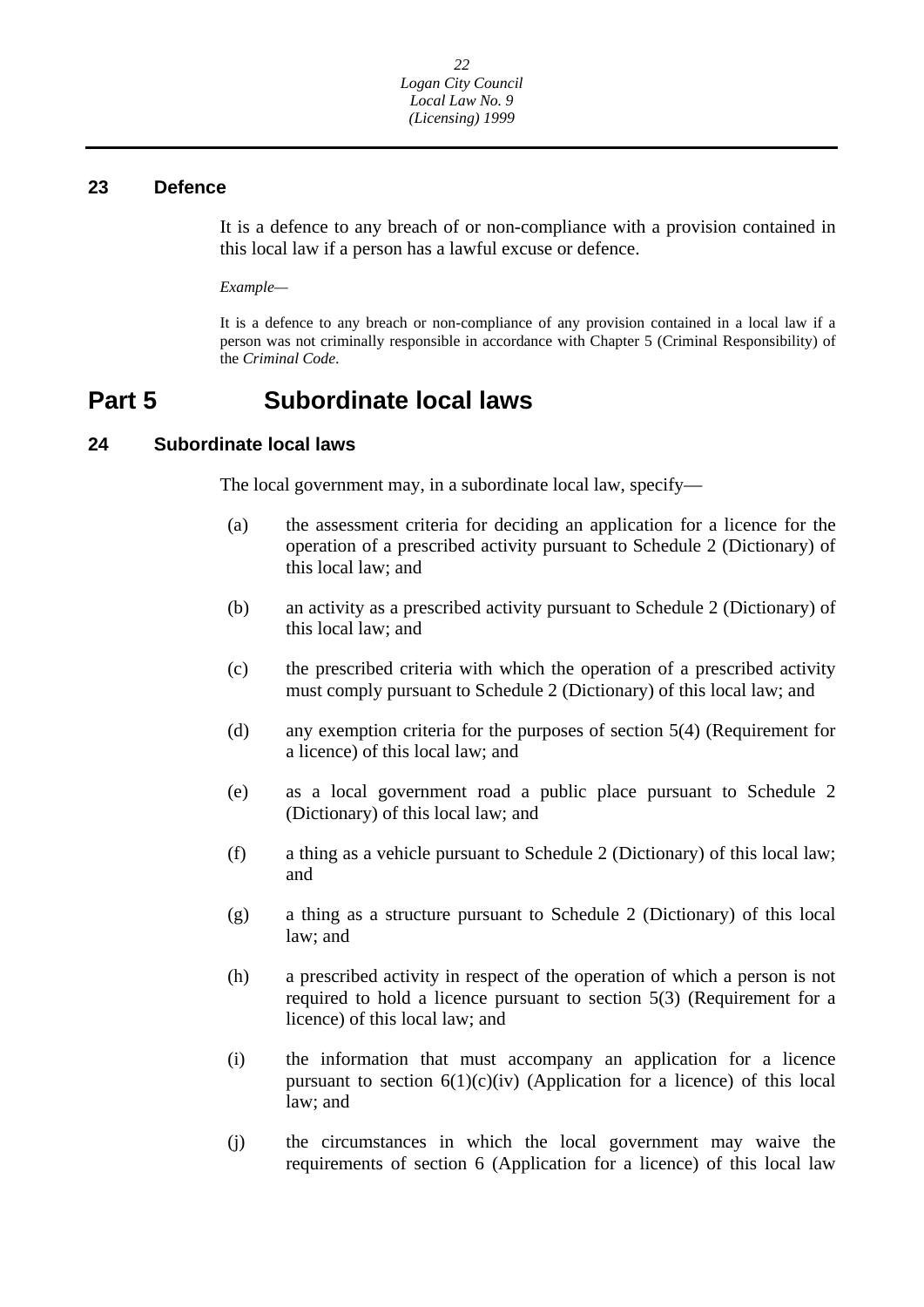pursuant to section  $6(3)(c)$  (Application for a licence) of this local law; and

- (k) the term of the licence pursuant to section  $8(1)$  (Term of a licence) of this local law; and
- (l) the records that must be kept, the place at which those records must be kept and the period for which those records must be kept pursuant to section 9(2)(f) (Conditions of a licence) of this local law; and
- (m) the conditions that must be imposed in a licence or that will ordinarily be imposed in a licence pursuant to section 9(3) (Conditions of a licence) of this local law; and
- (n) the changes in circumstances since a licence was granted that make the continued operation of the licence inappropriate pursuant to section 12(1)(f) (Cancellation of a licence) of this local law; and
- (o) the records that are required to be kept pursuant to section  $16(2)(b)$ (Inspection of a prescribed activity) of this local law; and
- (p) the terms of a periodic inspection, monitoring or management program in respect of the operation of a prescribed activity pursuant to section 16(4)(b) (Inspection of a prescribed activity) of this local law; and
- (q) a matter as provided for in the definitions of prescribed activities in section 2 (Definitions of prescribed activities) of Schedule 1 (Prescribed activities) of this local law; and
- (r) the meaning of a term used in section 2 (Definitions of prescribed activities) of the Schedule to this local law pursuant to section 3(1) (Administrative definitions) of Schedule 1 (Prescribed activities) of this local law; and
- (s) such other matters as are provided for in this local law.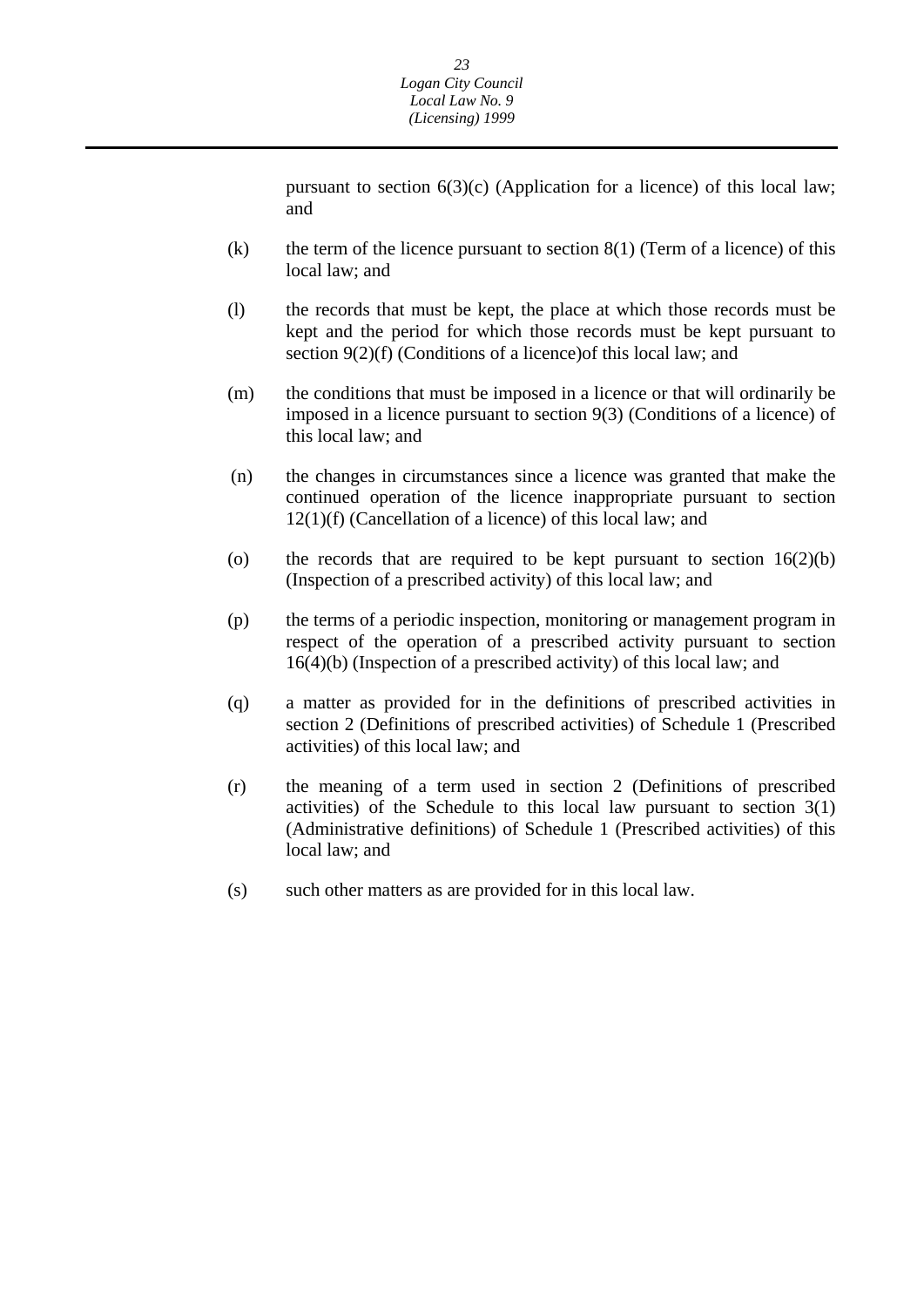## <span id="page-24-0"></span>**Schedule 1 Prescribed activities**

## **Part 1 Prescribed activities**

#### **1 Prescribed activities**

For the purposes of section 3 (Definitions—the dictionary) of this local law, an activity specified in Table 1 is a prescribed activity.

#### **Table 1** – **Prescribed activities**

accommodation premises

advertisement

cattery

election sign

event

heavy vehicle parking

itinerant vending

kennel

relocatable home park

temporary relocatable home park

#### **2 Definitions of prescribed activities**

For the purposes of section 1 (Prescribed activities) of Schedule 1 (Prescribed activities) of this local law—

*accommodation premises* means residential accommodation (other than accommodation which is a residential service under the *Residential Services (Accreditation) Act 2002*)—

- (a) in premises which is defined in the planning scheme as—
	- (i) community residence; or
	- (ii) home based business being a bed and breakfast; or
	- (iii) hotel; or
	- (iv) nature-based tourism to the extent the accommodation is not in caravans, tents or other similar structures; or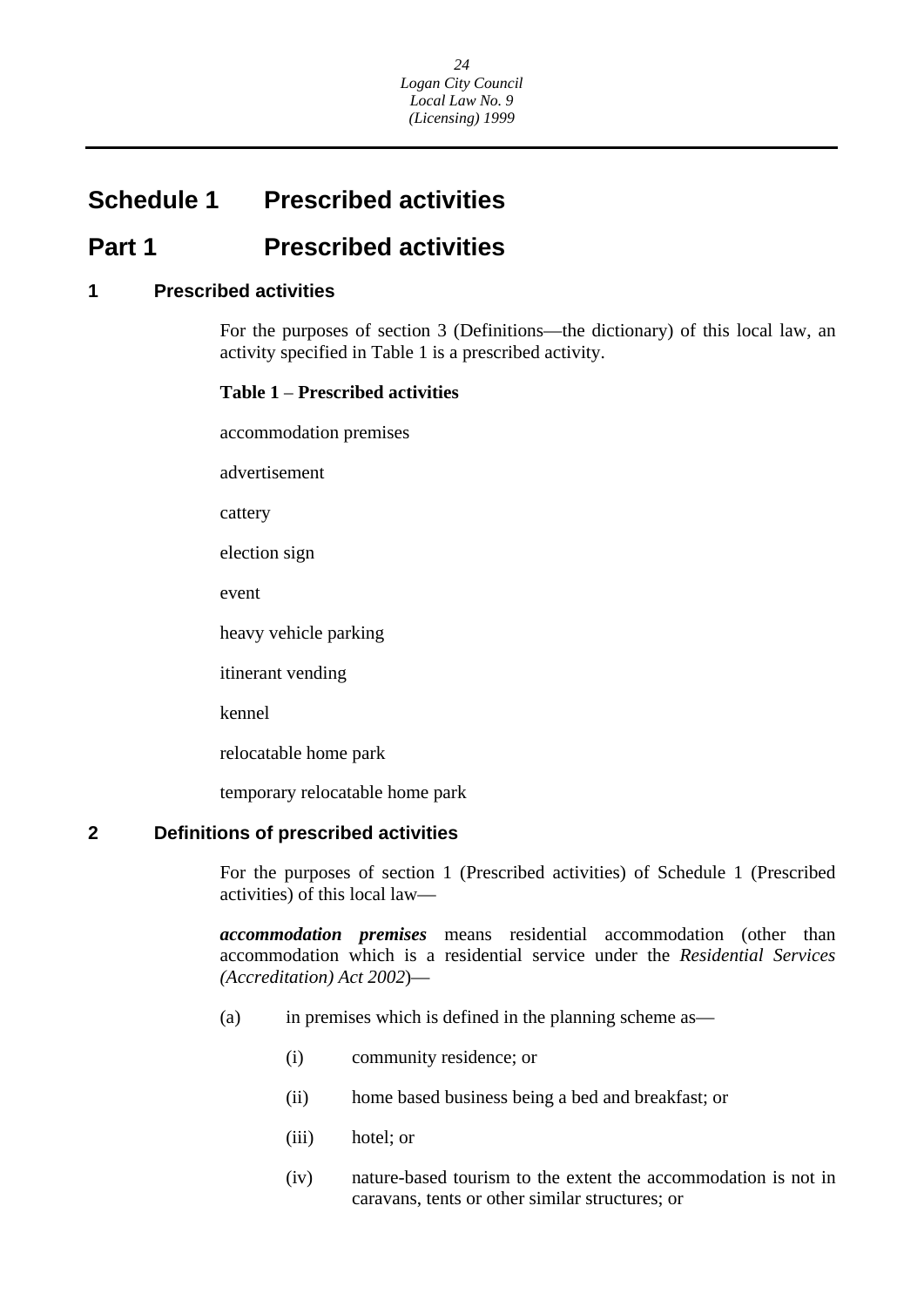- (v) non-resident workforce accommodation; or
- (vi) resort complex; or
- (vii) rooming accommodation not being a convent, monastery or the like; or
- (viii) rural workers' accommodation; or
- (ix) short-term accommodation; or
- (b) in a caravan used in conjunction with a dwelling house on the same lot; or
- (c) in premises which is not subject to government funding programmes and is defined in the planning scheme as—
	- (i) a retirement facility; or
	- (ii) a detention facility.

*advertisement* means the operation of an activity, on premises other than a public place—

- (a) being any temporary structure, device, sign or the like intended for advertising purposes. It includes any framework, supporting structure or building feature that is provided exclusively or mainly as part of the advertisement; or
- (b) being an advertising device which is defined as a temporary sign in a subordinate local law.

*cattery* means the use of premises for the keeping (including breeding and boarding) of cats, other than cats that are domestic animals as defined in *Local Law No. 4 (Animal Management) 2002*.

*election sign* means a device that publicises a matter in relation to an election.

*event* means the following—

- (a) activities ordinarily conducted at a commercial swimming pool; and
- (b) temporary outdoor entertainment being only a circus, carnival, show, exposition, concert, festival, fete, jamboree and fireworks; and
- (c) temporary indoor entertainment being only a carnival, show, exposition, concert, festival and fete; and
- (d) activities conducted at a temporary place of worship; and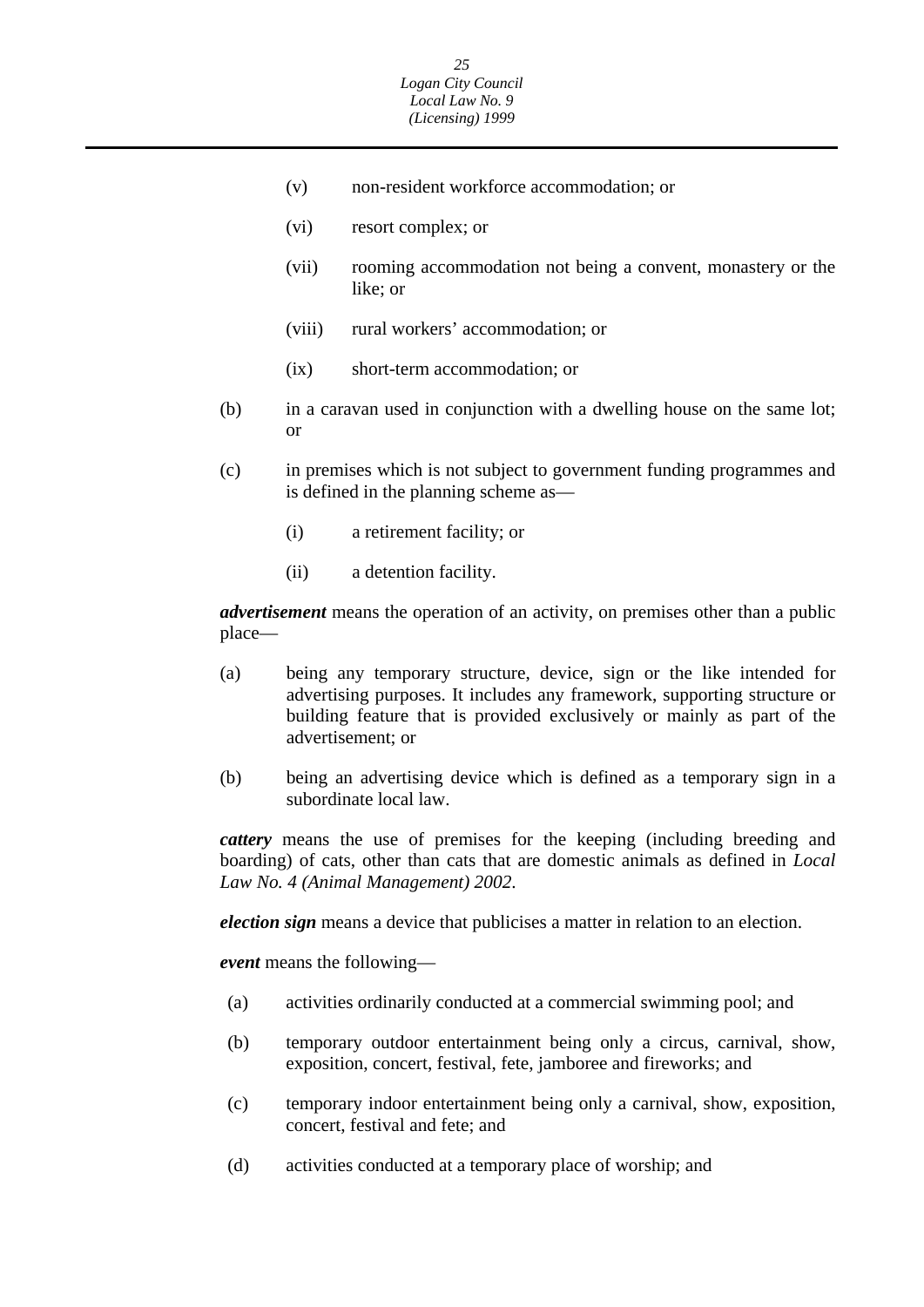(e) a market.

*heavy vehicle parking* means the parking of a heavy vehicle (as defined in a subordinate local law) for a period longer than is necessary for the loading and unloading of the heavy vehicle on residential premises; but does not include—

- (a) the parking of a heavy vehicle owned or used by the local government on land owned or occupied by the local government; and
- (b) the parking of a heavy vehicle that is—
	- (i) an emergency vehicle; or
	- (ii) involved in a public utility undertaking; or
	- (iii) of a class specified in a subordinate local law.

*itinerant vending* means the offering for sale of goods, other than on a public place—

- (a) where the activity is one of the following uses as defined in the planning scheme carried out in accordance with Table 1.7.1.1—Temporary uses in the planning scheme—
	- (i) outdoor sales; or
	- (ii) a shop, but not if:

 $\overline{a}$ 

- (A) at a fete; or
- (B) the goods offered for sale are food or drinks; or
- (b) by a single vendor from a temporary structure or stall if—
	- (i) it is a market use as defined in the planning scheme<sup>8</sup> carried out in accordance with Table 1.7.1.1—Temporary uses in the planning scheme; and
	- (ii) not operating at an *event* authorised by a licence under this local law; and

 *in a rural area*'. *market* is defined in Schedule 1 (Definitions) of the planning scheme as '*market means the use of premises on a*  8 *regular basis for—(a) selling goods to the public mainly from temporary structures, including, for example, stalls, booths or trestle tables; or (b) providing entertainment, of the use is ancillary to the use in paragraph (a)*'. The planning scheme definition excludes from this definition a 'shop' and a 'roadside stall' as defined under the planning scheme. A *shop* is defined in the planning scheme as '*shop means the use of premises for—(a) displaying, selling or hiring goods; or (b) providing personal services or betting to the public. Examples of a shop—betting agency, corner store, department store, discount variety store, hair dressing salon, liquor store, supermarket*'. A *roadside stall* is defined in the planning scheme as '*roadside stall means the use of premises for the roadside display and sale of goods*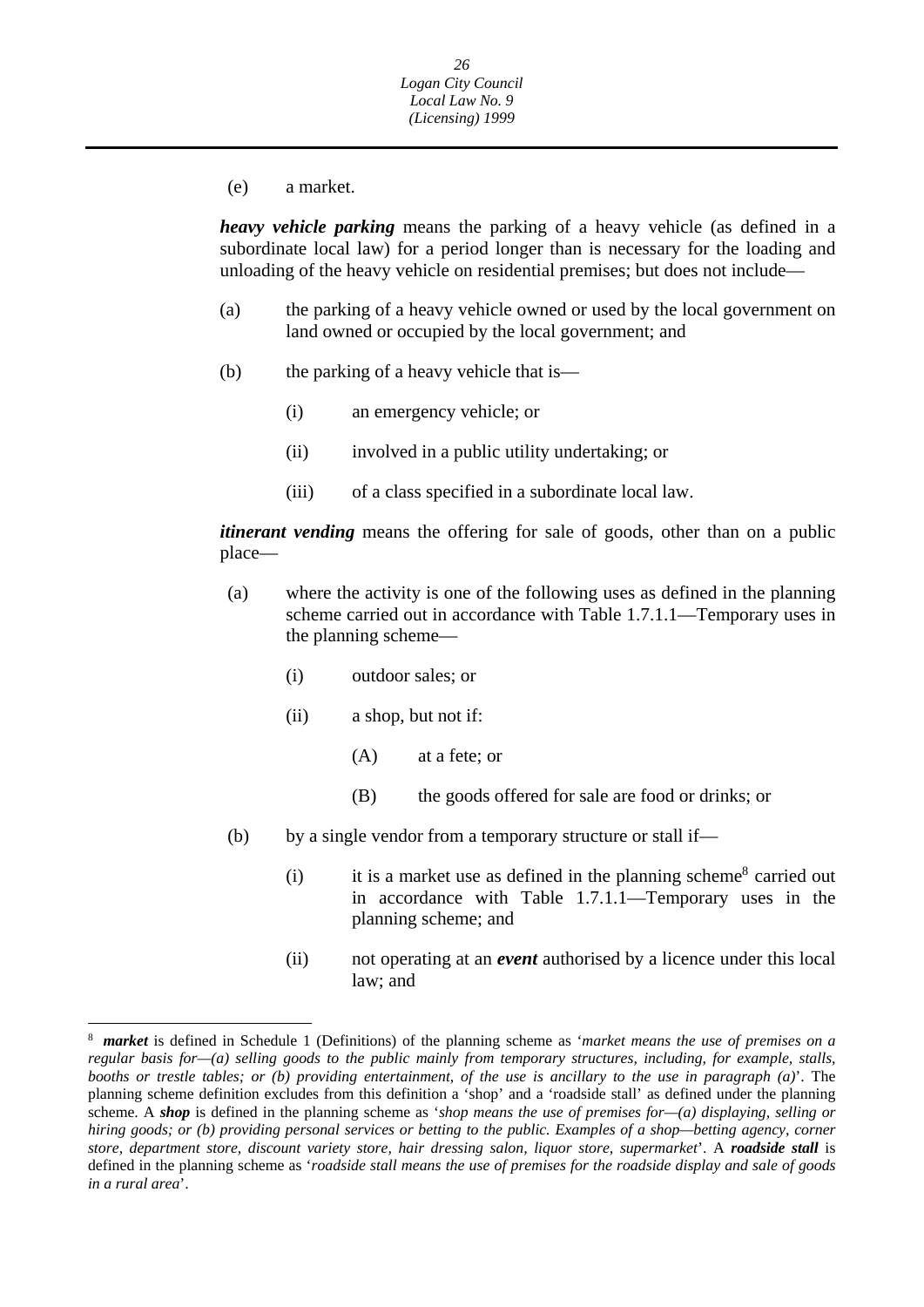- (iii) the goods offered for sale are not food or drinks; or
- (c) if from a vehicle, but not if the goods offered for sale are food or drinks.

*Examples of itinerant vending—* 

the sale of a car from vacant land, the sale of seasonal flowers

*kennel* means the use of premises for the keeping (including breeding and boarding) of dogs, other than dogs that are domestic animals as defined in *Local Law No. 4 (Animal Management) 2002*.

*relocatable home park* means the operation of an activity which is defined in the planning scheme as—

- (d) nature-based tourism to the extent the accommodation is in caravans, tents or other similar structures; or
- (e) relocatable home park; or
- (f) tourist park.

*temporary relocatable home park* means the operation of an activity which would be a relocatable home park as defined in this local law but for the fact that the activity does not involve work which is permanent and—

- (a) if located on premises is—
	- (i) where either—
		- (A) a house has been destroyed or is unfit for human habitation if the person residing on the premises was previously the occupier of the house that has been destroyed or is unfit for human habitation; or
		- (B) building work for a house is being carried out by or on behalf of the person residing on the premises; and
	- (ii) limited to a caravan or relocatable home; and
	- (iii) carried out for a limited period not exceeding 180 days per calendar year unless an extension is granted by the local government; or
- (b) if limited to camping, is carried out—
	- (i) in conjunction with—
		- (A) an educational establishment; or
		- (B) a place of worship; or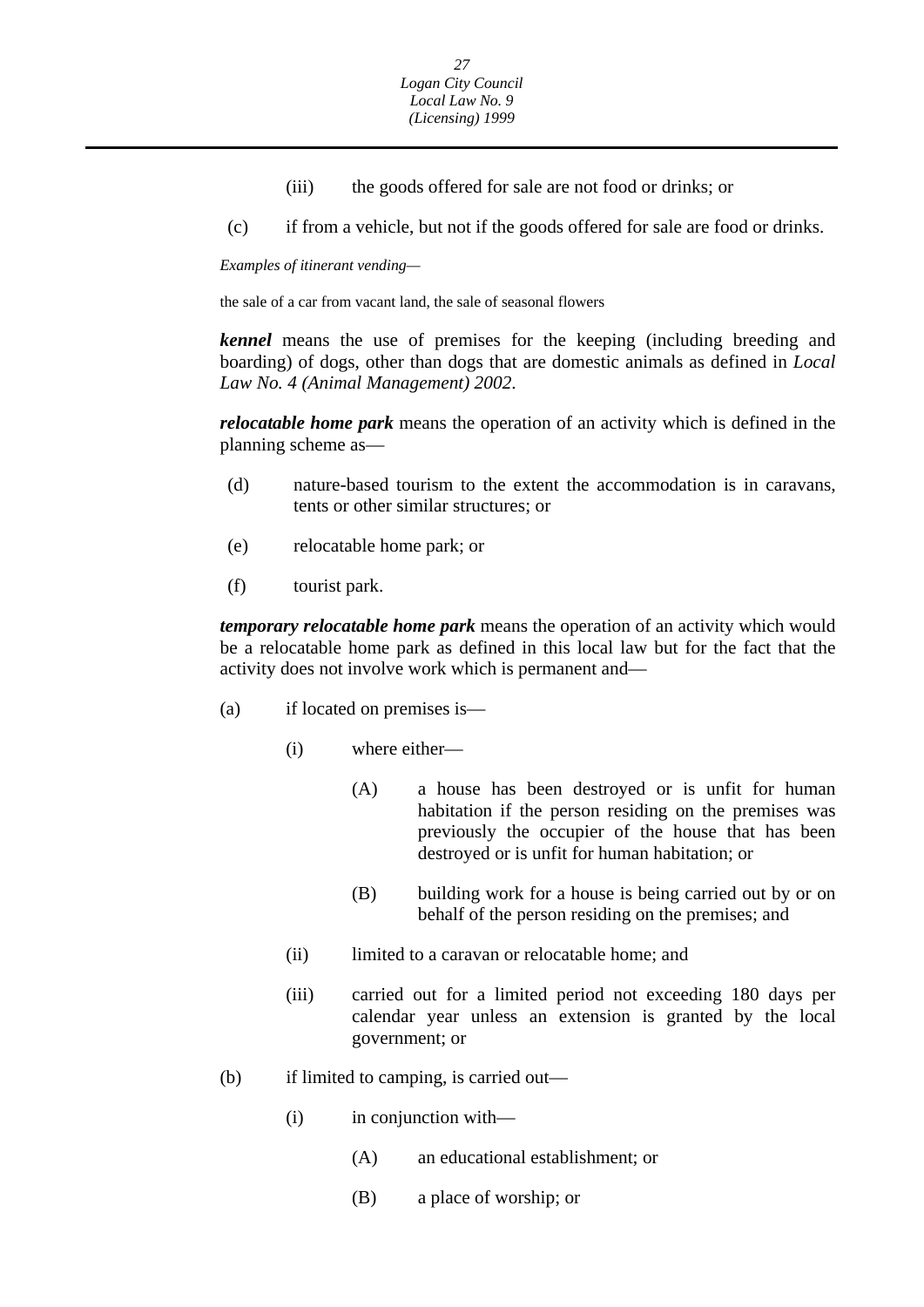- (C) a recreation activity; and
- (ii) for a limited period not exceeding 14 days per calendar year; or
- <span id="page-28-0"></span>(c) if limited to camping—
	- (i) is carried out on premises in the Rural zone in the planning scheme; and
	- (ii) is for no more than 7 camp sites and 20 persons; and
	- (iii) the camp sites are set back at least—
		- (A) 100 metres from a waterway; and
		- (B) 200 metres from a dwelling not on the development site; and
	- (iv) is carried out for a limited period not exceeding 20 days per calendar year.

## **Part 2 Administrative definitions**

#### **3 Administrative definitions**

- (1) Unless the context otherwise indicates or requires the terms used in section 2 (Definitions of prescribed activities) of Schedule 1 (Prescribed activities) of this local law have the meanings given to them in a subordinate local law.
- (2) Where a term used in section 2 (Definitions of prescribed activities) of Schedule 1 (Prescribed activities) of this local law is not defined in a subordinate local law, the term shall unless the context otherwise indicates or requires have the meaning assigned to it by the *Local Government Act 2009* or the Macquarie Dictionary where the term is not defined in the *Local Government Act 2009*.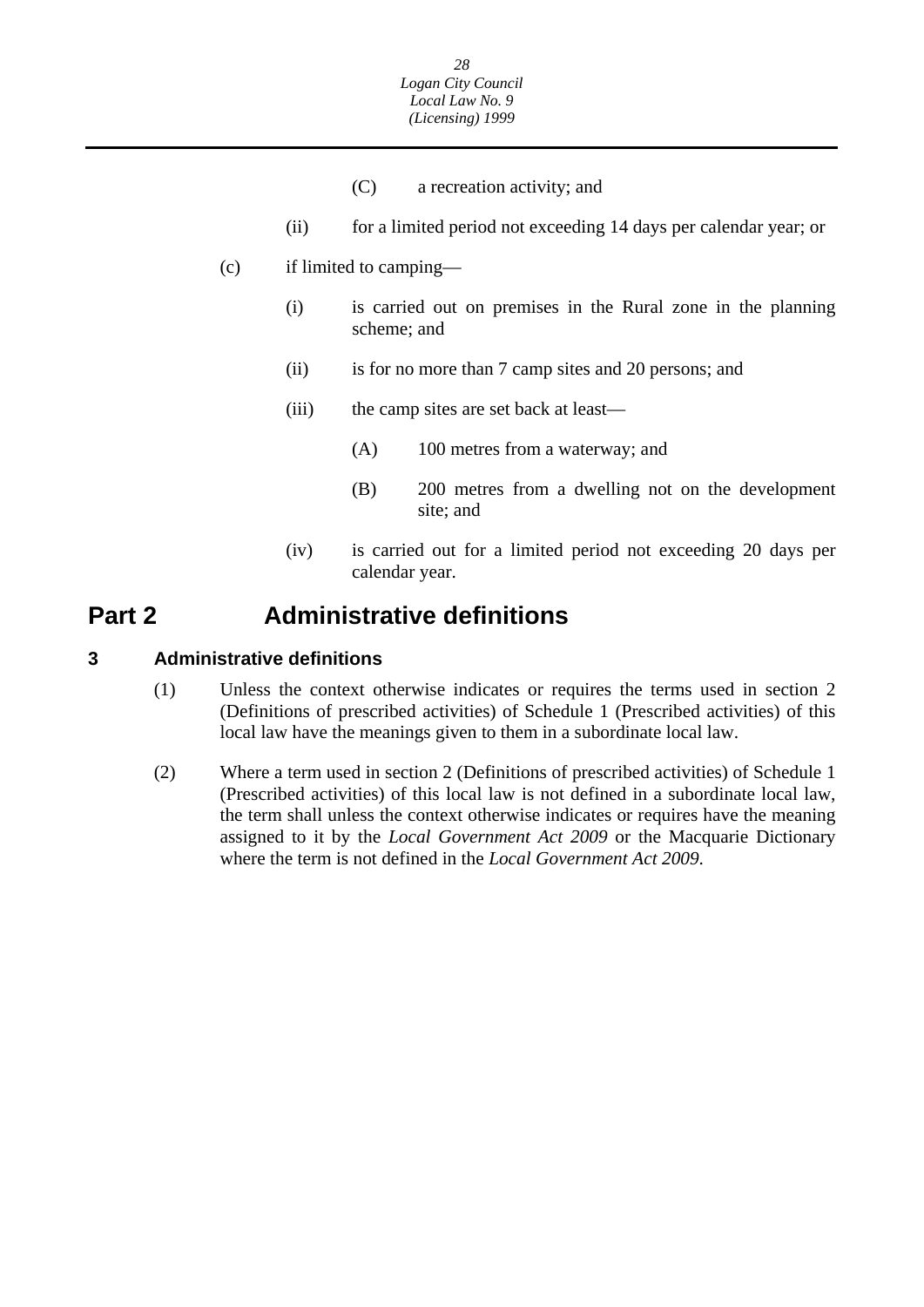## <span id="page-29-0"></span>**Schedule 2 Dictionary**

section 3

*approval* has the meaning given in *Local Law No. 2 (Administration) 2010*.

*assessment criteria* means the criteria specified in a subordinate local law for deciding an application for a licence for the operation of a prescribed activity.

*authorised person* means a person authorised by the local government pursuant to *Local Law No. 2 (Administration) 2010.* 

*building* has the meaning given in the *Building Act 1975*.

*caravan* means a structure, a vehicle or a trailer designed, adapted or used for residential accommodation which is capable of being registered pursuant to the *Transport Operations (Road Use Management) Act 1995*. The term includes an approved attached annexe where the floor area of the annexe is no greater than the floor area of the structure, the vehicle or the trailer.

*compliance notice* means the written notice given pursuant to section 14 (Compliance notice) of this local law.

*corporation* means a corporation as defined in the *Corporations Act 2001 (Cth)* and includes an association as defined in the *Associations Incorporation Act 1981*.

*Court* means the court of law which has jurisdiction to deal with offences under this local law.

*device* means a design, writing, drawing, depiction, structure, erection, placard, banner, notice, signboard, notice of sign, publication or sign of any kind.

*dwelling house* has the meaning given in the planning scheme.

*educational establishment* has the meaning given in the planning scheme.

*emergency vehicle* means—

- (a) an ambulance; or
- (b) a fire appliance or other vehicle necessary to attend a fire or chemical incident or a vehicle used for building inspections and community education; or
- (c) a police vehicle; or
- (d) such other vehicle as is specified in a subordinate local law.

*environmental harm* has the meaning given in the *Environmental Protection Act 1994*.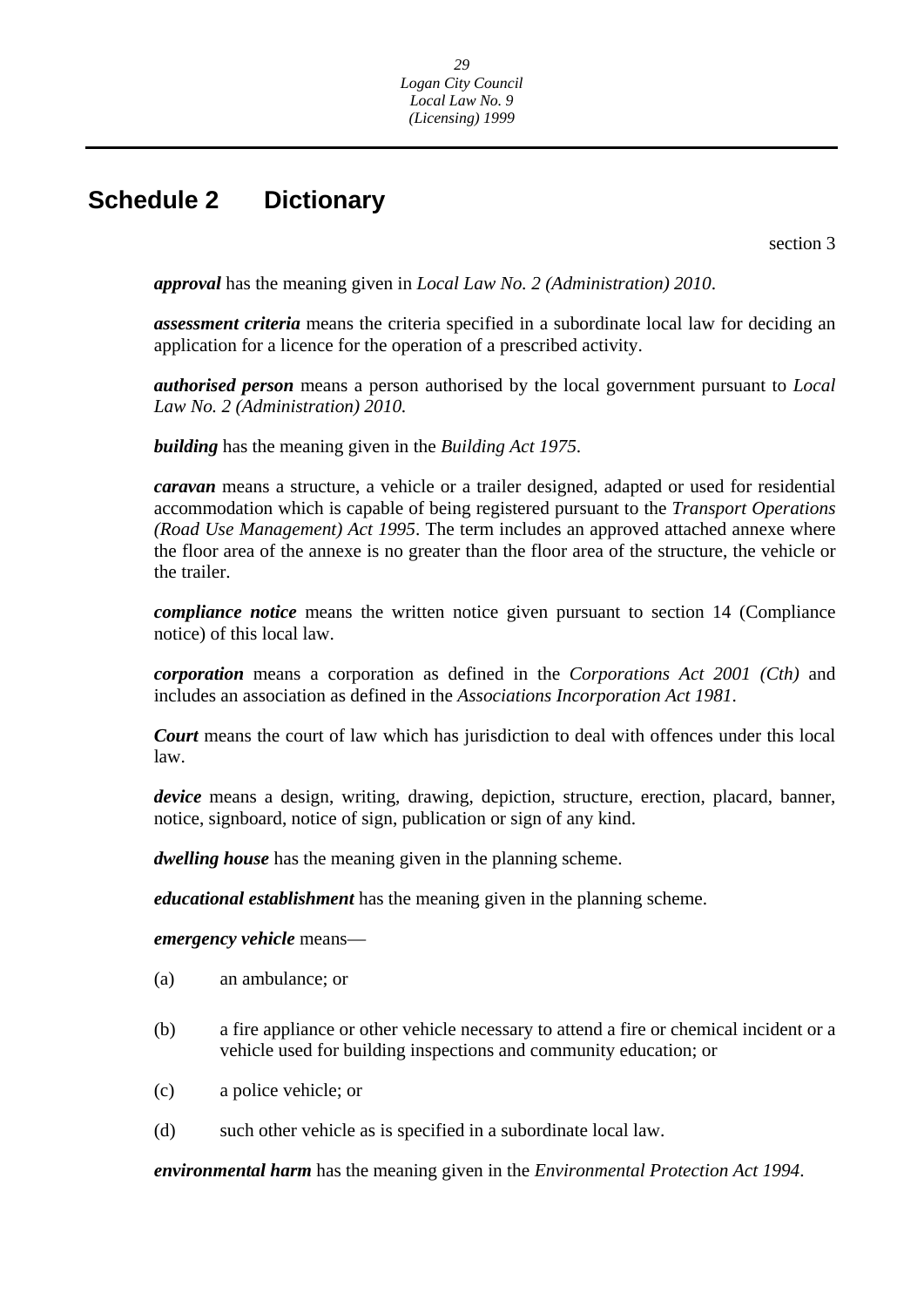*environmental nuisance* has the meaning given in the *Environmental Protection Act 1994*.

*executive officer of a corporation* means a person who is concerned with, or takes part in, the corporation's management whether or not the person is a director or the person's position is given the name of executive officer.

*exempt prescribed activity* may be identified in a subordinate local law and includes heavy vehicle parking on residential premises where a licence is not required pursuant to a subordinate local law but which is still required to comply with prescribed criteria.

*exemption criteria* means the criteria specified in a subordinate local law with which the operation of a prescribed activity or an exempt prescribed activity must comply.

*exhibit* includes in relation to a sign the painting, writing, drawing, depiction, making, erection, affixing, putting up, operation or transport of a sign.

*knowledge* includes actual or constructive knowledge.

*land* has the meaning given in the *Planning Act 2016*.

*licence* means a licence which has been granted pursuant to section 7 (Deciding application for a licence) of this local law or amended, renewed or transferred pursuant to section 11 (Amendment, renewal or transfer of a licence) of this local law which—

- (a) has not expired pursuant to section 8(2) (Term of a licence) of this local law; and
- (b) has not been cancelled pursuant to section 12 (Cancellation of a licence) of this local law.

*the local government* means Logan City Council.

*Local Government Act* has the meaning given in the *Local Government Act 2009*.

*local government area* has the meaning given in the *Local Government Act 2009.* 

*local government road* means—

- (a) a road under the *Local Government Act 2009*; and
- (b) a mall, square, court or other public place under the local government's control that is specified in a subordinate local law to be subject to this local law.

*local law* includes any subordinate local laws and all approvals granted pursuant to this local law.

*local utilities* has the meaning given in the planning scheme.

*newspaper* has the meaning given in the *Printing and Newspapers Act 1981*.

*nuisance* has the meaning given in *Local Law No. 10 (Public Health) 1999*.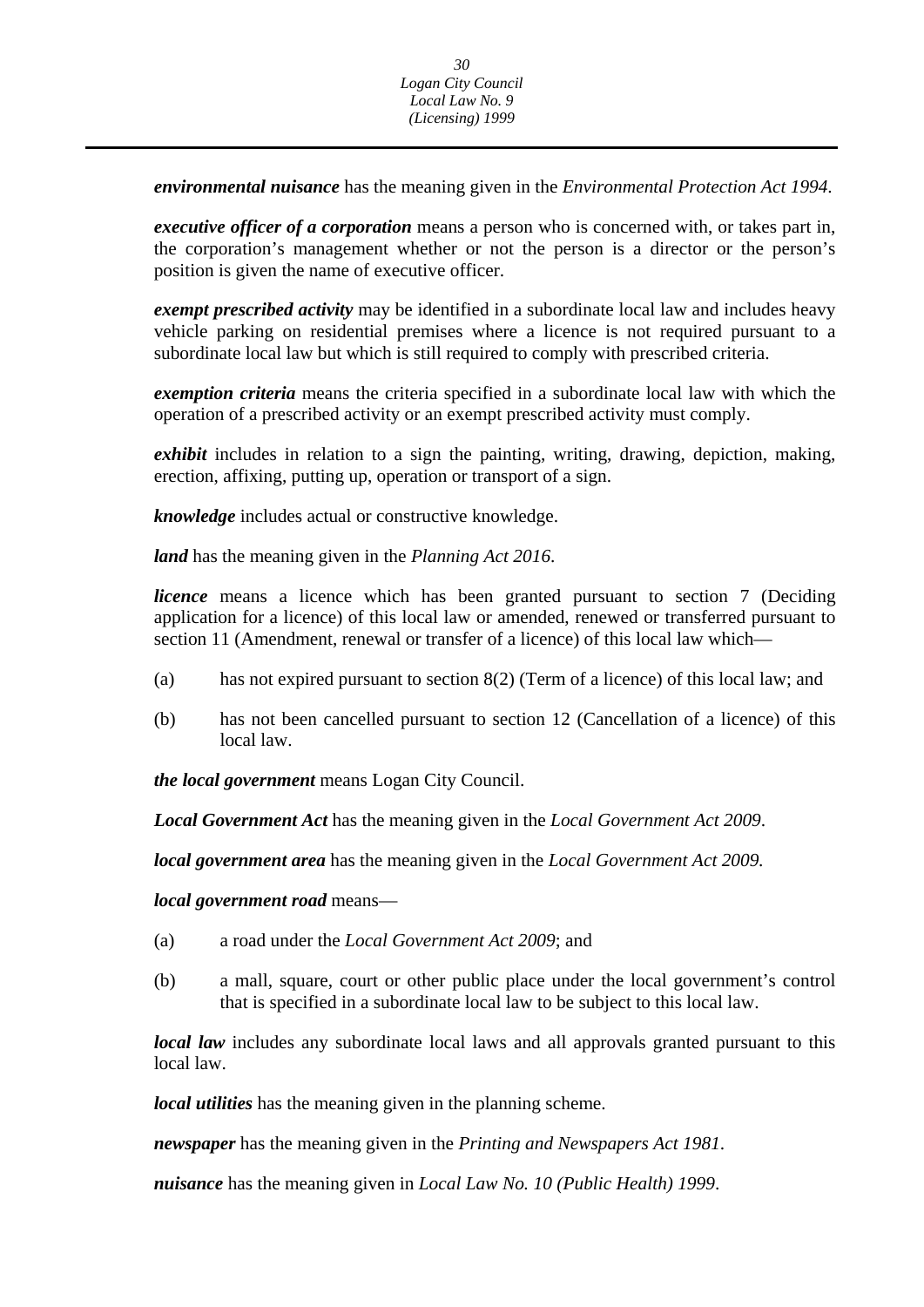*occupier* of premises means the person who has the control or management of the premises and includes a person in charge of the operation of the prescribed activity on the premises.

*operating* a prescribed activity includes carrying out, providing, performing, undertaking or otherwise engaging in any activity in respect of the prescribed activity.

*owner* of premises means the person for the time being entitled to receive the rent for the premises or would be entitled to receive the rent for it if it were let to a tenant at a rent.

*perform work* includes take action to comply with a Local Government Act and includes work required to be performed pursuant to a compliance notice, a stop order or a condition of a licence.

*place of worship* has the meaning given in the planning scheme.

*planning scheme* means the *Logan Planning Scheme 2015*.

*plant* has the meaning given in *Local Law No. 2 (Administration) 2010*.

*premises* means any road, land, building or structure and includes any part thereof.

*prescribed activity* means an activity specified in—

- (a) Schedule 1 (Prescribed activities) of this local law; or
- (b) a subordinate local law the operation of which the local government is satisfied may give rise to a risk of—
	- (i) harm to human health or safety or personal injury; or
	- (ii) property damage or a loss of amenity; or
	- (iii) environmental harm or environmental nuisance; or
	- (iv) a nuisance.

*prescribed criteria* means the criteria specified in a subordinate local law with which the operation of a prescribed activity or an exempt prescribed activity must comply.

*prescribed fee* means the fee prescribed by the local government.

*prescribed form* means the form prescribed by the local government.

*public place* has the meaning given in *Local Law No. 12 (Council Property and Other Public Places) 2003*.

*public utility undertaking* means the provision of services to the public such as—

- (a) water, hydraulic power, electricity, gas; or
- (b) sewerage or drainage; or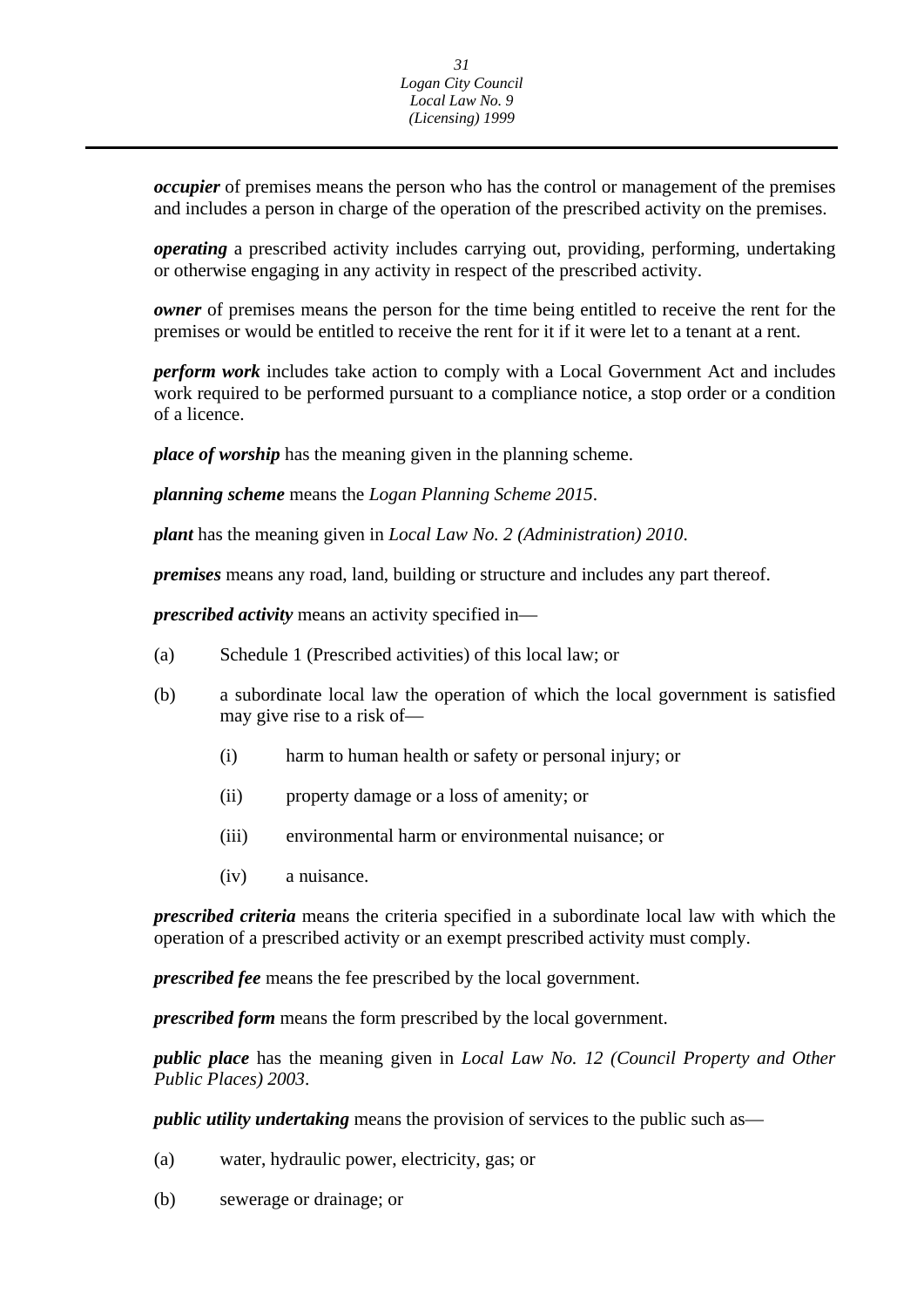(c) telecommunications to the public.

*publication* means any printed matter or written matter and includes a book, pamphlet, leaflet, circular, handbill, notice, ticket, voucher, pass, advertisement, poster, magazine or other periodical publication but does not include a newspaper.

*publicise* means to draw to the attention of, make known, advertise or promote and *publicises* has the corresponding meaning.

*recreation activity* means a use listed in the Recreation activities activity group in Table SC1.1.1.2—Defined activity groups in the planning scheme*.* 

*relocatable home* means a class 1 building under the *Building Code of Australia* which is—

- (a) constructed away from the premises at which it is erected; and
- (b) designed to be moved from one location to another; and
- (c) ordinarily able to be moved.

*residential premises* means premises used for a residential use.

*residential purpose* means a purpose consistent with the definition of residential use.

*residential use* means a use listed in the Residential activities activity group in Table SC1.1.1.2—Defined activity groups in the planning scheme*.* 

*road* means a local government road and a State-controlled road.

*sign* means a device that publicises a matter.

*State-controlled road* means a State-controlled road under the *Transport Infrastructure Act 1994*.

*stop order* means the written notice given pursuant to section 15(1) (Stop order) of this local law which has not ceased pursuant to section 15(4) (Stop order) of this local law.

*structure* has the meaning given in the *Local Government Act 2009* and includes a structure as defined in the *Building Act 1975* and any other thing specified in a subordinate local law.

*vehicle* has the meaning given in the *Transport Operations (Road Use Management) Act 1995* and includes anything specified as a vehicle in a subordinate local law.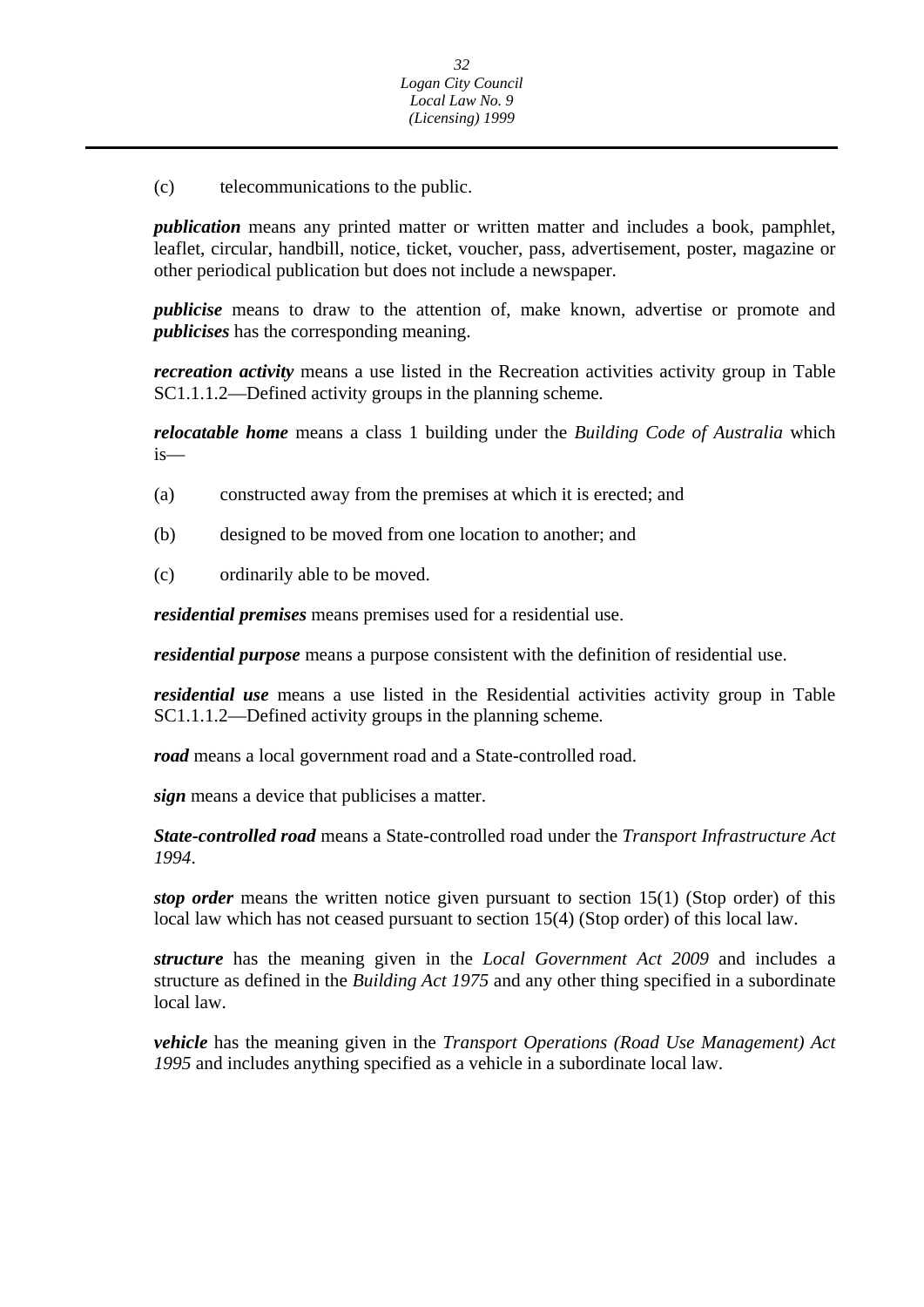## **Endnotes**

| 1 | <b>Index to Endnotes</b> |                                       |  |
|---|--------------------------|---------------------------------------|--|
|   | $\mathbf{2}$             | Date to which amendments incorporated |  |
|   | 3                        | <b>Key</b>                            |  |
|   | 4                        | <b>Table of reprints</b>              |  |
|   | 5                        | <b>List of legislation</b>            |  |
|   | 6                        | <b>List of annotations</b>            |  |
|   |                          |                                       |  |

## **2 Date to which amendments incorporated**

This reprint includes all amendments that commenced operation on or before the 24 May 2019.

## **3 Key**

Key to abbreviations in list of legislation and annotations

| Key   | <b>Explanation</b> |
|-------|--------------------|
| amd   | = amended          |
| ch    | $=$ chapter        |
| def   | $=$ definition     |
| div   | $=$ division       |
| hdg   | $=$ heading        |
| ins   | = inserted         |
| om    | = omitted          |
| р     | = page             |
| pt    | $=$ part           |
| renum | = renumbered       |
| rep   | = repealed         |
| s     | = section          |
| sch   | = schedule         |
| sdiv  | $=$ subdivision    |
|       |                    |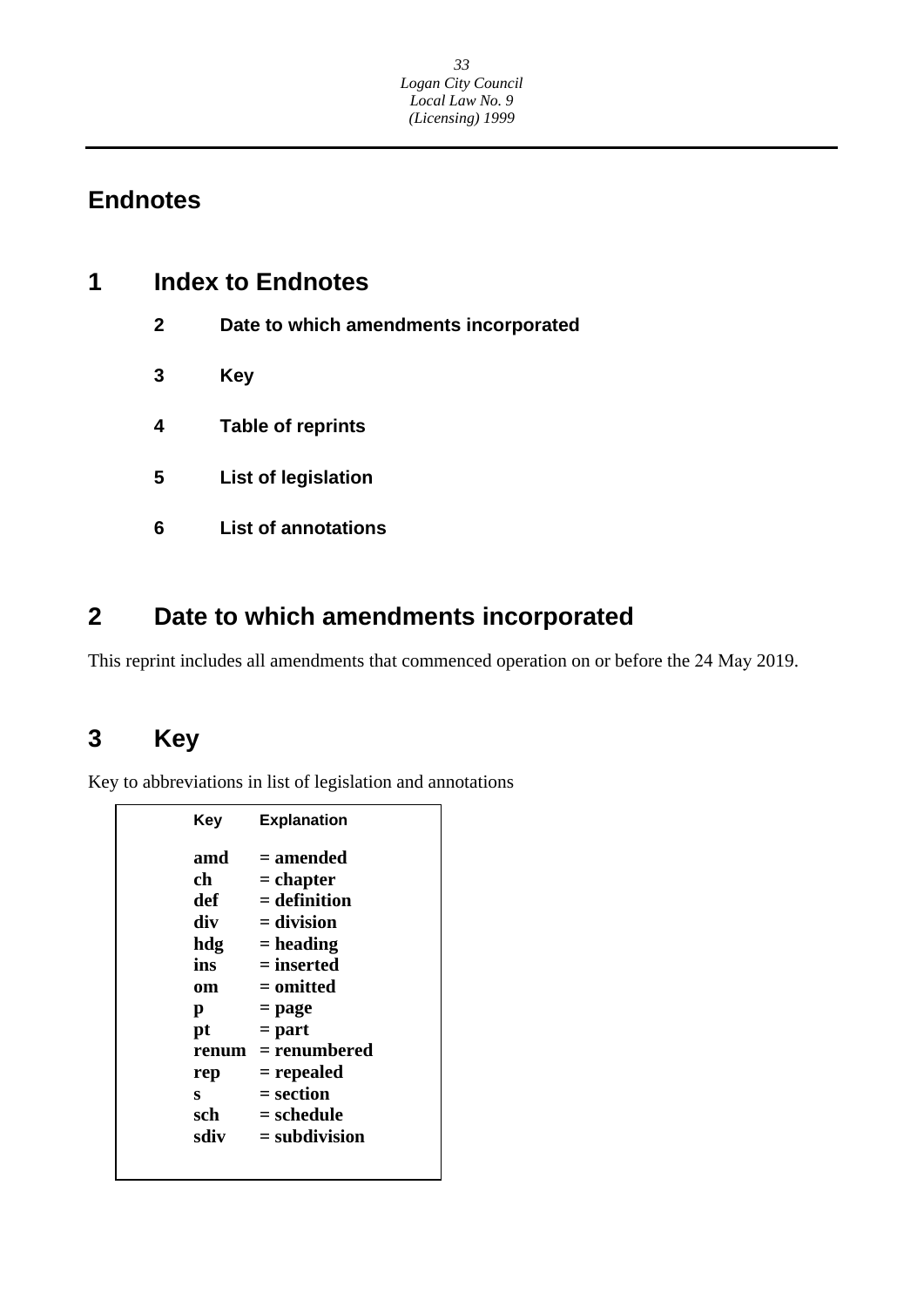#### **4 Table of reprints**

A reprint is issued upon the commencement of an amending instrument. A reprint is given the date of commencement of the amending instrument.

Table of reprints of this local law

| <b>Amendments included</b>                                   | <b>Reprint date</b>                                                                                                                                                                                                                                                                                                                                                                                                                                                                                                                                                                                         |  |
|--------------------------------------------------------------|-------------------------------------------------------------------------------------------------------------------------------------------------------------------------------------------------------------------------------------------------------------------------------------------------------------------------------------------------------------------------------------------------------------------------------------------------------------------------------------------------------------------------------------------------------------------------------------------------------------|--|
|                                                              |                                                                                                                                                                                                                                                                                                                                                                                                                                                                                                                                                                                                             |  |
|                                                              |                                                                                                                                                                                                                                                                                                                                                                                                                                                                                                                                                                                                             |  |
|                                                              |                                                                                                                                                                                                                                                                                                                                                                                                                                                                                                                                                                                                             |  |
| Laws) $2001$                                                 |                                                                                                                                                                                                                                                                                                                                                                                                                                                                                                                                                                                                             |  |
|                                                              |                                                                                                                                                                                                                                                                                                                                                                                                                                                                                                                                                                                                             |  |
| Amending Local Law No. 1 (Miscellaneous Local   11 July 2003 |                                                                                                                                                                                                                                                                                                                                                                                                                                                                                                                                                                                                             |  |
| Laws) 2003                                                   |                                                                                                                                                                                                                                                                                                                                                                                                                                                                                                                                                                                                             |  |
|                                                              |                                                                                                                                                                                                                                                                                                                                                                                                                                                                                                                                                                                                             |  |
|                                                              |                                                                                                                                                                                                                                                                                                                                                                                                                                                                                                                                                                                                             |  |
| Laws) 2005                                                   |                                                                                                                                                                                                                                                                                                                                                                                                                                                                                                                                                                                                             |  |
|                                                              |                                                                                                                                                                                                                                                                                                                                                                                                                                                                                                                                                                                                             |  |
|                                                              |                                                                                                                                                                                                                                                                                                                                                                                                                                                                                                                                                                                                             |  |
| Laws) 2005                                                   |                                                                                                                                                                                                                                                                                                                                                                                                                                                                                                                                                                                                             |  |
|                                                              |                                                                                                                                                                                                                                                                                                                                                                                                                                                                                                                                                                                                             |  |
|                                                              |                                                                                                                                                                                                                                                                                                                                                                                                                                                                                                                                                                                                             |  |
| Laws) 2007                                                   |                                                                                                                                                                                                                                                                                                                                                                                                                                                                                                                                                                                                             |  |
|                                                              |                                                                                                                                                                                                                                                                                                                                                                                                                                                                                                                                                                                                             |  |
|                                                              |                                                                                                                                                                                                                                                                                                                                                                                                                                                                                                                                                                                                             |  |
|                                                              |                                                                                                                                                                                                                                                                                                                                                                                                                                                                                                                                                                                                             |  |
|                                                              |                                                                                                                                                                                                                                                                                                                                                                                                                                                                                                                                                                                                             |  |
|                                                              |                                                                                                                                                                                                                                                                                                                                                                                                                                                                                                                                                                                                             |  |
|                                                              |                                                                                                                                                                                                                                                                                                                                                                                                                                                                                                                                                                                                             |  |
|                                                              |                                                                                                                                                                                                                                                                                                                                                                                                                                                                                                                                                                                                             |  |
|                                                              |                                                                                                                                                                                                                                                                                                                                                                                                                                                                                                                                                                                                             |  |
|                                                              |                                                                                                                                                                                                                                                                                                                                                                                                                                                                                                                                                                                                             |  |
|                                                              |                                                                                                                                                                                                                                                                                                                                                                                                                                                                                                                                                                                                             |  |
|                                                              |                                                                                                                                                                                                                                                                                                                                                                                                                                                                                                                                                                                                             |  |
|                                                              |                                                                                                                                                                                                                                                                                                                                                                                                                                                                                                                                                                                                             |  |
|                                                              | Amending Local Law No. 1 (Miscellaneous Local 9 March 2001<br>Amending Local Law No. 1 (Miscellaneous Local 24 June 2005)<br>Amending Local Law No. 2 (Miscellaneous Local   17 March 2006<br>Amending Local Law No. 1 (Miscellaneous Local 9 November 2007<br>Amending Local Law No. 1 (Miscellaneous Local   14 January 2011<br>Laws) 2010<br>Amending Local Law No. 3 (Local Law No. 4 (Animal   9 December 2011<br>Management) 2002) 2011<br>Amending Local Law No. 1 (Miscellaneous Local   18 May 2015<br>Laws) 2014<br>Amending Local Law No. 1 (Miscellaneous Local   17 March 2017<br>Laws) $2017$ |  |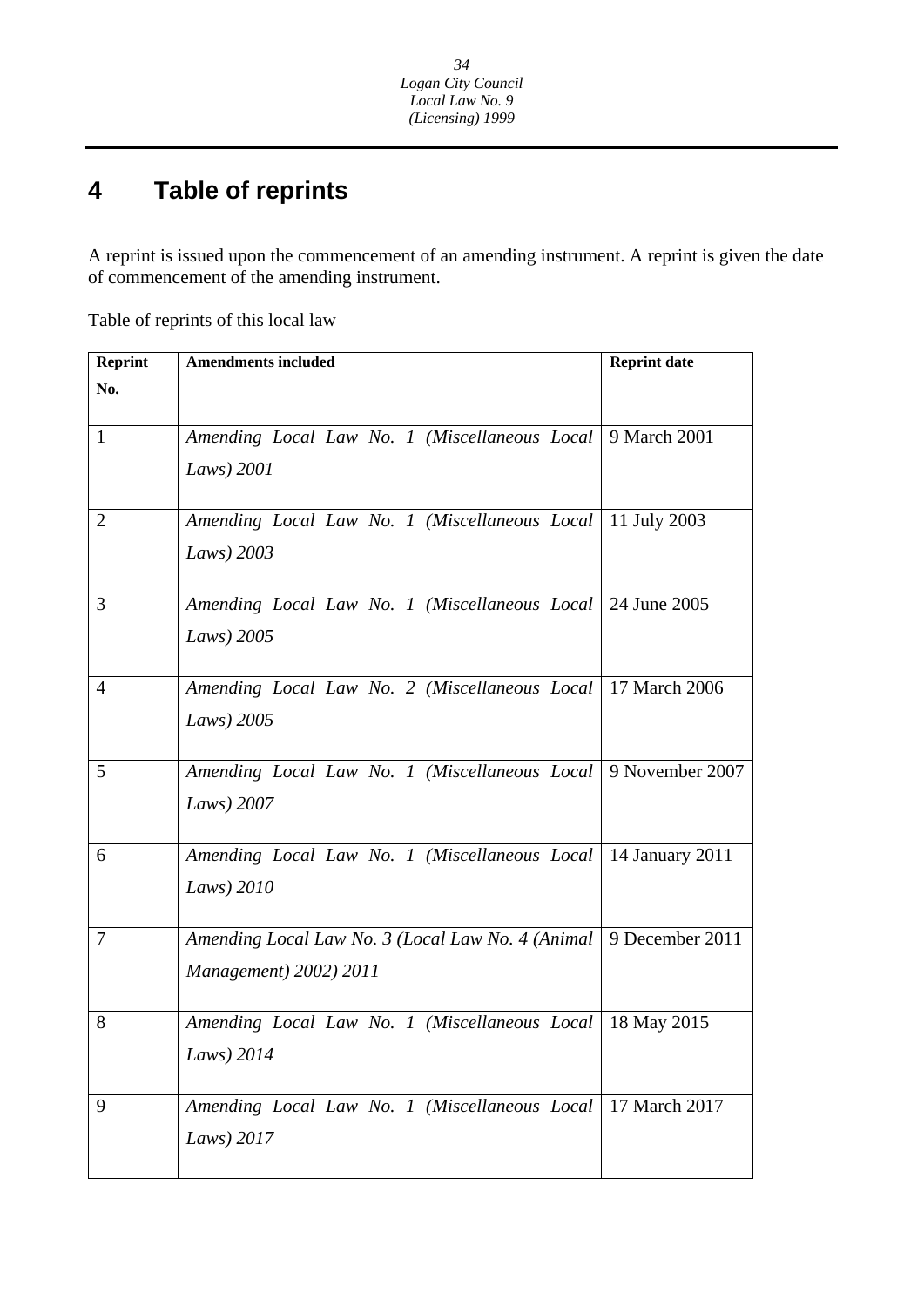| Amending Local Law No. 1 (Miscellaneous Local   24 May 2019) |  |
|--------------------------------------------------------------|--|
| Laws) $2019$                                                 |  |
|                                                              |  |

## **5 List of legislation**

### **Original Local Law**

Local Law No. 9 (Licensing) 1999 date of gazettal 7 May 1999

### **Amending Local Laws**

| Amending Local Law No. 1 (Miscellaneous Local Laws) 2001                 |
|--------------------------------------------------------------------------|
| date of gazettal 9 March 2001                                            |
| Amending Local Law No. 1 (Miscellaneous Local Laws) 2003                 |
| date of gazettal 11 July 2003                                            |
| Amending Local Law No. 1 (Miscellaneous Local Laws) 2005                 |
| date of gazettal 24 June 2005                                            |
| Amending Local Law No. 1 (Miscellaneous Local Laws) 2007                 |
| date of gazettal 9 November 2007                                         |
| Amending Local Law No. 1 (Miscellaneous Local Laws) 2010                 |
| date of gazettal 14 January 2011                                         |
| Amending Local Law No. 3 (Local Law No. 4 (Animal Management) 2002) 2010 |
| date of gazettal 9 December 2011                                         |
| Amending Local Law No. 1 (Miscellaneous Local Laws) 2014                 |
| date of gazettal 18 May 2015                                             |
| Amending Local Law No. 1 (Miscellaneous Local Laws) 2017                 |
| date of gazettal 17 March 2017                                           |
| Amending Local Law No. 1 (Miscellaneous Local Laws) 2019                 |
| date of gazettal 24 May 2019.                                            |

## **6 List of annotations**

### **PART 1—PRELIMINARY**

### **Short title**

| s 1 | amd | Amending Local Law No. 1 (Miscellaneous |
|-----|-----|-----------------------------------------|
|     |     | Local Laws) $2001$ s 40                 |
|     | amd | Amending Local Law No. 1 (Miscellaneous |
|     |     | Local Laws) $2003$ s 4                  |
|     | amd | Amending Local Law No. 1 (Miscellaneous |
|     |     | Local Laws) $2005$ s $85$               |
|     |     |                                         |

### **Application and object**

| s 2 | amd hdg Amending Local Law No. 2 (Miscellaneous |                                         |
|-----|-------------------------------------------------|-----------------------------------------|
|     |                                                 | Local Laws) $2005$ s $175$              |
|     | amd                                             | Amending Local Law No. 2 (Miscellaneous |
|     |                                                 | Local Laws) $2005$ s $190$              |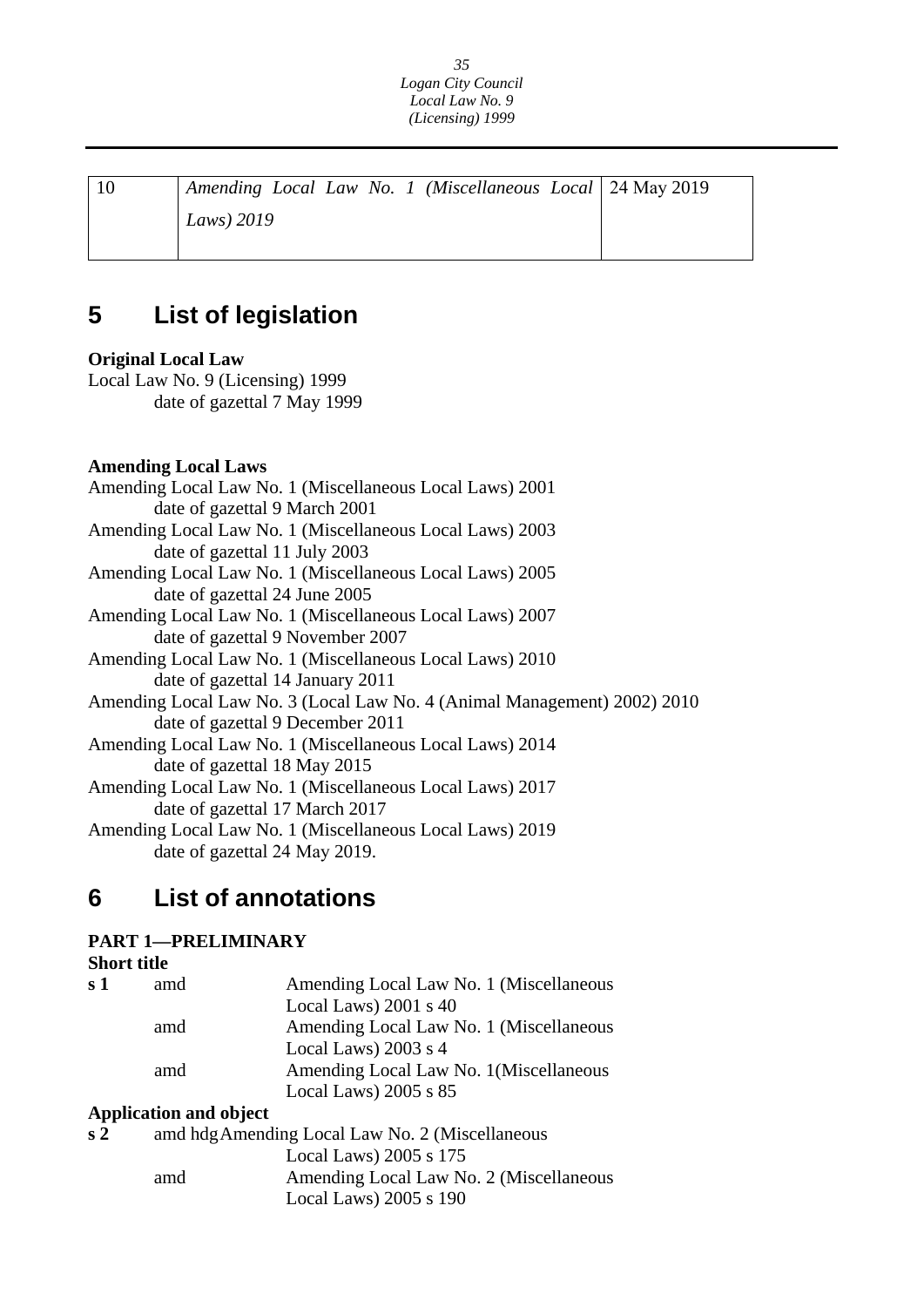|                |                                   | amd hdg Amending Local Law No. 1 (Miscellaneous                                       |
|----------------|-----------------------------------|---------------------------------------------------------------------------------------|
|                |                                   | Local Laws) $2010 s 35$                                                               |
|                | amd                               | Amending Local Law No. 1 (Miscellaneous                                               |
|                |                                   | Local Laws) 2010 s 35                                                                 |
|                | amd                               | Amending Local Law No. 1 (Miscellaneous                                               |
|                |                                   | Local Laws) 2017 s 22                                                                 |
|                | <b>Definitions-the dictionary</b> |                                                                                       |
| s <sub>3</sub> | amd                               | def "local government road" Amending                                                  |
|                |                                   | Local Law No. 1 (Miscellaneous Local Laws)<br>$2001$ s $42(1)$                        |
|                | amd                               | def " <b>prescribed activity</b> " Amending Local                                     |
|                |                                   | Law No. 1 (Miscellaneous Local Laws) 2001                                             |
|                | amd                               | $s\ 42(1)$                                                                            |
|                |                                   | def "prescribed criteria" Amending Local<br>Law No. 1 (Miscellaneous Local Laws) 2001 |
|                |                                   | $s\,42(1)$                                                                            |
|                | amd                               | def "structure" Amending Local Law No.                                                |
|                |                                   | 1 (Miscellaneous Local Laws) 2001 s 42(1)                                             |
|                | amd                               | def "vehicle" Amending Local Law No. 1                                                |
|                |                                   | (Miscellaneous Local Laws) 2001 s 42(1)                                               |
|                | amd                               | Amending Local Law No. 1 (Miscellaneous                                               |
|                |                                   | Local Laws) 2005 s 86                                                                 |
|                |                                   | amd hdg Amending Local Law No. 2 (Miscellaneous                                       |
|                |                                   | Local Laws) 2005 s 176                                                                |
|                | amd                               | Amending Local Law No. 2 (Miscellaneous                                               |
|                |                                   | Local Laws) 2005 s 176                                                                |
|                | <b>Relationship to other laws</b> |                                                                                       |
| s <sub>4</sub> | amd                               | Amending Local Law No. 1 (Miscellaneous                                               |
|                |                                   | Local Laws) 2001 s 41                                                                 |
|                | amd                               | Amending Local Law No. 1 (Miscellaneous                                               |
|                |                                   | Local Laws) 2003 s 5                                                                  |
|                | amd                               | Amending Local Law No. 1 (Miscellaneous                                               |
|                |                                   | Local Laws) 2005 ss 87(1), 87(2), 87(3),                                              |
|                | amd                               | $87(4)$ , $87(5)$ , $87(6)$<br>Amending Local Law No. 2 (Miscellaneous                |
|                |                                   | Local Laws) 2005 s 177                                                                |
|                | amd                               | Amending Local Law No. 2 (Miscellaneous                                               |
|                |                                   | Local Laws) 2005 s 190                                                                |
|                | amd                               | Amending Local Law No. 1 (Miscellaneous                                               |
|                |                                   | Local Laws) 2007 s 66                                                                 |
|                | amd                               | Amending Local Law No. 1 (Miscellaneous                                               |
|                |                                   | Local Laws) 2010 s 36                                                                 |
|                | amd                               | Amending Local Law No. 1 (Miscellaneous                                               |
|                |                                   | Local Laws) 2017 s 23                                                                 |
|                | amd                               | Amending Local Law No. 1 (Miscellaneous                                               |
|                |                                   | Local Laws) 2019 s 5                                                                  |

**PART 2—LICENSING Requirement for a licence**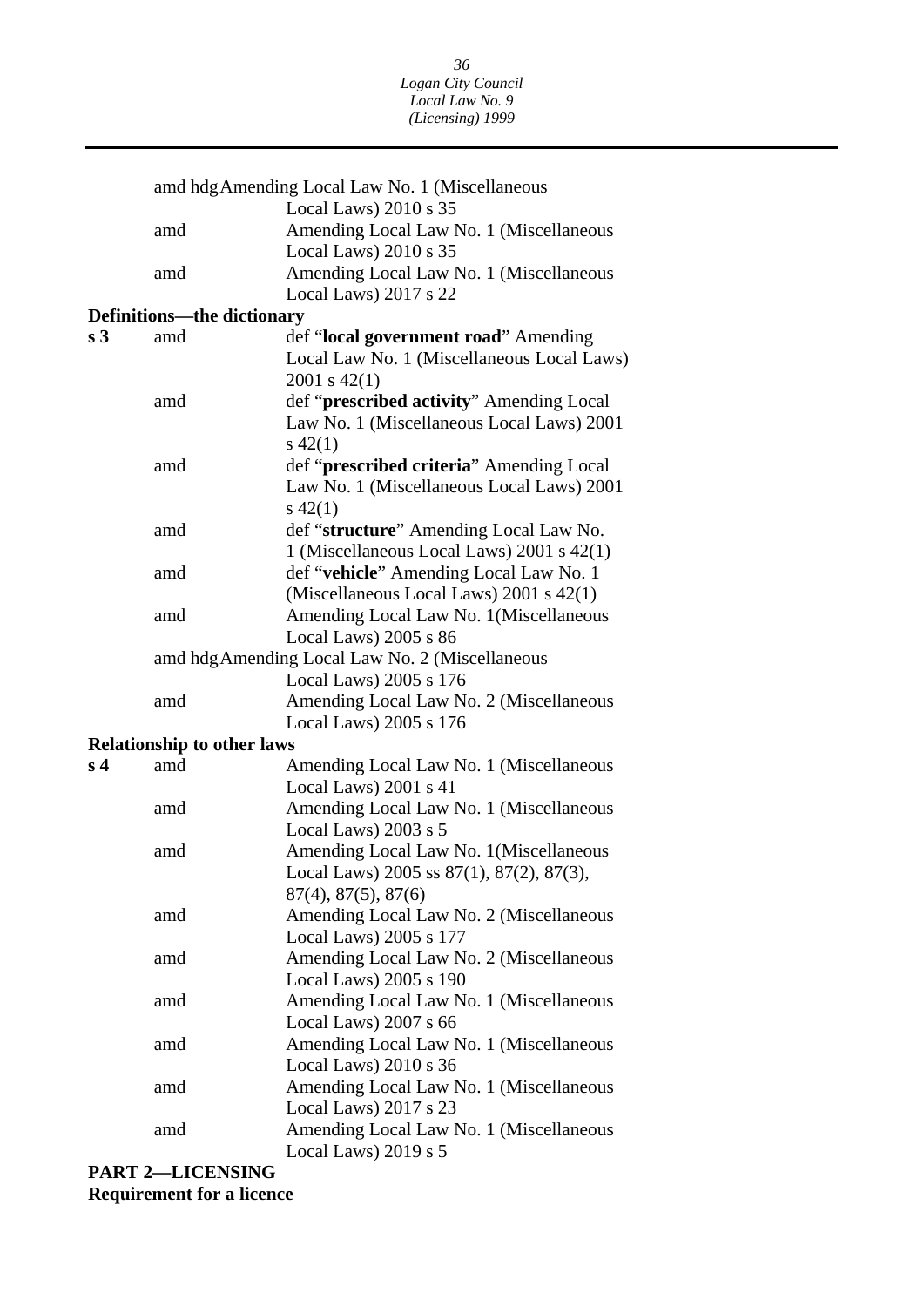| s <sub>5</sub>                   | amd                                | Amending Local Law No. 1 (Miscellaneous         |  |  |
|----------------------------------|------------------------------------|-------------------------------------------------|--|--|
|                                  |                                    | Local Laws) $2001$ s $42(1)$                    |  |  |
|                                  | amd                                | Amending Local Law No. 1 (Miscellaneous         |  |  |
|                                  |                                    | Local Laws) 2005 ss 88(1), 88(2)                |  |  |
|                                  | amd                                | Amending Local Law No. 2 (Miscellaneous         |  |  |
|                                  |                                    | Local Laws) 2005 s 178                          |  |  |
|                                  | amd                                | Amending Local Law No. 2 (Miscellaneous         |  |  |
|                                  |                                    | Local Laws) 2005 s 190                          |  |  |
|                                  | amd                                | Amending Local Law No. 1 (Miscellaneous         |  |  |
|                                  |                                    | Local Laws) $2010 s 37$                         |  |  |
|                                  | <b>Application for a licence</b>   |                                                 |  |  |
| $s\,6$                           | amd                                | Amending Local Law No. 1 (Miscellaneous         |  |  |
|                                  |                                    | Local Laws) $2001$ s $42(1)$                    |  |  |
|                                  | amd                                | Amending Local Law No. 2 (Miscellaneous         |  |  |
|                                  |                                    | Local Laws) 2005 s 190                          |  |  |
|                                  | amd                                | Amending Local Law No. 1 (Miscellaneous         |  |  |
|                                  |                                    | Local Laws) 2010 s 38                           |  |  |
|                                  | Deciding application for a licence |                                                 |  |  |
| s <sub>7</sub>                   |                                    | amd hdg Amending Local Law No. 2 (Miscellaneous |  |  |
|                                  |                                    | Local Laws) 2005 s 179                          |  |  |
|                                  | amd                                | Amending Local Law No. 2 (Miscellaneous         |  |  |
|                                  |                                    | Local Laws) 2005 s 179                          |  |  |
|                                  | amd                                | Amending Local Law No. 2 (Miscellaneous         |  |  |
|                                  |                                    | Local Laws) 2005 s 190                          |  |  |
|                                  | amd                                | Amending Local Law No. 1 (Miscellaneous         |  |  |
|                                  |                                    | Local Laws) 2010 s 39                           |  |  |
|                                  | <b>Term of a licence</b>           |                                                 |  |  |
| s <sub>8</sub>                   | amd                                | Amending Local Law No. 1 (Miscellaneous         |  |  |
|                                  |                                    | Local Laws) $2001$ s $42(1)$                    |  |  |
|                                  | <b>Conditions of a licence</b>     |                                                 |  |  |
| s <sub>9</sub>                   | amd                                | Amending Local Law No. 1 (Miscellaneous         |  |  |
|                                  |                                    | Local Laws) $2001$ s $42(1)$                    |  |  |
|                                  | amd                                | Amending Local Law No. 2 (Miscellaneous         |  |  |
|                                  |                                    | Local Laws) 2005 s 180                          |  |  |
|                                  | amd                                | Amending Local Law No. 2 (Miscellaneous         |  |  |
|                                  |                                    | Local Laws) 2005 s 190                          |  |  |
|                                  |                                    | Power to change the conditions of a licence     |  |  |
| s 10                             | amd                                | Amending Local Law No. 2 (Miscellaneous         |  |  |
|                                  |                                    | Local Laws) 2005 s 190                          |  |  |
|                                  |                                    | Amendment, renewal or transfer of a licence     |  |  |
| s 11                             | amd                                | Amending Local Law No. 2 (Miscellaneous         |  |  |
|                                  |                                    | Local Laws) 2005 s 181                          |  |  |
|                                  | amd                                | Amending Local Law No. 2 (Miscellaneous         |  |  |
|                                  |                                    | Local Laws) 2005 s 190                          |  |  |
|                                  | amd                                | Amending Local Law No. 1 (Miscellaneous         |  |  |
|                                  |                                    | Local Laws) $2019 s 6$                          |  |  |
| <b>Cancellation of a licence</b> |                                    |                                                 |  |  |
| s <sub>12</sub>                  | amd                                | Amending Local Law No. 1 (Miscellaneous         |  |  |
|                                  |                                    |                                                 |  |  |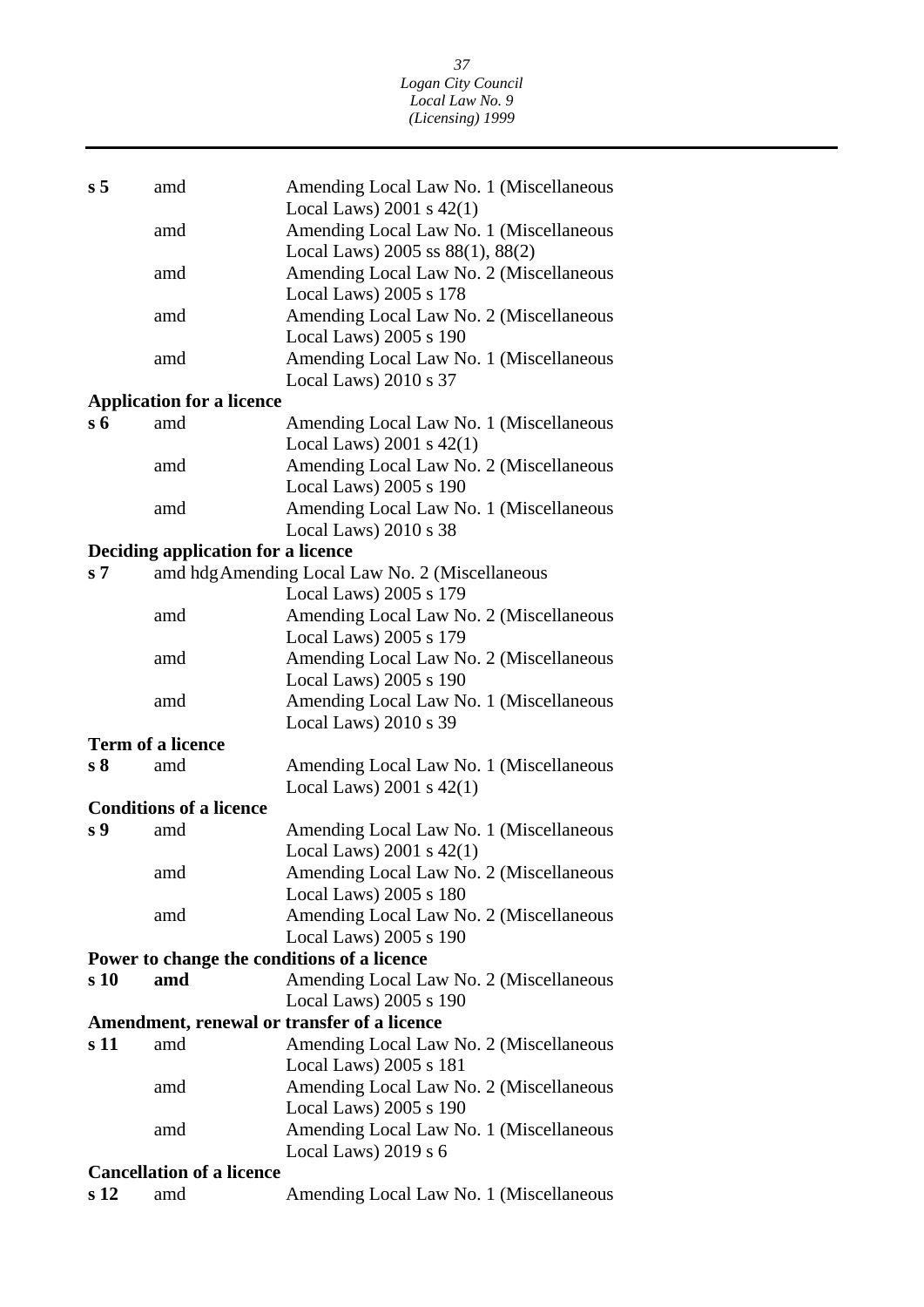|                 |                                            | Local Laws) $2001$ s $42(1)$                                      |
|-----------------|--------------------------------------------|-------------------------------------------------------------------|
|                 | amd                                        | Amending Local Law No. 1 (Miscellaneous                           |
|                 |                                            | Local Laws) 2005 s 89                                             |
|                 | amd                                        | Amending Local Law No. 2 (Miscellaneous                           |
|                 |                                            | Local Laws) 2005 s 190                                            |
|                 | amd                                        | Amending Local Law No. 1 (Miscellaneous                           |
|                 |                                            | Local Laws) 2010 s 40                                             |
|                 | amd                                        | Amending Local Law No. 1 (Miscellaneous                           |
|                 |                                            | Local Laws) 2019 s 7                                              |
|                 | <b>General compliance provision</b>        |                                                                   |
| s <sub>13</sub> | amd                                        | Amending Local Law No. 1 (Miscellaneous                           |
|                 |                                            | Local Laws) 2005 ss $90(1)$ , $90(2)$                             |
|                 | amd                                        | Amending Local Law No. 2 (Miscellaneous                           |
|                 |                                            | Local Laws) 2005 s 190                                            |
|                 | amd                                        | Amending Local Law No. 1 (Miscellaneous                           |
|                 |                                            | Local Laws) 2010 s 41                                             |
|                 | amd                                        | Amending Local Law No. 1 (Miscellaneous                           |
|                 |                                            | Local Laws) 2017 s 24                                             |
|                 | amd                                        | Amending Local Law No. 1 (Miscellaneous                           |
|                 |                                            | Local Laws) 2019 s 8                                              |
|                 | <b>PART 3-ENFORCEMENT</b>                  |                                                                   |
|                 | <b>Compliance notice</b>                   |                                                                   |
| s <sub>14</sub> | amd                                        | Amending Local Law No. 1 (Miscellaneous                           |
|                 |                                            | Local Laws) 2005 ss $91(1)$ , $91(2)$ , $91(3)$                   |
|                 | amd                                        | Amending Local Law No. 2 (Miscellaneous<br>Local Laws) 2005 s 190 |
| Stop order      |                                            |                                                                   |
| s <sub>15</sub> | amd                                        | Amending Local Law No. 1 (Miscellaneous                           |
|                 |                                            | Local Laws) 2005 ss 92(1), 92(2)                                  |
|                 | amd                                        | Amending Local Law No. 2 (Miscellaneous                           |
|                 |                                            | Local Laws) 2005 s 190                                            |
|                 | amd                                        | Amending Local Law No. 1 (Miscellaneous                           |
|                 |                                            | Local Laws) $2010 s 42$                                           |
|                 | <b>Inspection of a prescribed activity</b> |                                                                   |
| s 16            | amd                                        | Amending Local Law No. 1 (Miscellaneous                           |
|                 |                                            | Local Laws) 2001 s 42(1)                                          |
|                 | amd                                        | Amending Local Law No. 1 (Miscellaneous                           |
|                 |                                            | Local Laws) 2003 s 6                                              |
|                 | amd                                        | Amending Local Law No. 1 (Miscellaneous                           |
|                 |                                            | Local Laws) 2005 ss 93(1), 93(2)                                  |
|                 | amd                                        | Amending Local Law No. 2 (Miscellaneous                           |
|                 |                                            | Local Laws) 2005 s 182                                            |
|                 | amd                                        | Amending Local Law No. 2 (Miscellaneous                           |
|                 |                                            | Local Laws) 2005 s 190                                            |
|                 | amd                                        | Amending Local Law No. 1 (Miscellaneous                           |
|                 |                                            | Local Laws) 2010 s 43                                             |
|                 | amd                                        | Amending Local Law No. 1 (Miscellaneous                           |
|                 |                                            | Local Laws) 2017 s 25                                             |
|                 |                                            |                                                                   |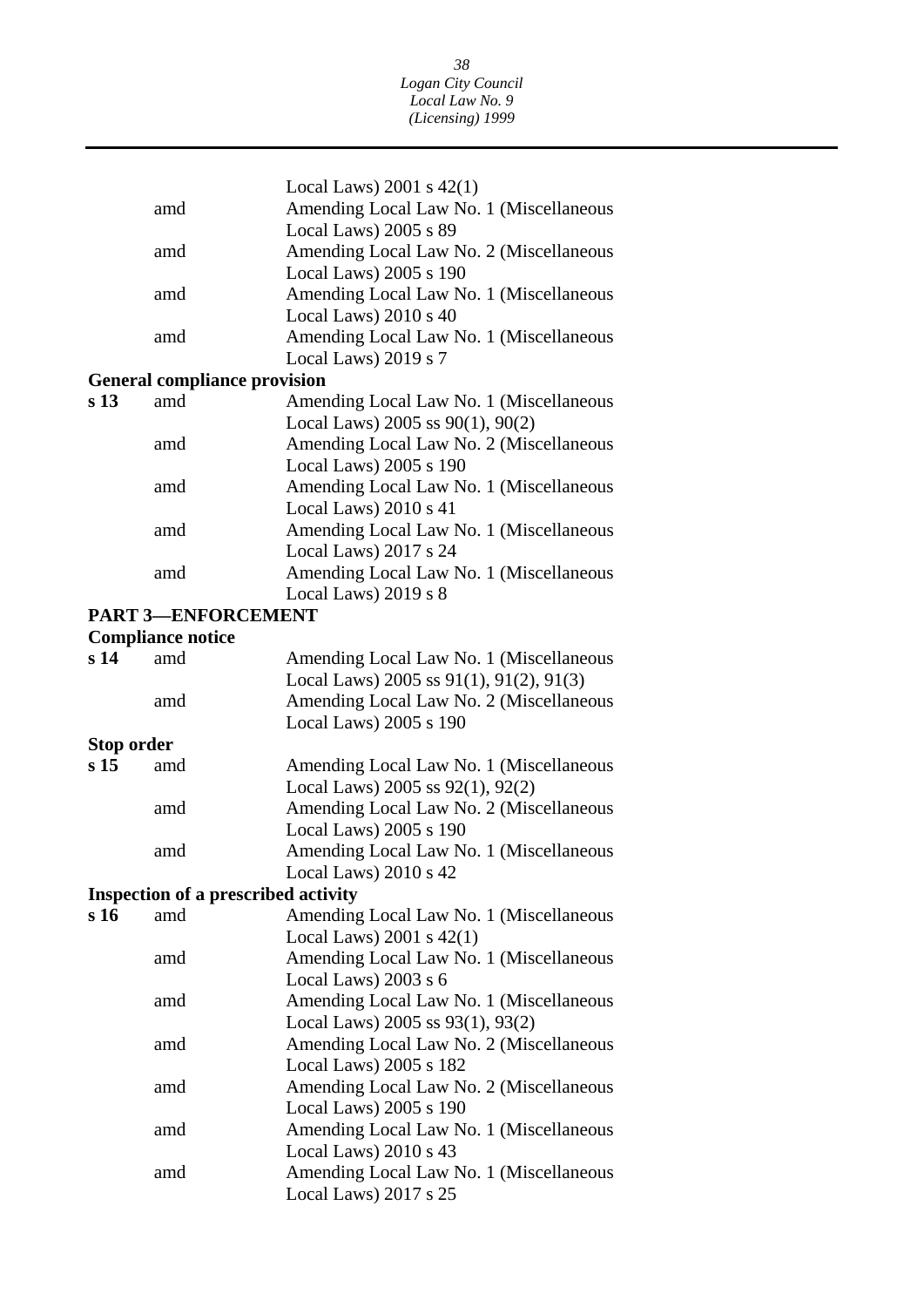### **Performance of work**

|                                    | Periormance of work                 |                                                                                            |
|------------------------------------|-------------------------------------|--------------------------------------------------------------------------------------------|
| s 17                               | amd                                 | Amending Local Law No. 2 (Miscellaneous                                                    |
|                                    |                                     | Local Laws) 2005 s 190                                                                     |
|                                    |                                     | hdg/amdAmending Local Law No. 1 (Miscellaneous                                             |
|                                    |                                     | Local Laws) 2007 s 67                                                                      |
|                                    | amd                                 | Amending Local Law No. 1 (Miscellaneous                                                    |
|                                    |                                     | Local Laws) 2010 s 44                                                                      |
|                                    | amd                                 | Amending Local Law No. 1 (Miscellaneous                                                    |
|                                    |                                     | Local Laws) 2017 s 26                                                                      |
|                                    | Power of entry and cost recovery    |                                                                                            |
| s 18                               | amd                                 | Amending Local Law No. 1 (Miscellaneous                                                    |
|                                    |                                     | Local Laws) 2003 s 7                                                                       |
|                                    | amd                                 | Amending Local Law No. 2 (Miscellaneous                                                    |
|                                    |                                     | Local Laws) 2005 s 183                                                                     |
|                                    | amd                                 | Amending Local Law No. 2 (Miscellaneous                                                    |
|                                    |                                     | Local Laws) 2005 s 190                                                                     |
|                                    | amd                                 | Amending Local Law No. 1 (Miscellaneous                                                    |
|                                    |                                     | Local Laws) 2010 s 45                                                                      |
|                                    |                                     | <b>PART 4-ADMINISTRATIVE PROVISIONS</b>                                                    |
|                                    | Appointment of authorised person    |                                                                                            |
| s 19                               | om                                  | Amending Local Law No. 1 (Miscellaneous                                                    |
|                                    |                                     | Local Laws) 2005 s 94                                                                      |
|                                    | <b>Powers of authorised persons</b> |                                                                                            |
| s20                                | om                                  | Amending Local Law No. 1 (Miscellaneous                                                    |
|                                    |                                     | Local Laws) 2005 s 95(1)                                                                   |
|                                    |                                     | Executive officers must ensure the corporation complies with the                           |
| local law                          |                                     |                                                                                            |
| s 19                               | renum/amd                           | Amending Local Law No. 1 (Miscellaneous                                                    |
|                                    |                                     | Local Laws) 2005 ss 95(2), 96                                                              |
|                                    | amd                                 | Amending Local Law No. 2 (Miscellaneous                                                    |
|                                    |                                     | Local Laws) 2005 s 190                                                                     |
|                                    |                                     | Owners and occupiers must ensure compliance with the local law                             |
| s20                                | renum                               | Amending Local Law No. 1 (Miscellaneous                                                    |
|                                    |                                     | Local Laws) 2005 s 95(2)                                                                   |
|                                    | amd                                 | Amending Local Law No. 2 (Miscellaneous                                                    |
|                                    |                                     | Local Laws) 2005 s 184                                                                     |
|                                    | amd                                 | Amending Local Law No. 2 (Miscellaneous                                                    |
|                                    |                                     | Local Laws) 2005 s 190                                                                     |
|                                    | <b>Liability of third parties</b>   |                                                                                            |
| s <sub>21</sub>                    | renum/amd                           |                                                                                            |
|                                    |                                     | Amending Local Law No. 1 (Miscellaneous<br>Local Laws) 2005 ss $95(2)$ , $97(1)$ , $97(2)$ |
|                                    |                                     |                                                                                            |
|                                    | amd                                 | Amending Local Law No. 2 (Miscellaneous                                                    |
|                                    |                                     | Local Laws) 2005 s 185                                                                     |
|                                    | amd                                 | Amending Local Law No. 2 (Miscellaneous                                                    |
|                                    |                                     | Local Laws) 2005 s 190                                                                     |
| <b>Attempts to commit offences</b> |                                     |                                                                                            |
| s <sub>22</sub>                    | renum/amd                           | Amending Local Law No. 1 (Miscellaneous                                                    |
|                                    |                                     | Local Laws) 2005 ss 95(2), 98                                                              |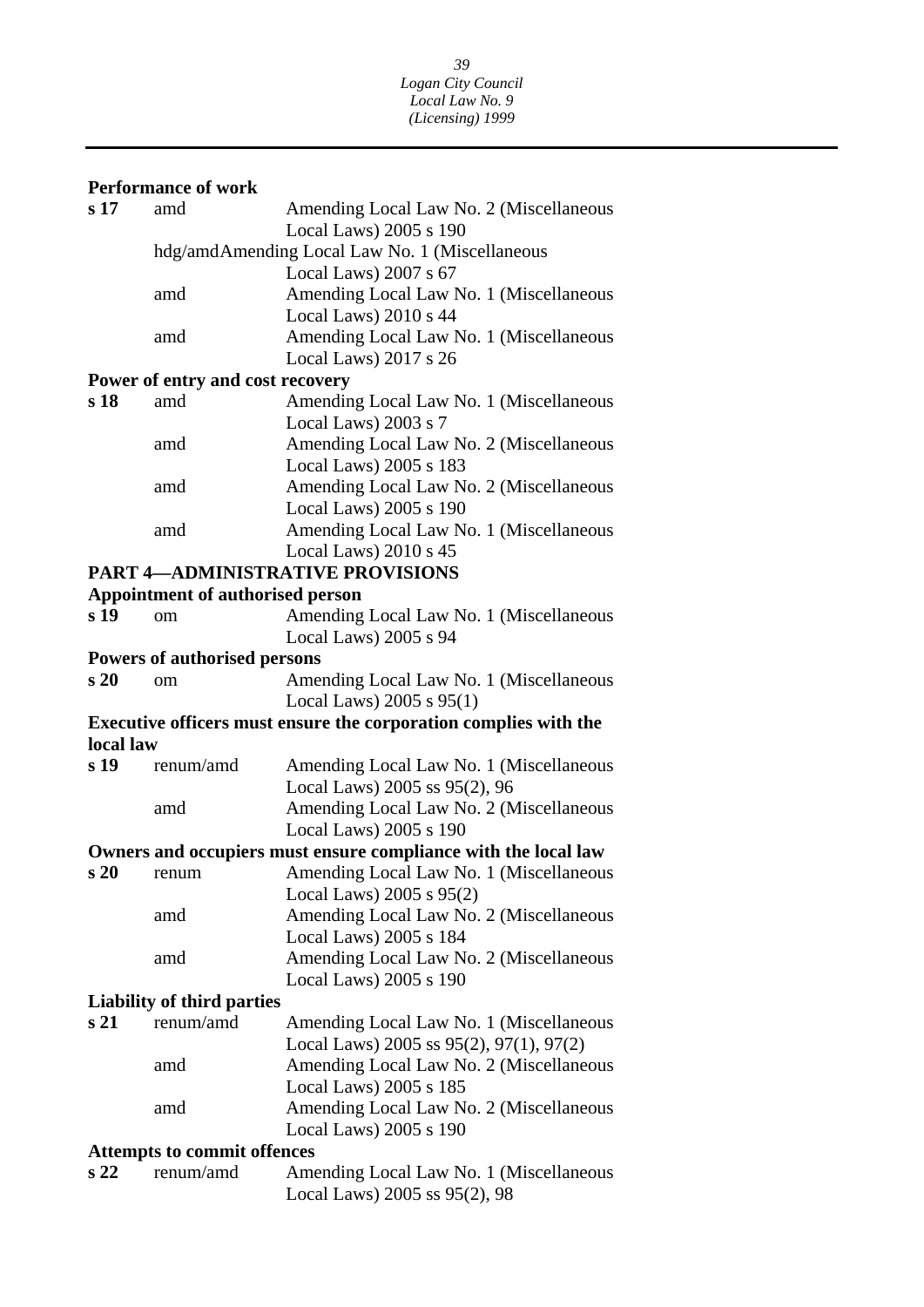### **Defence**

| s 23 | ins                          | Amending Local Law No. 1 (Miscellaneous                    |
|------|------------------------------|------------------------------------------------------------|
|      |                              | Local Laws) 2005 s 99(1)                                   |
|      | amd                          | Amending Local Law No. 2 (Miscellaneous                    |
|      |                              | Local Laws) 2005 s 186                                     |
|      | amd                          | Amending Local Law No. 2 (Miscellaneous                    |
|      |                              | Local Laws) 2005 s 190                                     |
|      |                              | PART 5—SUBORDINATE LOCAL LAWS                              |
|      | pt hdg amd                   | Amending Local Law No. 1 (Miscellaneous                    |
|      |                              | Local Laws) $2001$ s $42(2)$                               |
|      | Subordinate local laws       |                                                            |
| s 24 | amd                          | Amending Local Law No. 1 (Miscellaneous                    |
|      |                              | Local Laws) 2001 ss $42(3)$ , $42(4)$                      |
|      | renum/amd                    | Amending Local Law No. 1 (Miscellaneous                    |
|      |                              | Local Laws) 2005 ss $95(2)$ , $99(2)$ , $100(1)$ ,         |
|      |                              | 100(2)                                                     |
|      | amd                          | Amending Local Law No. 2 (Miscellaneous                    |
|      |                              | Local Laws) 2005 s 187                                     |
|      | amd                          | Amending Local Law No. 2 (Miscellaneous                    |
|      |                              | Local Laws) 2005 s 190                                     |
|      | amd                          | Amending Local Law No. 1 (Miscellaneous                    |
|      |                              | Local Laws) 2010 s 46                                      |
|      |                              | <b>SCHEDULE 1—PRESCRIBED ACTIVITIES</b>                    |
|      | sch hdg amd                  | Amending Local Law No. 1 (Miscellaneous                    |
|      |                              | Local Laws) $2005 s 101(1)$                                |
|      |                              | <b>PART 1-PRESCRIBED ACTIVITIES</b>                        |
|      | <b>Prescribed activities</b> |                                                            |
| s 1  | amd                          | Amending Local Law No. 2 (Miscellaneous                    |
|      |                              | Local Laws) 2005 s 188                                     |
|      | amd                          | Amending Local Law No. 1 (Miscellaneous                    |
|      |                              | Local Laws) 2010 s 47D efinitions of prescribed activities |
| s 2  | ins                          | def accommodation premises Amending Local Law              |
|      |                              | No. 1(Miscellaneous Local Laws) 2010 s 47                  |
|      | amd                          | def <i>accommodation premises</i> Amending Local Law No. 1 |
|      |                              | (Miscellaneous Local Laws) $2014$ s $5(1)$                 |
|      |                              | Amending Local Law No. 1                                   |
|      |                              | (Miscellaneous Local Laws) $2014 s 5(2)$                   |
|      | amd                          | def <i>advertisement</i> Amending Local Law                |
|      |                              | No. 2 (Miscellaneous Local Laws) 2005 s 188                |
|      |                              | Amending Local Law No. 1                                   |
|      |                              | (Miscellaneous Local Laws) 2010 s 47                       |
|      |                              | Amending Local Law No. 1                                   |
|      |                              | (Miscellaneous Local Laws) 2014 s 5(1)                     |
|      |                              | Amending Local Law No. 1                                   |
|      |                              | (Miscellaneous Local Laws) 2014 s 5(3)                     |
|      | amd                          | def <i>animal slaughtering</i> Amending                    |
|      |                              |                                                            |
|      |                              |                                                            |
|      |                              | Local Law No. 1(Miscellaneous Local Laws)<br>2005 s 101(2) |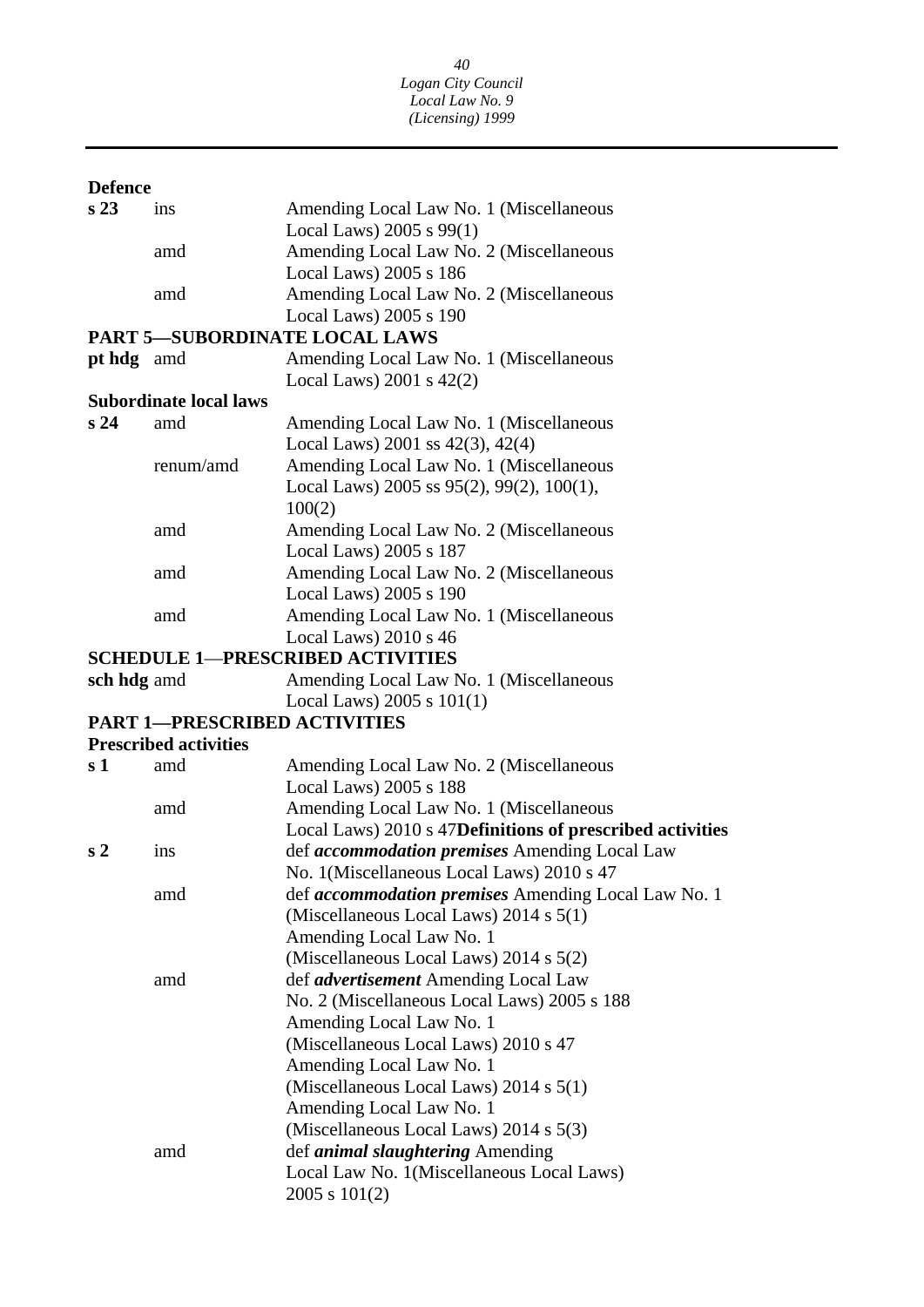|     | Amending Local Law No. 1 (Miscellaneous Local Laws)<br>2007 s 68 |
|-----|------------------------------------------------------------------|
| om  | Amending Local Law No. 1 (Miscellaneous Local Laws)<br>2010 s 47 |
| om  | def <i>animal vending</i> Amending Local Law No. 1               |
|     | (Miscellaneous Local Laws) 2010 s 47                             |
| amd | def cattery Amending Local Law                                   |
|     | No. 2 (Miscellaneous Local Laws) 2005 s 188                      |
|     | Amending Local Law No. 1                                         |
|     | (Miscellaneous Local Laws) 2010 s 47                             |
|     | Amending Local Law No. 3 (Local Law No. 4)                       |
|     | (Animal Management) 2002) 2011 s 49                              |
|     | Amending Local Law No. 1                                         |
|     | (Miscellaneous Local Laws) 2014 s 5(4)                           |
| amd | def cemetery undertaking Amending Local Law                      |
|     | No. 2 (Miscellaneous Local Laws) 2005 s 188                      |
| om  | Amending Local Law No. 1                                         |
|     | (Miscellaneous Local Laws) 2010 s 47                             |
| amd | def <i>dangerous fencing</i> Amending Local                      |
|     | Law No. 1 (Miscellaneous Local Laws) 2001                        |
|     | s 43                                                             |
| om  | Amending Local Law No. 1                                         |
|     | (Miscellaneous Local Laws) 2010 s 47                             |
| om  | def <i>domestic water distribution</i> Amending Local Law No. 1  |
|     | (Miscellaneous Local Laws) 2010 s 47                             |
| ins | def event Amending Local Law No. 1                               |
|     | (Miscellaneous Local Laws) 2010 s 47                             |
| ins | def heavy vehicle parking Amending Local Law                     |
|     | No. 2 (Miscellaneous Local Laws) 2005 s 188                      |
| om  | def <i>hobby kennel</i> Amending Local Law                       |
|     | No. 2 (Miscellaneous Local Laws) 2005 s 188                      |
| ins | def home business Amending Local Law                             |
|     | No. 2 (Miscellaneous Local Laws) 2005 s 188                      |
| amd | def <i>home occupation</i> Amending Local                        |
|     | Law No. 1 (Miscellaneous Local Laws) 2001                        |
|     | s <sub>43</sub>                                                  |
| amd | def <i>heavy vehicle parking</i> Amending Local Law No. 1        |
|     | (Miscellaneous Local Laws) 2010 s 47                             |
| om  | def home business Amending Local Law No. 1                       |
|     | (Miscellaneous Local Laws) 2010 s 47                             |
| om  | def home occupation Amending Local Law                           |
|     | No. 2 (Miscellaneous Local Laws) 2005 s 188                      |
| amd | def <i>indoor entertainment</i> Amending Local Law               |
|     | No. 2 (Miscellaneous Local Laws) 2005 s 188                      |
| om  | Amending Local Law No. 1                                         |
|     | (Miscellaneous Local Laws) 2010 s 47                             |
| amd | def intensive animal husbandry                                   |
|     | Amending Local Law No. 1 (Miscellaneous                          |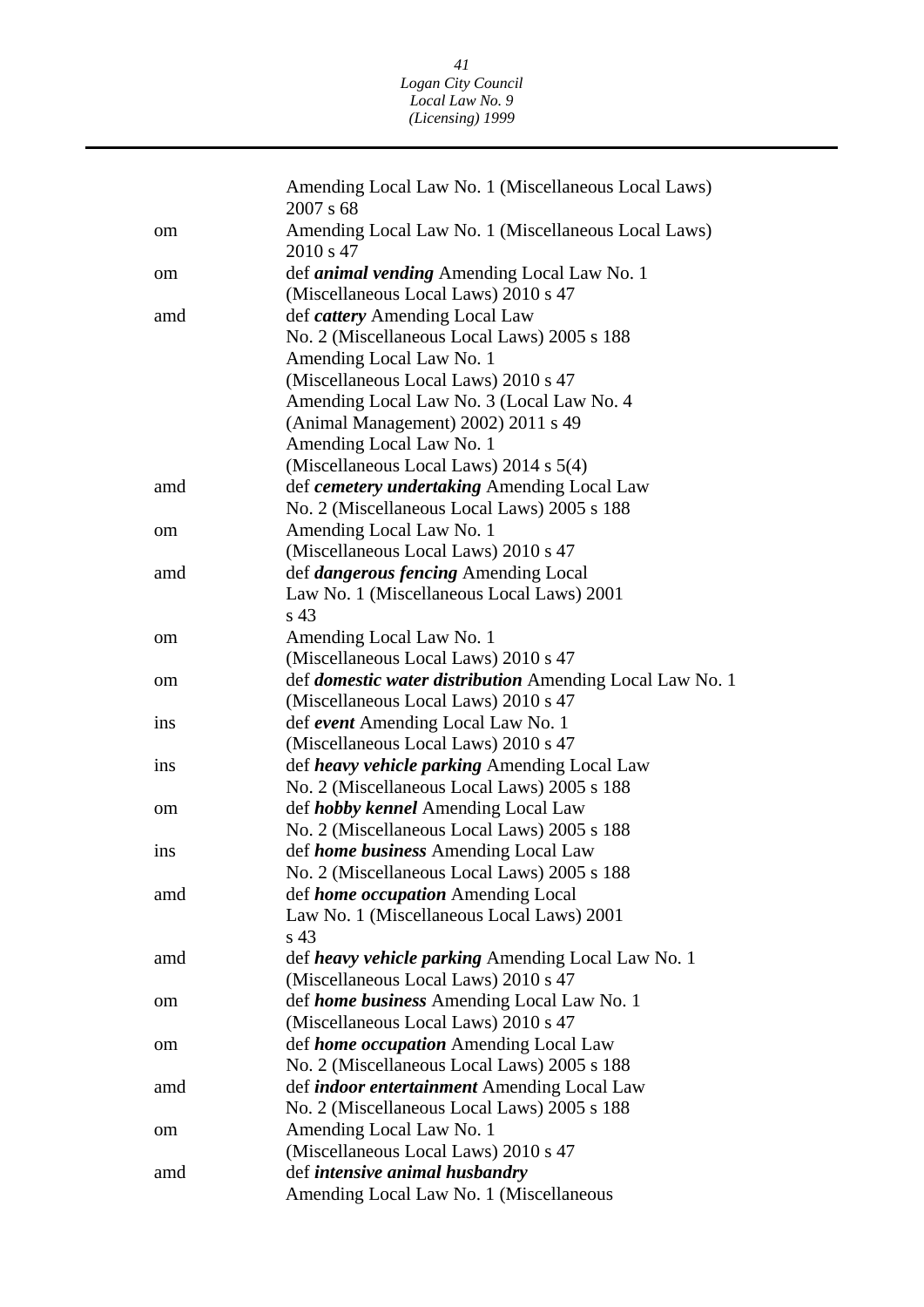|     | Local Laws) $2005 s 101(2)$                                 |
|-----|-------------------------------------------------------------|
|     | Amending Local Law No. 2 (Miscellaneous                     |
|     | Local Laws) 2005 s 188                                      |
| om  | Amending Local Law No. 1                                    |
|     | (Miscellaneous Local Laws) 2010 s 47                        |
| amd | def <i>itinerant vending</i> Amending Local Law             |
|     | No. 2 (Miscellaneous Local Laws) 2005 s 188                 |
| amd | def <i>itinerant vending</i> Amending Local Law No. 1       |
|     | (Miscellaneous Local Laws) 2010 s 47                        |
|     | Amending Local Law No. 1                                    |
|     | (Miscellaneous Local Laws) $2014$ s $5(5)$                  |
|     | Amending Local Law No. 1                                    |
|     | (Miscellaneous Local Laws) 2014 s 5(6)                      |
| amd | def kennel Amending Local Law                               |
|     | No. 2 (Miscellaneous Local Laws) 2005 s 188                 |
|     | Amending Local Law No. 1                                    |
|     | (Miscellaneous Local Laws) 2010 s 47                        |
|     | Amending Local Law No. 3 (Local Law No. 4)                  |
|     | (Animal Management) 2002) 2011 s 49                         |
|     | Amending Local Law No. 1                                    |
|     | (Miscellaneous Local Laws) 2014 s 5(7)                      |
| om  | def <i>market</i> Amending Local Law No. 1                  |
|     | (Miscellaneous Local Laws) 2010 s 47                        |
|     | def <i>mortuary undertaking</i> Amending Local Law No. 1    |
| om  | (Miscellaneous Local Laws) 2010 s 47                        |
| amd | def <i>outdoor entertainment</i> Amending Local Law         |
|     | No. 2 (Miscellaneous Local Laws) 2005 s 188                 |
|     | Amending Local Law No. 1                                    |
| om  | (Miscellaneous Local Laws) 2010 s 47                        |
| amd | def prescribed accommodation                                |
|     | Amending Local Law No. 1 (Miscellaneous                     |
|     | Local Laws) 2001 s 43                                       |
|     | Amending Local Law No. 1 (Miscellaneous                     |
|     | Local Laws) $2003$ s $8$                                    |
|     | Amending Local Law No. 2 (Miscellaneous                     |
|     | Local Laws) 2005 s 188                                      |
|     | Amending Local Law No. 1                                    |
| om  | (Miscellaneous Local Laws) 2010 s 47                        |
| amd | def <i>relocatable home park</i> Amending Local Law         |
|     | No. 2 (Miscellaneous Local Laws) 2005 s 188                 |
|     | Amending Local Law No. 1                                    |
|     | (Miscellaneous Local Laws) 2010 s 47                        |
|     |                                                             |
|     | Amending Local Law No. 1                                    |
|     | (Miscellaneous Local Laws) 2014 s 5(8)                      |
| om  | def <i>stall</i> Amending Local Law No. 2                   |
|     | (Miscellaneous Local Laws) 2005 s 188                       |
| ins | def temporary indoor entertainment Amending Local Law No. 2 |
|     | (Miscellaneous Local Laws) 2005 s 188                       |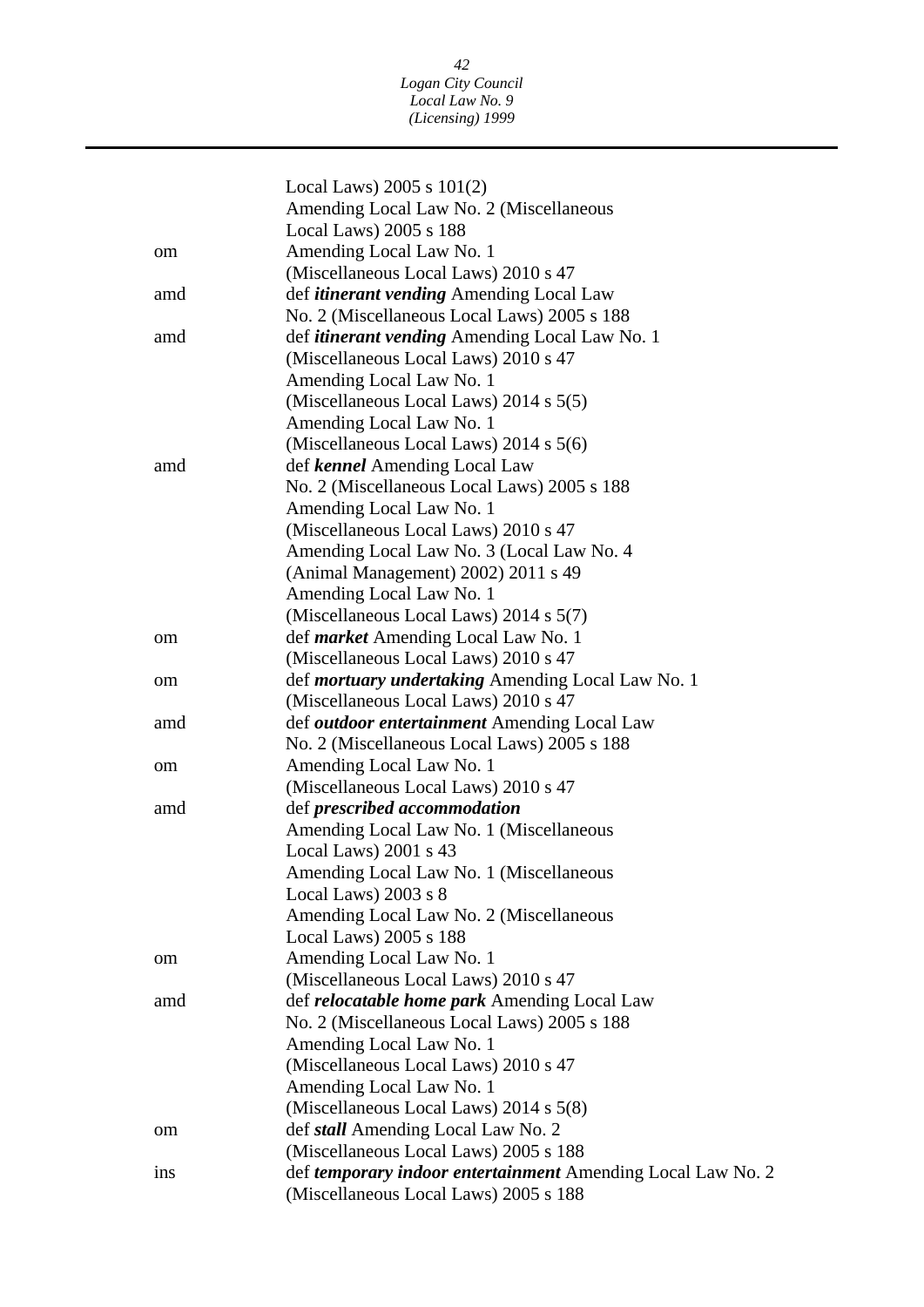|                | om                                | Amending Local Law No. 1                                        |
|----------------|-----------------------------------|-----------------------------------------------------------------|
|                |                                   | (Miscellaneous Local Laws) 2010 s 47                            |
|                | ins                               | def temporary outdoor entertainment Amending                    |
|                |                                   | Local Law No. 2 (Miscellaneous Local Laws) 2005 s 188           |
|                | om                                | Amending Local Law No. 1                                        |
|                |                                   | (Miscellaneous Local Laws) 2010 s 47                            |
|                | ins                               | def <i>temporary place of worship</i> Amending                  |
|                |                                   | Local Law No. 2 (Miscellaneous Local Laws) 2005 s 188           |
|                | om                                | Amending Local Law No. 1                                        |
|                |                                   | (Miscellaneous Local Laws) 2010 s 47                            |
|                | ins                               | def temporary relocatable home park Amending                    |
|                |                                   | Local Law No. 2 (Miscellaneous Local Laws) 2005 s 188           |
|                |                                   | Amending Local Law No. 1                                        |
|                |                                   | (Miscellaneous Local Laws) 2010 s 47                            |
|                | amd                               | Amending Local Law No. 1                                        |
|                |                                   | (Miscellaneous Local Laws) 2010 s 47                            |
|                |                                   | Amending Local Law No. 1 (Miscellaneous Local Laws) 2014 s 5(9) |
|                | amd                               | def <i>itinerant vending</i> Amending Local Law No. 1           |
|                |                                   | (Miscellaneous Local Laws) 2019 s 9                             |
|                |                                   | <b>PART 2-ADMINISTRATIVE DEFINITIONS</b>                        |
|                | <b>Administrative definitions</b> |                                                                 |
| s <sub>3</sub> | amd                               | Amending Local Law No. 1 (Miscellaneous                         |
|                |                                   | Local Laws) 2001 s 43                                           |
|                | amd                               | def <i>animal vending</i> Amending Local Law No. 1              |
|                |                                   | (Miscellaneous Local Laws) 2010 s 47                            |
|                | <b>SCHEDULE 2-DICTIONARY</b>      |                                                                 |
|                |                                   | amd hdg Amending Local Law No. 2 (Miscellaneous                 |
|                |                                   | Local Laws) 2005 s 189                                          |
|                | ins                               | Amending Local Law No. 1 (Miscellaneous                         |
|                |                                   | Local Laws) 2005 s 102                                          |
|                | amd                               | def <i>approval</i> Amending Local Law                          |
|                |                                   | No. 1 (Miscellaneous Local Laws) 2010 s 48                      |
|                | amd                               | def <i>assessment criteria</i> Amending Local Law               |
|                |                                   | No. 2 (Miscellaneous Local Laws) 2005 s 189                     |
|                | amd                               | def <i>authorised person</i> Amending Local Law                 |
|                |                                   | No. 1 (Miscellaneous Local Laws) 2010 s 48                      |
|                | ins                               | def <i>caravan</i> Amending Local Law                           |
|                |                                   | No. 1 (Miscellaneous Local Laws) 2010 s 48                      |
|                | amd                               | def caravan Amending Local Law No. 1                            |
|                |                                   | (Miscellaneous Local Laws) 2014 s 6(1)                          |
|                | ins                               | def dwelling house Amending Local Law No. 1                     |
|                |                                   | (Miscellaneous Local Laws) 2014 s 6(2)                          |
|                | ins                               | def educational establishment Amending Local Law                |
|                |                                   | No. 1 (Miscellaneous Local Laws) 2010 s 48                      |
|                | amd                               | def <i>educational establishment</i> Amending Local Law No. 1   |
|                |                                   | (Miscellaneous Local Laws) 2014 s 6(3)                          |
|                | ins                               | def emergency vehicle Amending Local Law                        |
|                |                                   | No. 1 (Miscellaneous Local Laws) 2010 s 48                      |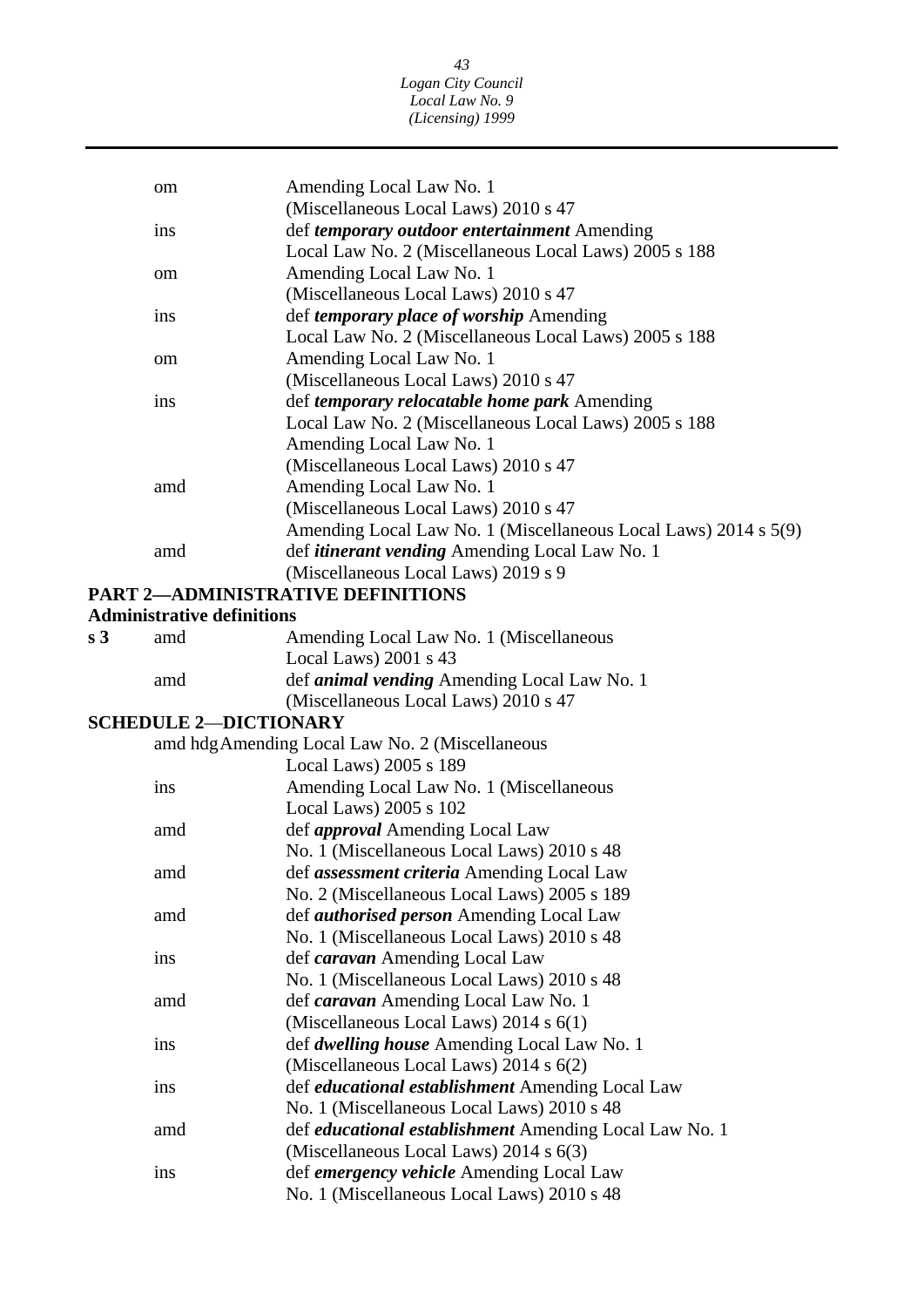| ins | def exempt prescribed activity Amending Local Law                                  |
|-----|------------------------------------------------------------------------------------|
|     | No. 1 (Miscellaneous Local Laws) 2010 s 48                                         |
| ins | def exemption criteria Amending Local Law                                          |
|     | No. 1 (Miscellaneous Local Laws) 2010 s 48                                         |
| amd | def <i>land</i> Amending Local Law                                                 |
|     | No. 1 (Miscellaneous Local Laws) 2010 s 48                                         |
| amd | def <i>licence</i> Amending Local Law                                              |
|     | No. 2 (Miscellaneous Local Laws) 2005 s 189                                        |
| ins | def the local government Amending Local Law                                        |
|     | No. 1 (Miscellaneous Local Laws) 2010 s 48                                         |
| amd | def Local Government Act Amending Local Law                                        |
|     | No. 1 (Miscellaneous Local Laws) 2010 s 48                                         |
| ins | def local government area Amending Local Law                                       |
|     | No. 1 (Miscellaneous Local Laws) 2010 s 48                                         |
| amd | def <i>local government road</i> Amending Local Law                                |
|     | No. 2 (Miscellaneous Local Laws) 2005 s 189                                        |
|     | Amending Local Law                                                                 |
|     | No. 1 (Miscellaneous Local Laws) 2010 s 48                                         |
| ins | def <i>local utilities</i> Amending Local Law                                      |
|     | No. 1 (Miscellaneous Local Laws) 2010 s 48                                         |
| amd | def <i>local utilities</i> Amending Local Law No. 1                                |
|     | (Miscellaneous Local Laws) 2014 s 6(4)                                             |
| amd | def <i>perform</i> work Amending Local Law                                         |
|     | No. 1 (Miscellaneous Local Laws) 2010 s 48                                         |
| ins | def <i>place of worship</i> Amending Local Law No. 1                               |
|     | (Miscellaneous Local Laws) 2014 s 6(5)                                             |
| amd | def <i>planning scheme</i> Amending Local Law                                      |
|     | No. 1 (Miscellaneous Local Laws) 2010 s 48                                         |
|     | Amending Local Law No. 1                                                           |
|     | (Miscellaneous Local Laws) 2014 s 6(6)                                             |
| amd |                                                                                    |
|     | def <i>plant</i> Amending Local Law<br>No. 2 (Miscellaneous Local Laws) 2005 s 189 |
|     |                                                                                    |
|     | <b>Amending Local Law</b>                                                          |
|     | No. 1 (Miscellaneous Local Laws) 2010 s 48                                         |
| amd | def <i>prescribed activity</i> Amending Local Law                                  |
|     | No. 2 (Miscellaneous Local Laws) 2005 s 189                                        |
| amd | def <i>prescribed criteria</i> Amending Local Law                                  |
|     | No. 1 (Miscellaneous Local Laws) 2010 s 48                                         |
| ins | def <i>public place</i> Amending Local Law No. 1                                   |
|     | (Miscellaneous Local Laws) 2014 s 6(7)                                             |
| ins | def <i>public utility undertaking</i> Amending Local Law                           |
|     | No. 1 (Miscellaneous Local Laws) 2010 s 48                                         |
| ins | def <i>recreational activity</i> Amending Local Law                                |
|     | No. 1 (Miscellaneous Local Laws) 2010 s 48                                         |
| amd | def <i>recreation activity</i> Amending Local Law No. 1                            |
|     | (Miscellaneous Local Laws) 2014 s 6(8)                                             |
| amd | def <i>recreation activity</i> Amending Local Law No. 1                            |
|     | (Miscellaneous Local Laws) 2017 s 27                                               |